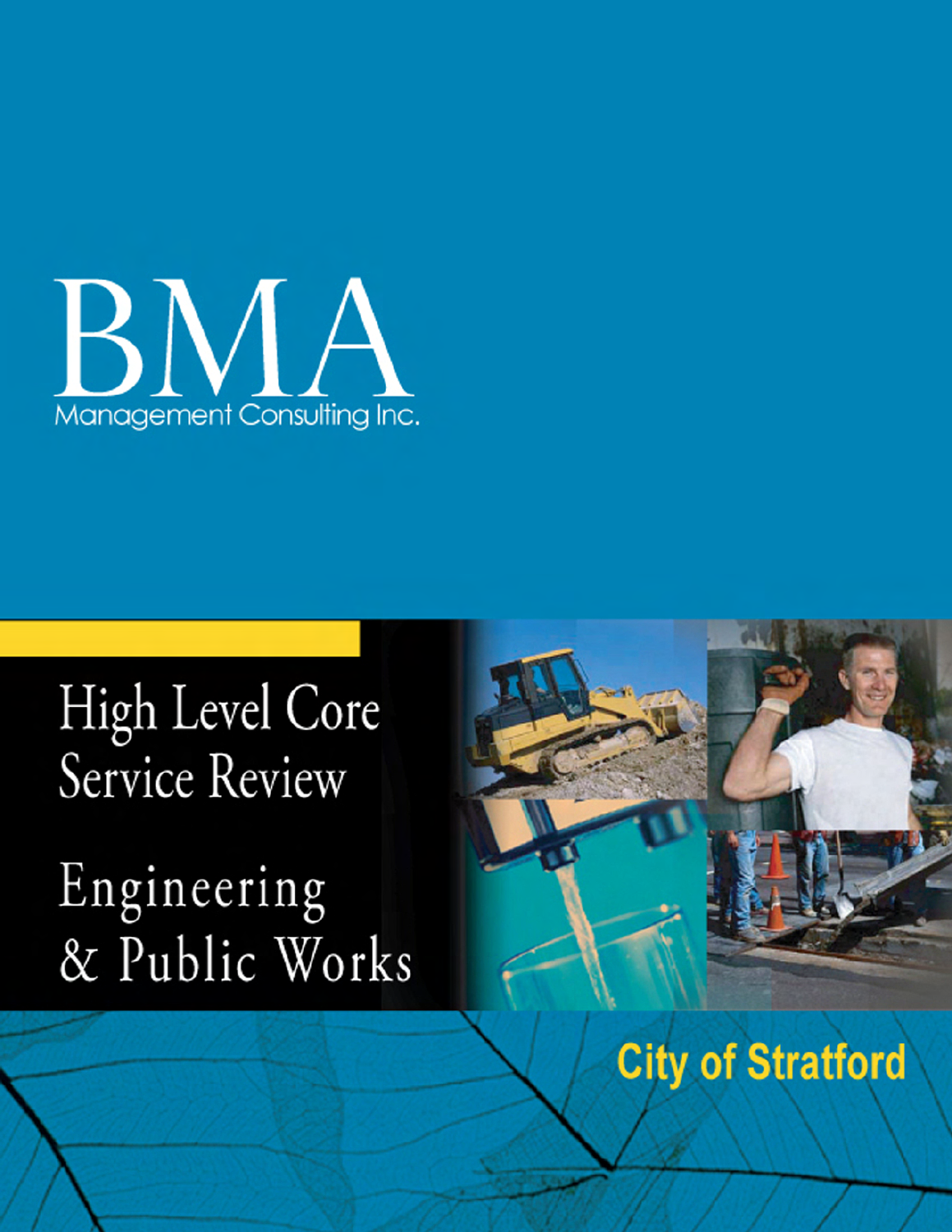

Executive Summary

# High Level Operational Review Engineering and Public Works Department

#### **Table of Contents**

SWOT Analysis Review Process 1 Department Staffing and Service Delivery 2 Waste Management 4 Waste Management Budget 6 and the state of the state of the state of the state of the state of the state of the state of the state of the state of the state of the state of the state of the state of the state of the state Benchmarking—Waste Management 7 Garbage Collection and Disposal 7 (2002) 2014 12:38:39 The Sea of the Sea of the Sea of the Sea of T Recommendations—Waste Management 6 and 19 and 19 and 19 and 19 and 19 and 19 and 19 and 19 and 19 and 19 and 19 and 19 and 19 and 19 and 19 and 19 and 19 and 19 and 19 and 19 and 19 and 19 and 19 and 19 and 19 and 19 and 1 Recycling the contract of the contract of the contract of the contract of the contract of the contract of the contract of the contract of the contract of the contract of the contract of the contract of the contract of the Winter Maintenance 11 and 12 and 12 and 12 and 12 and 12 and 12 and 13 and 13 and 14 and 14 and 15 and 15 and 17 and 17 and 17 and 17 and 17 and 17 and 17 and 17 and 17 and 17 and 17 and 17 and 17 and 17 and 17 and 17 and Legislative/Regulatory Requirements and Guidelines 14 Winter Maintenance Budget **15** Winter Upcoming Capital Requirements and Reserves 15 Benchmarking—Winter Maintenance 16 and 16 Factors that May Impact Cost of Service 19 and 19 and 19 Recommendations—Winter Maintenance 24 Roads, Sidewalks, Miscellaneous Public Works Activities 25 Roads Budgeting and Capital 26 and 26 and 26 and 26 and 26 and 26 and 26 and 26 and 26 and 26 and 26 and 26 and 26 and 26 and 26 and 26 and 26 and 26 and 26 and 26 and 26 and 26 and 26 and 26 and 26 and 26 and 27 and 27 an Benchmarking 28 Recommendations—Roads, Sidewalks 30 Water and Sewer Operations and Legislation 31 and 31 Water Budget and Service Delivery 33 Sewer Budget 34 Benchmarking—Water and Sewer 35 Comparison of Water and Sewer Rates—2008 40 Recommendations– Water and Sanitary Sewer Operations 41 Storm Water Management 42 Storm Budget and Funding **43** and  $\frac{43}{4}$ Benchmarking—Storm 46 Recommendations—Storm Water Management 47 Fleet Management 48 Recommendations—Fleet Management **1998** and 1998 and 1998 and 1998 and 1998 and 1998 and 1998 and 1998 and 1998 and 1998 and 1998 and 1998 and 1998 and 1998 and 1998 and 1998 and 1998 and 1998 and 1998 and 1998 and 1998 an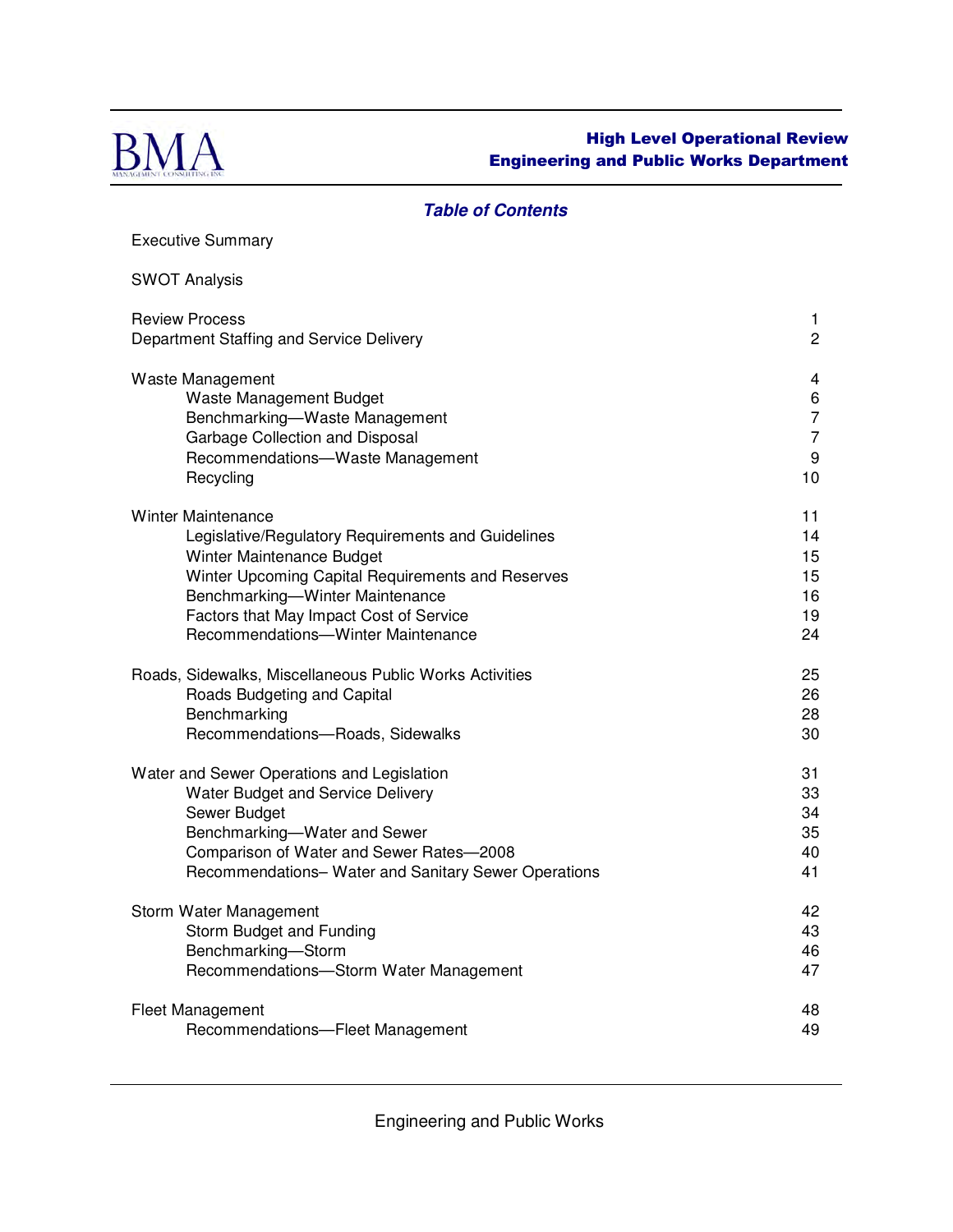

# **Executive Summary**

Engineering and Public Works provide a wide range of services to the community. There are four basic realms of service.

- 1. Firstly there are activities based on providing safety related activities such as winter control, traffic signage, water and sewer operations, storm and sanitary sewer cleaning.
- 2. Secondly there are activities based on maintaining the value of the municipal assets such as pothole patching and drainage.
- 3. Thirdly there are activities related to replacing or building assets such as pouring sidewalks and laying new asphalt.
- 4. Lastly there are activities related to the quality of life for the community at large. These include such things as street sweeping, sidewalk snow removal, litter pick up, boulevard maintenance and assistance with community events.

To meet this diverse span of operations, Public Works agencies have begun to reconsider what they do and why and whether there are other options available beyond simply adding more resources. The question becomes not whether activities can be outsourced but whether there is a way to identify the activities that combined with the economic factors, make a good business case for the decision. The City currently provides services through a combination of in-house and external services.

It is important to point out that comparing the performance of one Public Works agency against another is not easy and must always be accompanied by qualifying statements. There are many variables that affect the cost and accomplishments for service delivery so a difference in cost is not always directly attributable to a difference in efficiency or decision making. The cost of providing services in one City may be greatly different in another and be affected by a host of variables such as climate, variable weather, topography, traffic volumes, age of infrastructure, collective agreement wording, accounting methods, overhead calculations, permitted land uses under the official plan, etc.

Having said this however, understanding where the City is providing services at costs that appear higher than others provides an opportunity to review and revisit the current manner in which services are provided and the underlying service levels. A low cost, for example, is not necessarily good as this could mean that assets are not being maintained at appropriate levels.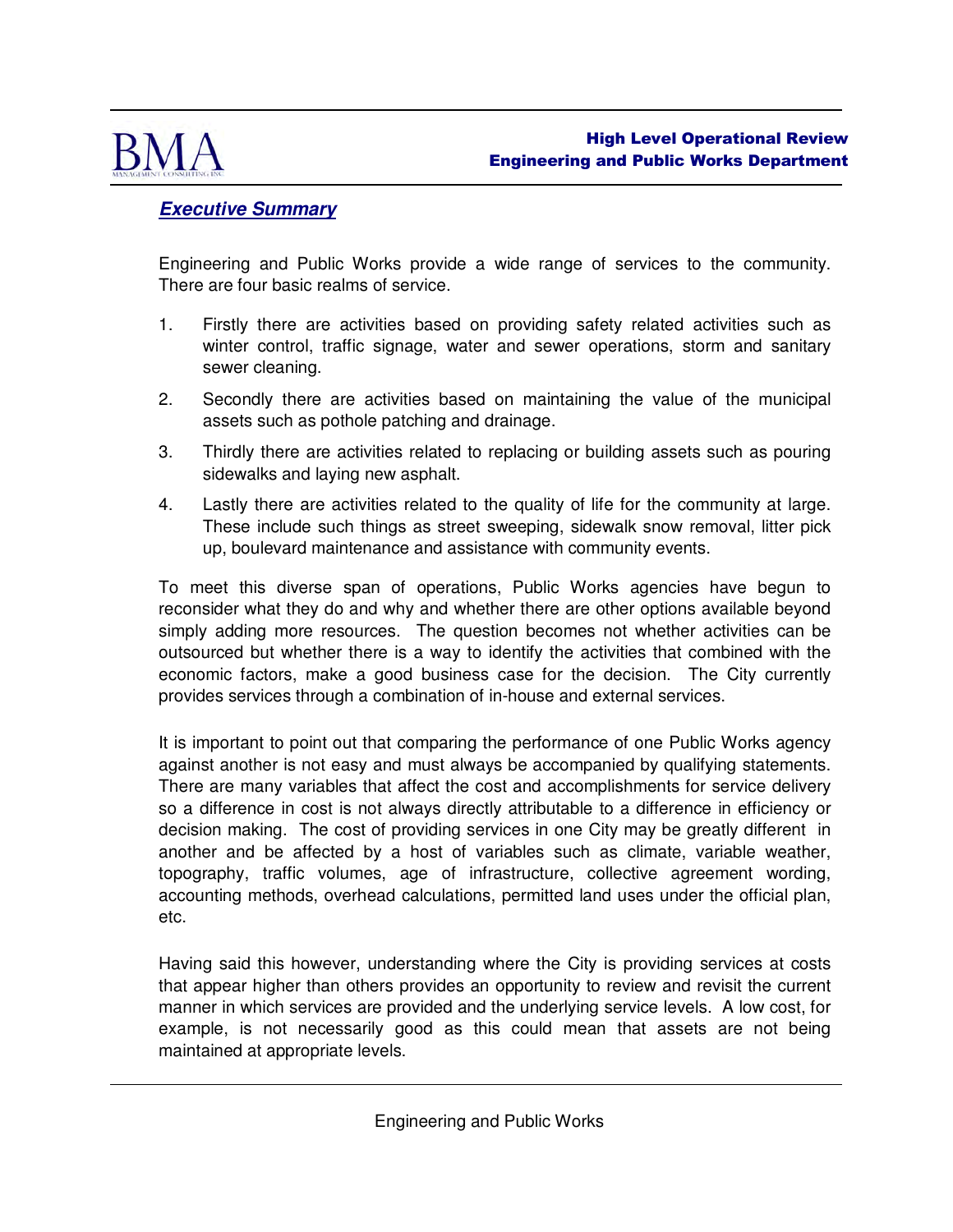

Waste management programs and services appear to be working effectively from a cost and service delivery perspective. Waste management is a full user pay system and is considered a best practice. The service contracts appear to be delivering services at a competitive price and the City has been successful in encouraging recycling, with the highest diversion rate in comparison to peer municipalities. Opportunities exist with respect to the landfill site operations and enhanced revenue should be pursued with respect to non-residential dumping.

Winter maintenance standards are defined and are higher than a number of other municipalities, which, in part is impacting the high cost of service in the City of Stratford. While there is a mix of contract and in-house services used and new technologies are being employed, there is a need to further evaluate winter maintenance operations in order to better understand what the main cost drivers are and identify opportunities to create efficiencies in the operations.

Roads maintenance costs are higher on a per kilometre basis which should be investigated as this is a measure of efficiency. However, there are a number of factors that impact roads operations. Further, over the past several years, the City has undertaken a number of major water and sewer operations which directly impacts the roads operations.

Water treatment and distribution is provided by internal staff as is the maintenance of the sanitary sewer mains. The sewage treatment operations are outsourced through a contract with OCWA and no issues were identified in the current provision of service. The City's water and sewer rates are competitive, however, there will be upcoming challenges with respect to lifecycle maintenance of these capital intensive assets, particularly given that there are limited capital reserves to support the water operations which will require capital to be funded from debt. It is recommended that a full financing plan be developed for the water and sewer operations to ensure that the impact on rates is smoothed and that the City is able to effectively meet capital needs. Given the relatively high number of watermain breaks in comparison to the City's peer group, rehabilitation of old infrastructure on a timely basis is needed.

The City has been investigating the option of moving the storm water management program to a utility model. While relatively new to Ontario municipalities, this is considered an appropriate approach to funding these services and has been effectively implemented in some jurisdictions. There may be a need to further investigate alternate forms of cost recovery that will meet all the City's objectives in terms of fairness and equity, revenue stability, administrative ease and transparency, with an ultimate goal of establishing a sustainable funding source.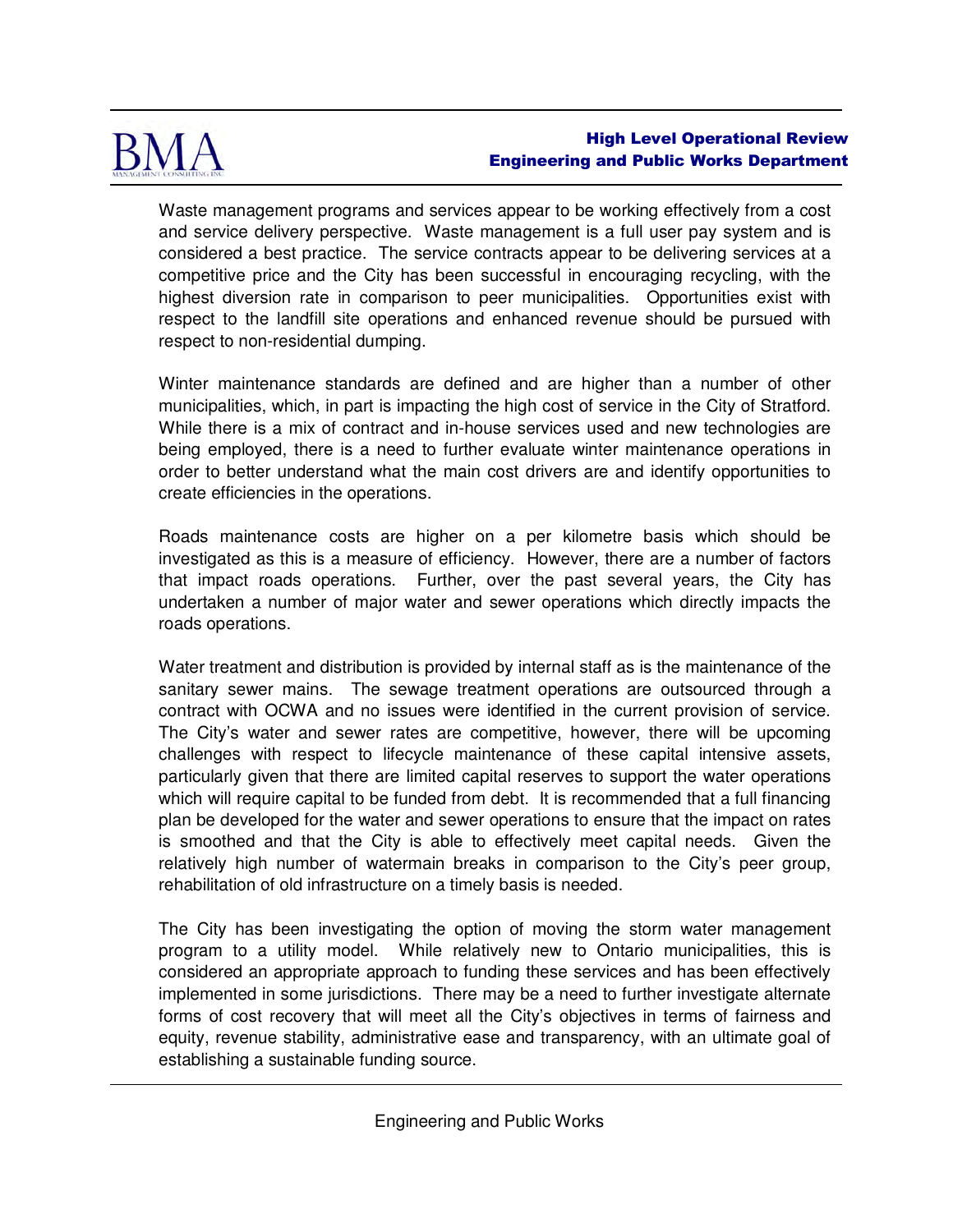

There may be opportunities to reconsider options with respect to a central fleet management system.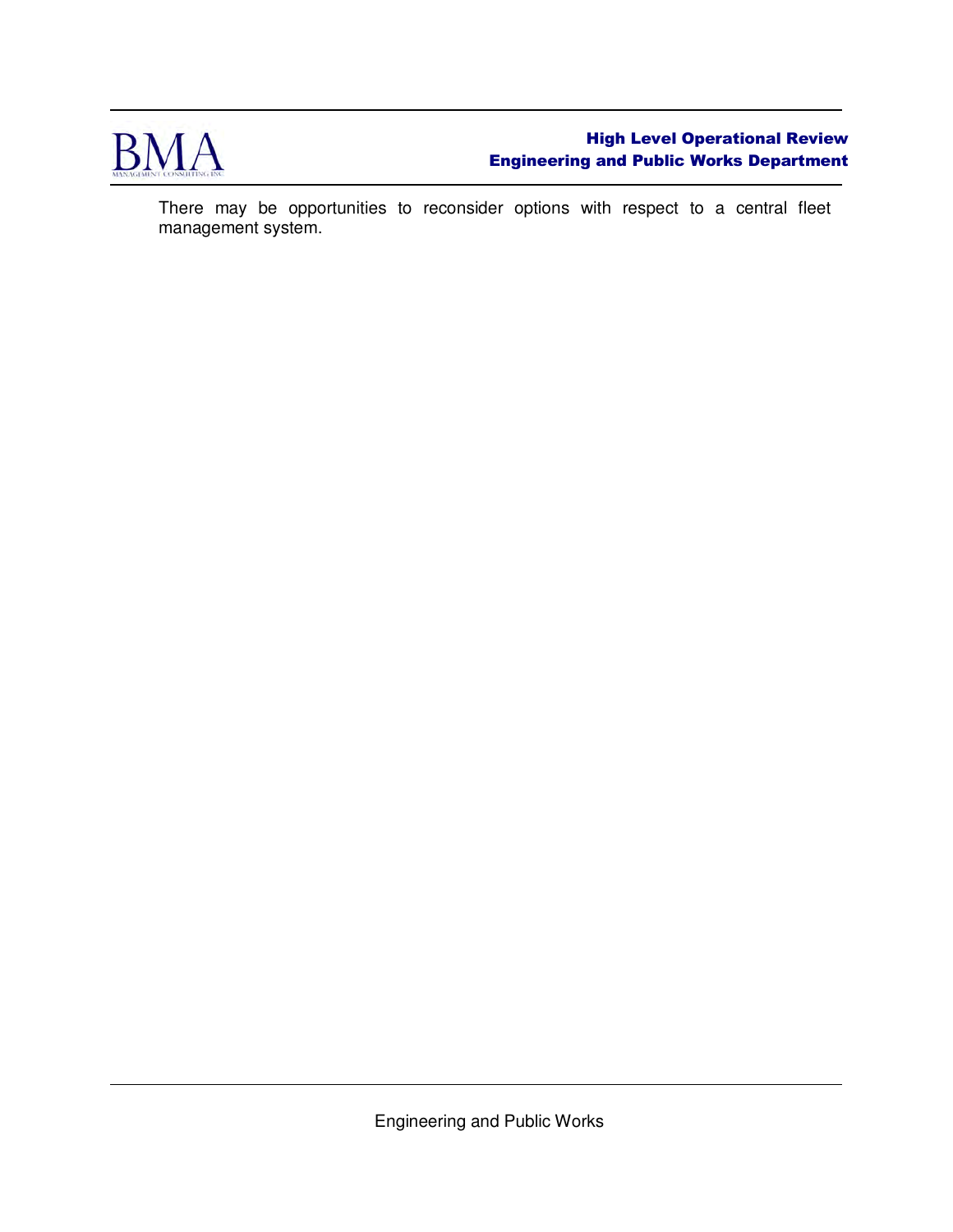

# **SWOT Analysis**

# **Key Strengths**

- For the most part, there is a good balance of contracted and in-house services
- Lifecycle costing established for the replacement of vehicles and equipment in a timely basis
- Favourable contracts for garbage collection, disposal and recycling result in low cost of service
- User pay waste management system is considered a best practice
- Rationalized service standards and policies in waste management help to keep the cost of service low
- Clearly defined service standards for roads and winter maintenance that have been reviewed by Council and continue to be revisited during budget deliberations to identify opportunities to reduce the overall cost of operations
- Presence of winter stabilization reserve will provide some flexibility to address changing winter conditions
- Lower than average cost of water and sewer operations
- Favourable contract, from a cost perspective in the management of the Sewage Treatment facility
- Availability of some water stabilization reserves which will be available to offset potential losses in 2008 due to wet summer season
- Competitive water and sewer costs
- Planned and proactive sewer and storm cleaning system

#### **Key Weaknesses**

- Higher than average cost of service in winter maintenance which cannot be fully attributed to higher service levels
- Negative balance in the storm water management reserve
- Limited capital reserves for water operations
- Higher than average number of watermain breaks per 100km may indicate insufficient funding of the capital program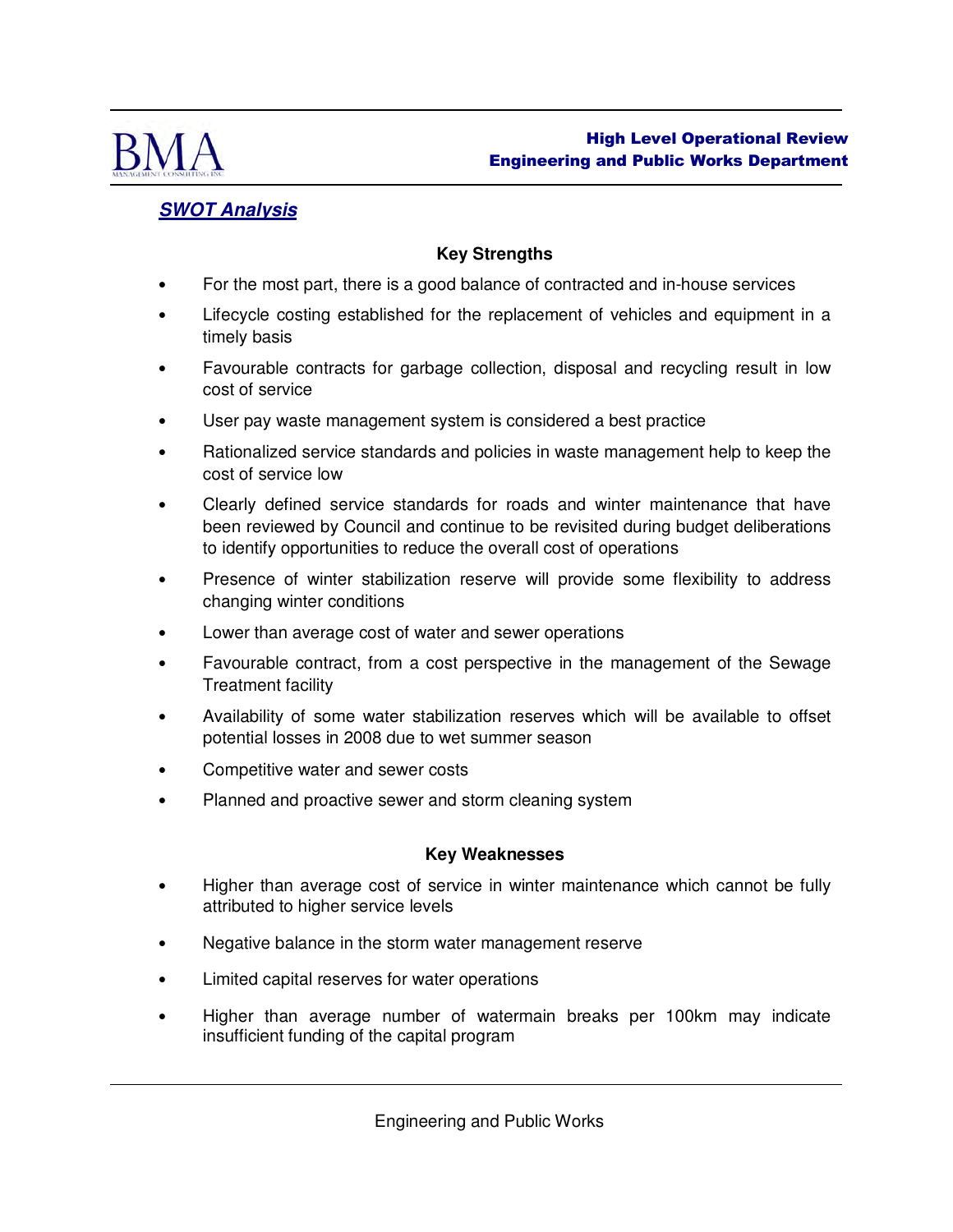

# **Key Opportunities**

- Centralized fleet management operation
- Continued use of new technologies in winter maintenance to create efficiencies
- Re-rationalize the provision of winter and road maintenance service with the **County**
- Increase non-resident user fee at the landfill site to offset operating costs and reduce usage of the City owned facility by non-residents
- Undertake a full review of winter operations to focus on routes, technologies, service deployment, service standards, etc.
- Consider options to support winter maintenance service levels that are less costly (volunteers for sidewalk clearing in front of residential homes for seniors)
- Development of full lifecycle funding model for all Public Works assets
- Improved equity and transparency of costs by moving to a storm water utility management model. This also provides improved opportunity to establish a self funding capital program based on lifecycle costing

# **Key Threats/Challenges**

- Maintaining training standards for water operations to comply with legislation/ regulations
- Higher costs in winter maintenance will continue to pose financial challenges on the City
- Union restrictions on deploying staff in the most efficient and effective manner (e.g. winter maintenance) and outsourcing some services (e.g. landfill site operations)
- Level of funding required to fully support roads resurfacing and rehabilitations
- Inequitable allocation of costs to support County road operations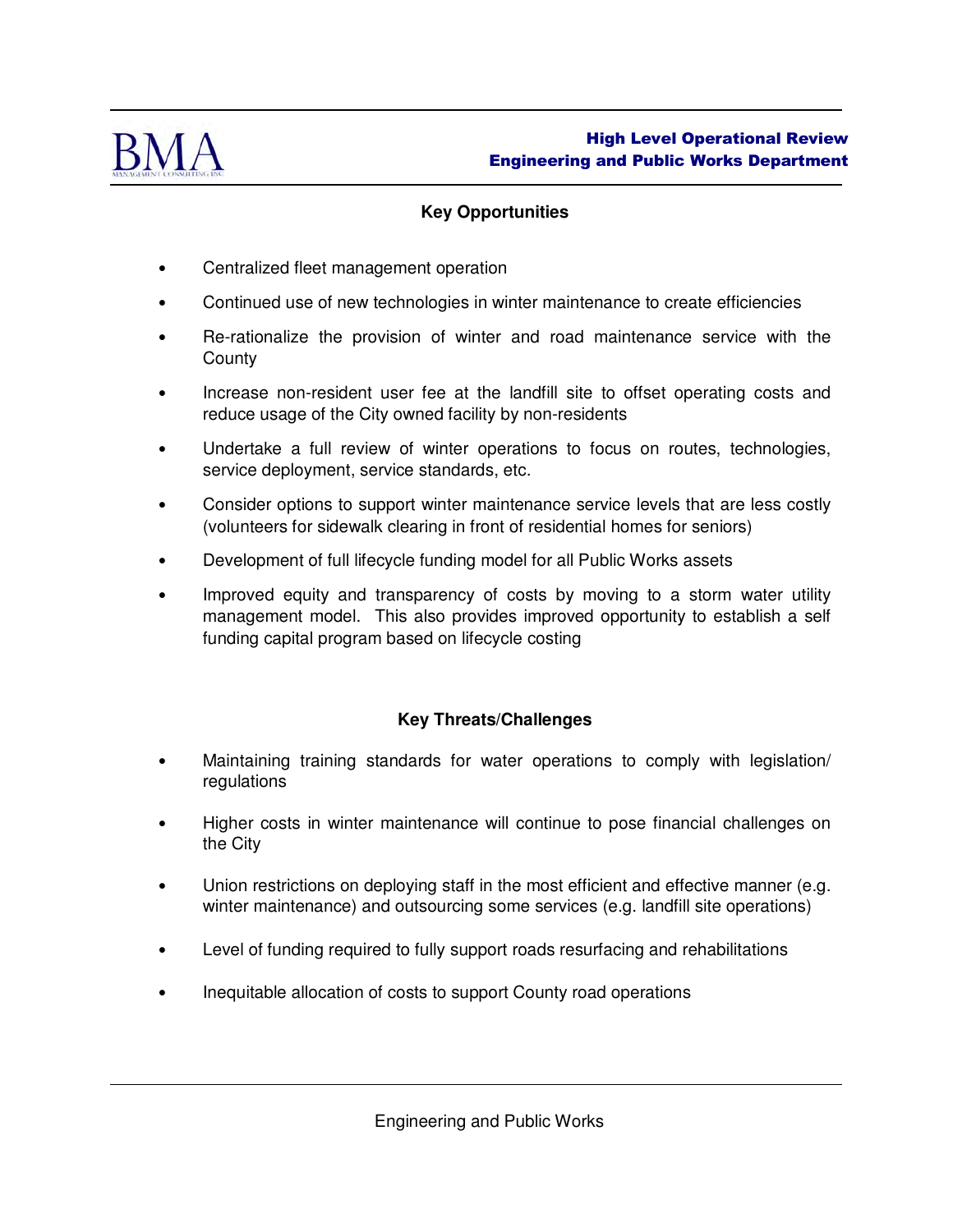

# **Review Process**

Discussions were held with the Director of Engineering and Public Works and the Manager of Public Works to undertake a high level review. In order to do so, discussions were held with a focus on the following areas:

- Policies and practices
- Service levels and service standards
- Compliance with legislation/regulations
- Staffing needs, roles and responsibilities
- Contracted versus in-house services
- Current organizational structure
- Major priorities and challenges
- Opportunities for efficiencies
- Current and Capital Budgets

The review of the Engineering and Public Works Department focused on answering the following questions:

- What are the current programs and services?
- Does the program/service support the municipality's priorities?
- Are the objectives currently being met?
- What are the future challenges?
- What are the annual resources/costs?
- How is performance currently measured/tracked?
- Are the service levels and standards defined? What are they?
- How is technology used to meet the demand for services?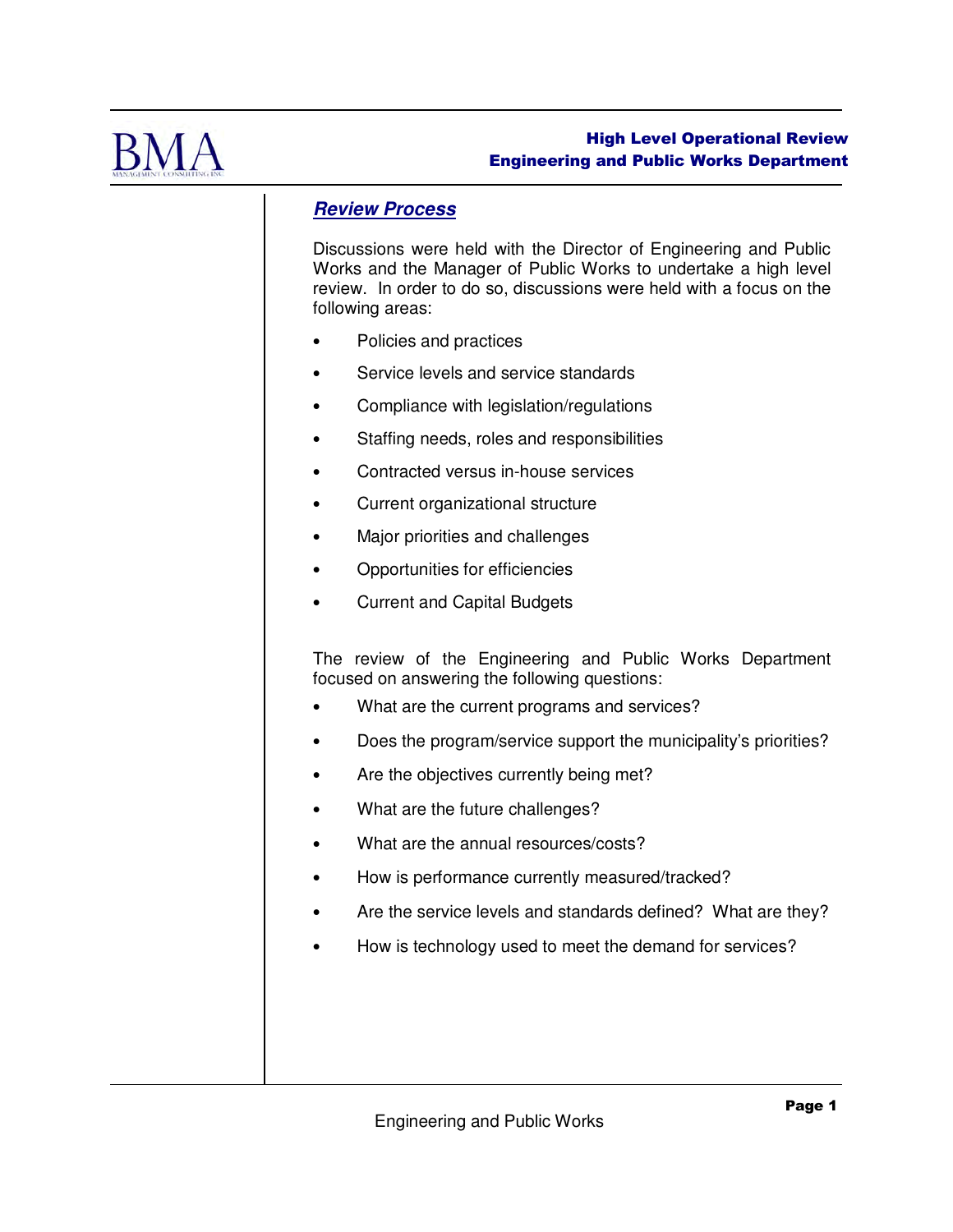

# **Department Staffing and Service Delivery**

The Engineering and Pubic Works Department is responsible for the following areas:

- Review and make comments on engineering aspects of Zoning Amendments, Official Plan Amendments, Committee of Adjustment Applications, Site Plan Agreements and Plans of Subdivision.
- Design and supervise the construction of all hard services (roads, sidewalks, storm sewers, sanitary sewers and watermains) within the Public road allowances and Public walkways.
	- provide routine maintenance including winter maintenance on roads and sidewalks.
- Water Division is responsible for the production, treatment, and distribution of potable water for the City. This includes;
	- resource management,
	- well and treatment system design and maintenance,
	- reservoir and tower maintenance, and
	- water quality testing for operational, microbiological, and chemical parameters.
	- Maintain & operate water distribution system
- The City has a contract with the Ontario Clean Water Agency (OCWA) to operate the Water Pollution Control Plant for the sanitary sewer system.
- Operate the Stratford Landfill Site on Romeo Street and supervise the contractors for Refuse Collection, Recycling Collection, and Yard Waste Collection.
- Provide Bylaw enforcement of the Weed Act, Core Area Sidewalk Snow Clearing, and Sewer Use Bylaw.
- Review, approve, and supervise the construction of roads and services in new subdivisions.
- Approve the location and supervise all Utility companies construction on road allowances.
- Manufacture and replace traffic signs and posts, painting lane lines, crosswalks, stop bars and parking stalls. Maintain traffic signals.
- Provide maintenance and repair services for Public Works, Parks, Recreation, Cemetery and Building vehicles.
- Supervise the contract with the Stratford Humane Society for Animal Control in the City.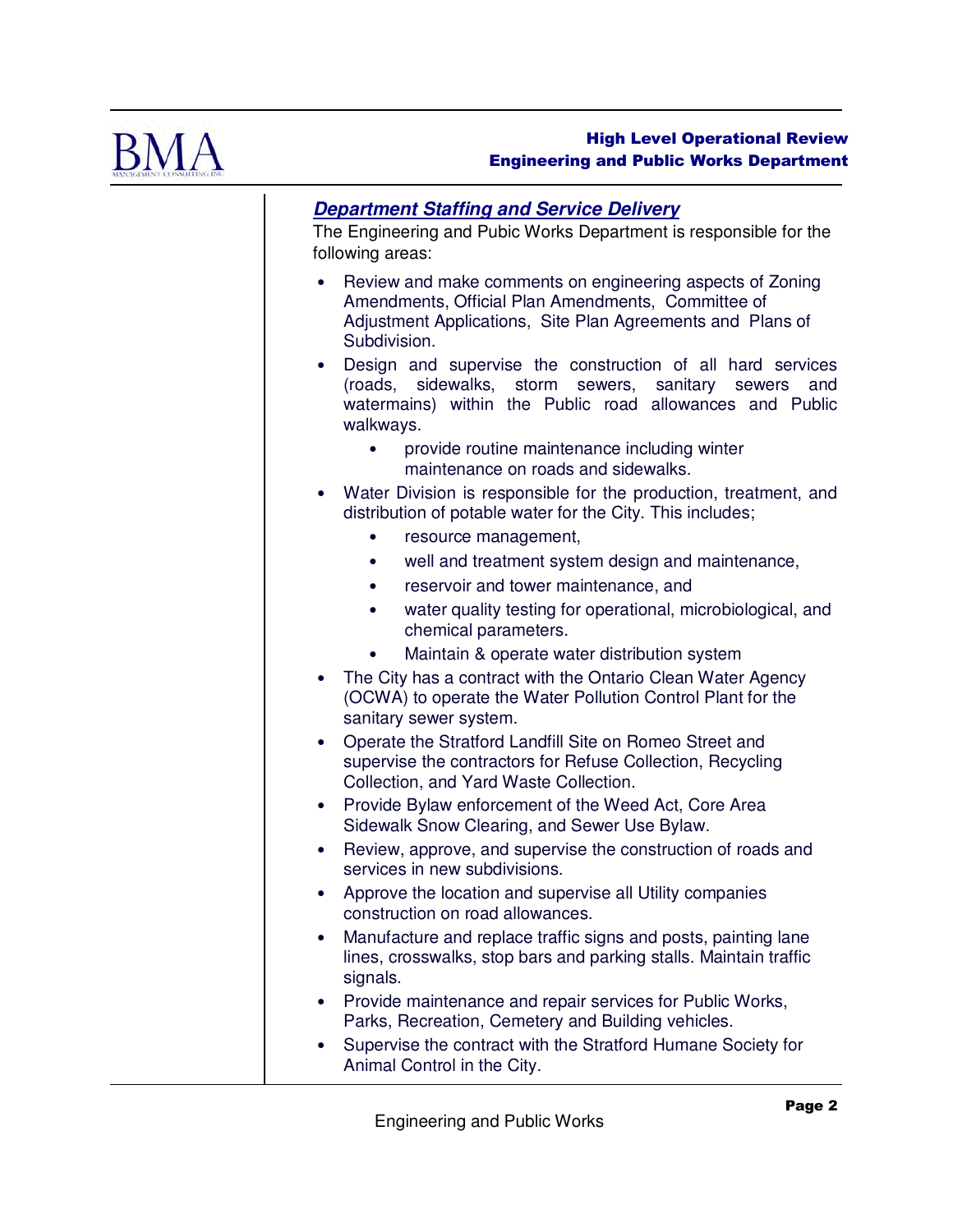

The Department is set up in 4 key divisions:

- 1. Public Works—this section includes waste reduction, landfill operations, roads, winter maintenance, sidewalks, fleet operations, wastewater collection, traffic. In total, this section includes 37 full time staff and some seasonal staff as required
- 2. Water Treatment and Distribution—this includes the provision of water treatment and the maintenance of the watermains. This is currently provided by 12 full time employees
- 3. Design and Construction—this includes 9 full-time positions including a deputy director, engineering design and CAD technicians, construction inspectors, a technical service coordinator and a surveyor.
- 4. Development Engineering—this section includes 4 full-time positions

In addition, the Director is supported by an executive secretary, a clerk secretary and a maintenance management clerk.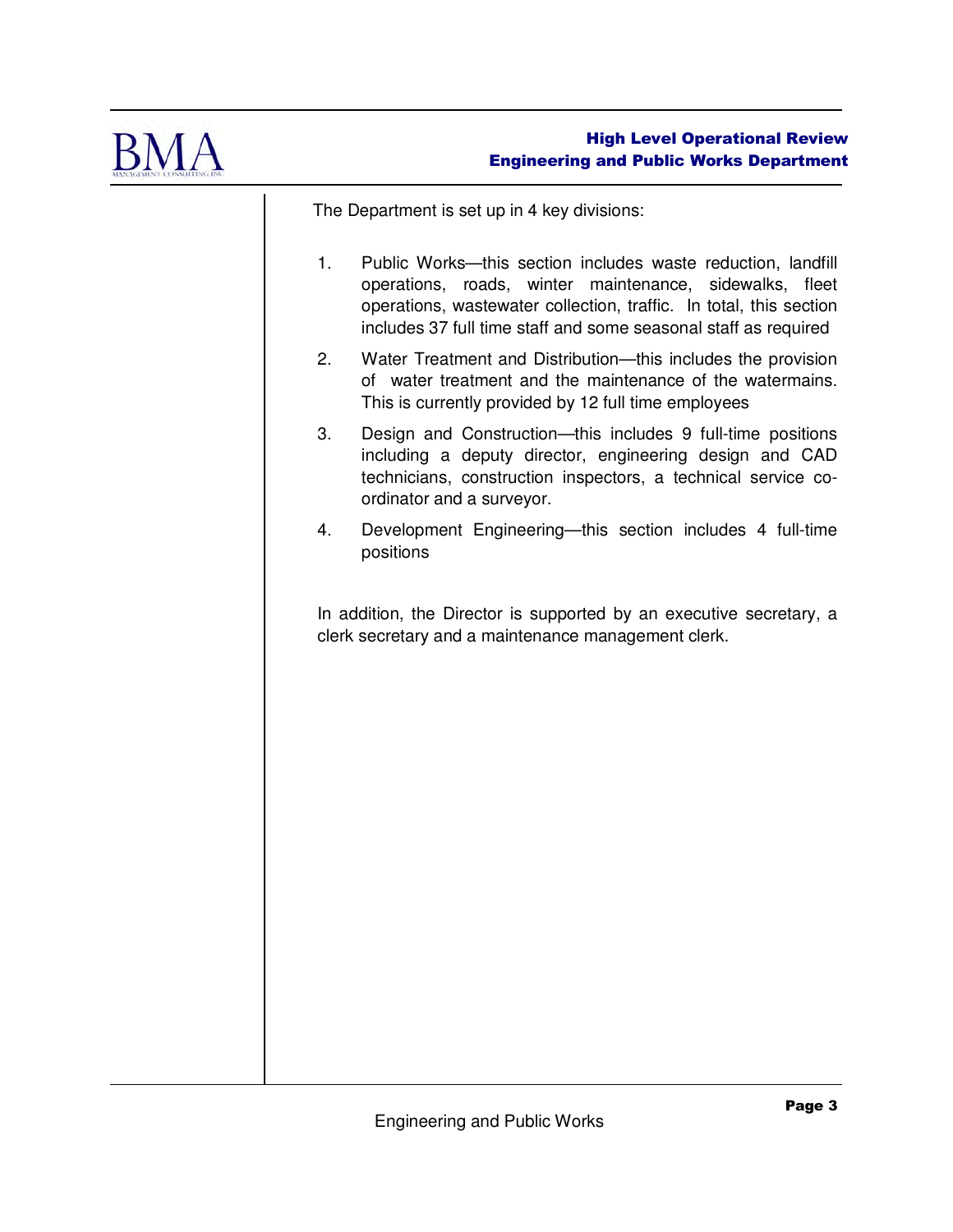

# **Waste Management**

The program includes:

- Curbside recycling
- Solid Waste Collection
- Landfill Operation
- Compost Site Operation
- Large Article Pickup
- Green Waste Collection

Funding for this budget is entirely through Waste rates (no tax levy implications).

The 2008 rates are as follows:

| Bag Tag                         | \$2.00        |
|---------------------------------|---------------|
| Bag or Can at Landfill Site     | \$2.00        |
| Minimum scale rate              | \$9.00        |
| Tip Fee - regular               | \$64.50/tonne |
| Tip Fee - large hauler          | \$60.50/tonne |
| Scale down - car                | \$9.00        |
| Scale down - truck              | \$13.50       |
| Scale down - trailer            | \$13.50       |
| Recycle Box                     | \$5.00        |
| White Goods - freon removal     | \$35.00       |
| Televisions & computer monitors | \$1.80        |
|                                 |               |

The current fee for curbside garbage collection is \$2.00 for a plastic bag and rigid container, depending on the size, they may require additional tags. For example, a rigid container 129 to 240 Litres requires two bag tags.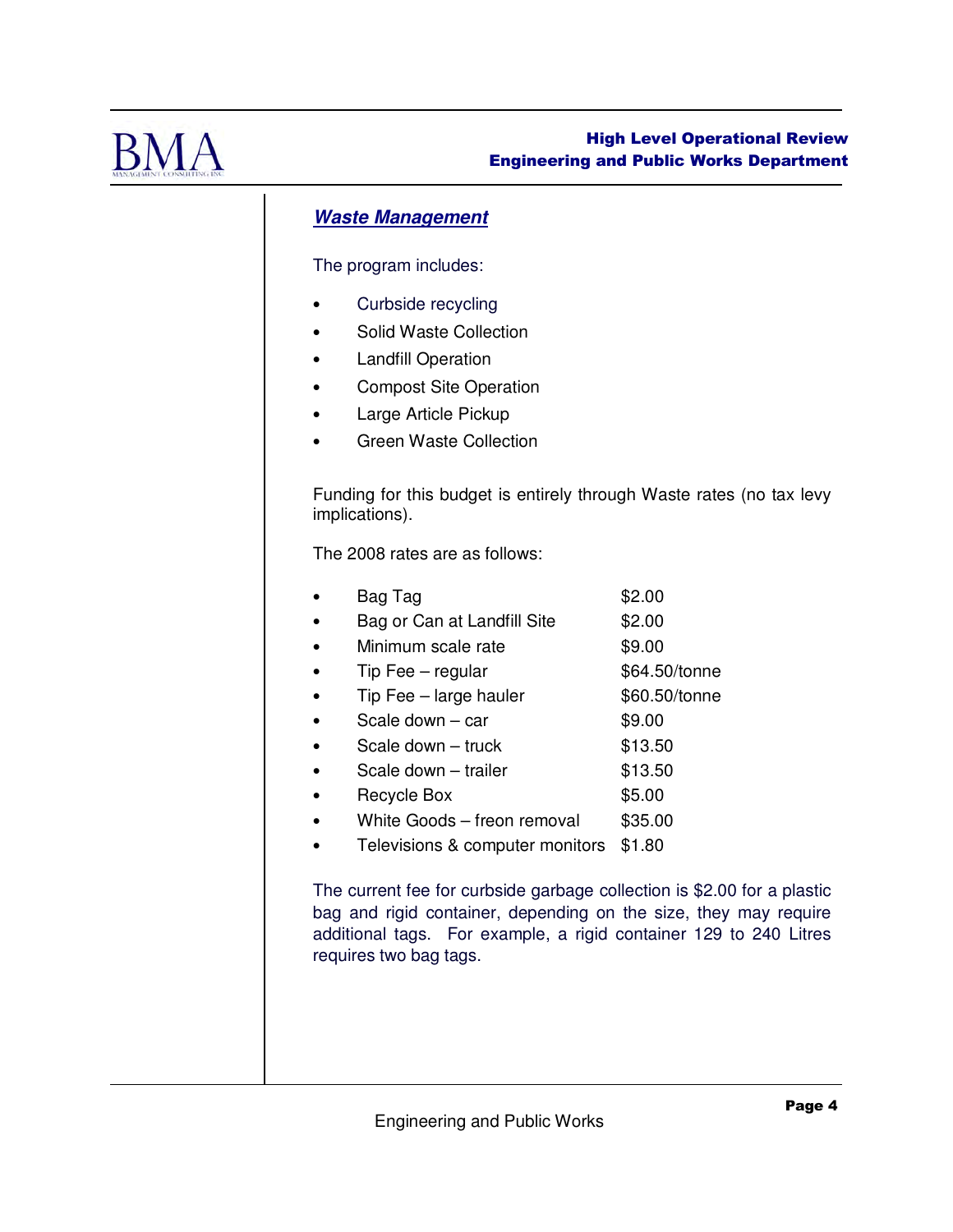

# **Waste Management**

The following table summarizes how waste management services are provided in the City of Stratford.

| Program/Service                   | Comment                                    | Internal | Contract |
|-----------------------------------|--------------------------------------------|----------|----------|
| Waste disposal general            |                                            | 100%     |          |
|                                   |                                            |          |          |
|                                   | joint contract for<br>disposal, collection |          |          |
| Recycling pickup                  | & recycling                                |          | 100%     |
|                                   |                                            |          |          |
|                                   | joint contract for<br>disposal, collection |          |          |
| Waste collection curbside         | & recycling                                |          | 100%     |
|                                   | Staff do collection                        |          |          |
| Waste collection general          | at parks and public<br>locations           | 100%     |          |
| Landfill Sites                    |                                            | 100%     |          |
| <b>Hazardous Waste Collection</b> |                                            | 20%      | 80%      |
| Compost program (collection)      |                                            | 50%      |          |
| Compost program (processing)      |                                            |          | 100%     |
| Leaf disposal program             |                                            | 100%     |          |
| Litter pick up                    |                                            | 100%     |          |
| Leaf pick up                      |                                            |          | 100%     |

As shown above, the City contracts curbside garbage collection, recycling, most of the hazardous waste collection, leaf pick up and compost processing.

General waste disposal is provided through internal services. The City's landfill site is operated by City staff. Waste staff is based at the landfill and 2 primary staff is assigned to work there, while the waste reduction coordinator (1 staff) works from 82 Erie St.

Some of the benefits identified in contracting garbage collection, disposal and recycling services include:

- Reduced absenteeism and WSIB claims
- Reduced cost of operations
- Efficiencies through consolidated contract
- Ability for management to focus on skilled work processes

**The majority of waste management services are contracted**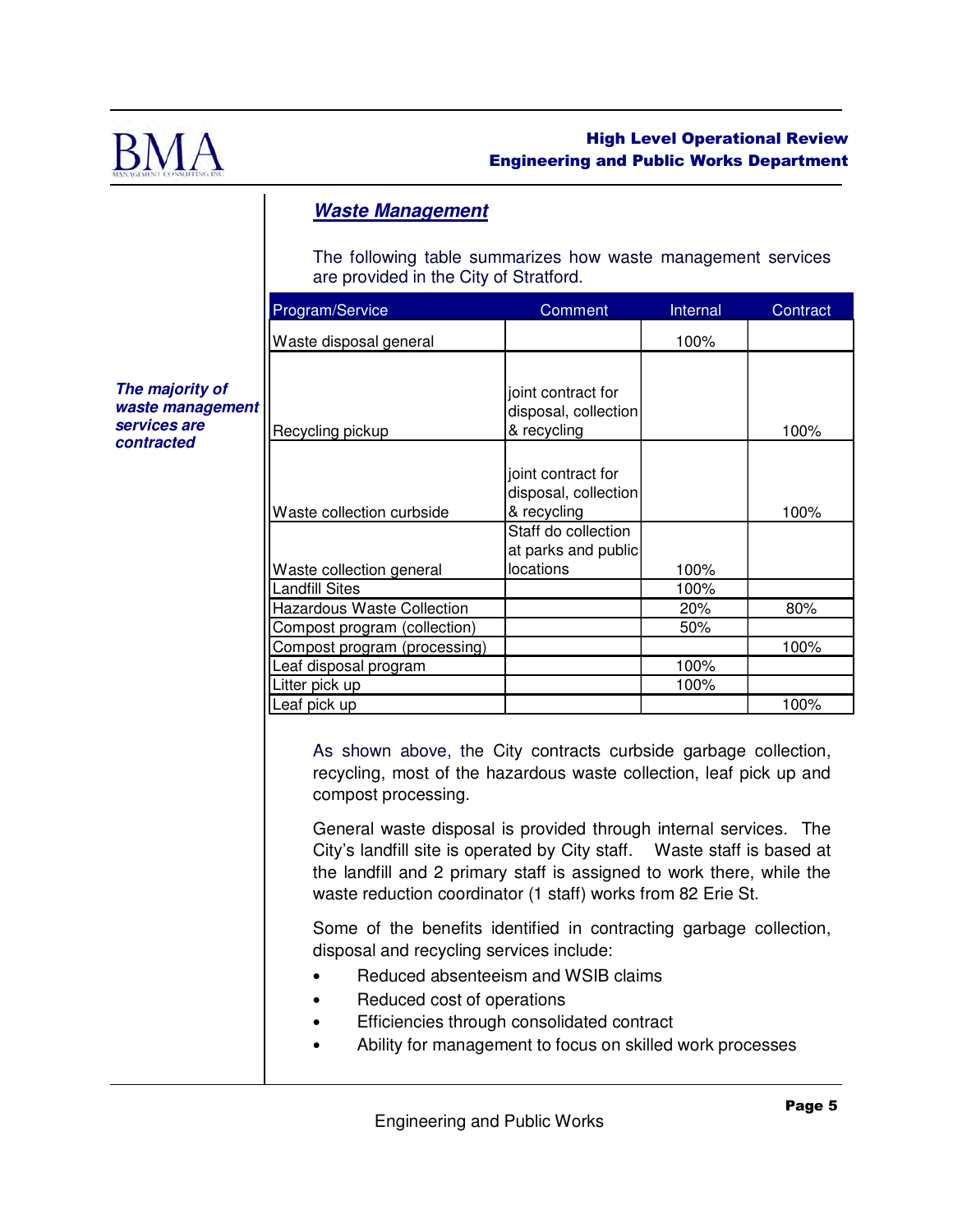

|                                           | % of Total<br>2008 Budget | 2007<br><b>Budget</b> |     | <b>FINAL</b><br>2008<br><b>Budget</b>                            |     | 2009<br><b>Budget</b> | 2010<br><b>Budget</b> | <b>Budget</b><br>Change | 2007-2008 2008-2009<br><b>Budget</b><br>Change |
|-------------------------------------------|---------------------------|-----------------------|-----|------------------------------------------------------------------|-----|-----------------------|-----------------------|-------------------------|------------------------------------------------|
| <b>EXPENDITURES</b>                       |                           |                       |     |                                                                  |     |                       |                       |                         |                                                |
| SALARIES, WAGES & BENEFITS                | 20%                       | \$<br>513,704         | \$  | 537,700                                                          | \$  | 562,400               | \$<br>570,400         | 5%                      | 5%                                             |
| <b>CONTRIBUTIONS TO RESERVES</b>          | 14%                       | \$<br>238,796         | \$  | 374,600                                                          | \$  | 343,100               | \$<br>321,600         | 57%                     | $-8%$                                          |
| SERVICES - OTHER (CONTRACT)               | 48%                       | \$<br>1,177,200       | \$  | 1,275,500                                                        |     | \$1,281,300           | \$<br>1,293,800       | 8%                      | 0%                                             |
| MATERIALS AND MISCELLANEOUS EXPENSE       | 3%                        | \$<br>92,000          | \$  | 91,800                                                           | \$  | 91,800                | \$<br>91,800          | 0%                      | 0%                                             |
| <b>CITY OWNED RENTAL EXPENSE</b>          | 14%                       | \$<br>379,500         | \$  | 380,500                                                          | \$  | 381,500               | \$<br>382,500         | 0%                      | 0%                                             |
|                                           |                           |                       |     |                                                                  |     |                       |                       |                         |                                                |
| TOTAL EXPENDITURES                        | 100%                      | \$<br>2,401,200       | \$  | 2,660,100                                                        |     | \$2,660,100           | \$<br>2,660,100       | 11%                     | 0%                                             |
|                                           |                           |                       |     |                                                                  |     |                       |                       |                         |                                                |
| <b>REVENUES</b>                           |                           |                       |     |                                                                  |     |                       |                       |                         |                                                |
| <b>BAG TAG REVENUE</b>                    | 25%                       | \$<br>(580,000)       | \$  | (660,000)                                                        | \$  | $(660,000)$ \$        | (660,000)             | 14%                     | 0%                                             |
| TIPPING FEE REVENUE                       | 58%                       | \$<br>(1,380,000)     | -\$ | $(1,555,000)$ $(1,555,000)$ $(1,555,000)$                        |     |                       |                       | 13%                     | 0%                                             |
| CITY OWN RENTAL REVENUE                   | 10%                       | \$<br>$(270,000)$ \$  |     | (270,000)                                                        | -\$ | (270,000)  \$         | (270,000)             | $0\%$                   | 0%                                             |
| RECOVERABLES WASTE DIVERSION AND DISPOSAL | 6%                        | \$<br>(171, 100)      | \$  | (171, 100)                                                       | \$  | $(171, 100)$ \$       | (171, 100)            | 0%                      | 0%                                             |
| <b>WASTE DIVERSION SALES</b>              | $0\%$                     | \$<br>$(100)$ \$      |     | $(4,000)$ \$                                                     |     | $(4,000)$ \$          | (4,000)               |                         | 0%                                             |
|                                           |                           |                       |     |                                                                  |     |                       |                       |                         |                                                |
| <b>TOTAL REVENUES</b>                     | $100\%$ \$                |                       |     | $(2,401,200)$ \$ $(2,660,100)$ \$ $(2,660,100)$ \$ $(2,660,100)$ |     |                       |                       | 11%                     | 0%                                             |
|                                           |                           |                       |     |                                                                  |     |                       |                       |                         |                                                |
| NET EXPENDITURES                          |                           | \$<br>٠               | \$  |                                                                  | \$  |                       | \$<br>۰               |                         |                                                |

# **Waste Management Budget**

The City of Stratford is one of the few Ontario municipalities that has moved to a full user pay system for garbage collection and is considered a best practice. This program encourages recycling, which, as will be reflected in the benchmarking section of the report, has been successful.

Operational cost increases in 2008 were primarily due to additional earth moving related to cell closure final cover placement and additional costs associated with higher recycling tonnages translating to more waste being diverted from landfill. This is reflected in the transfers to reserves.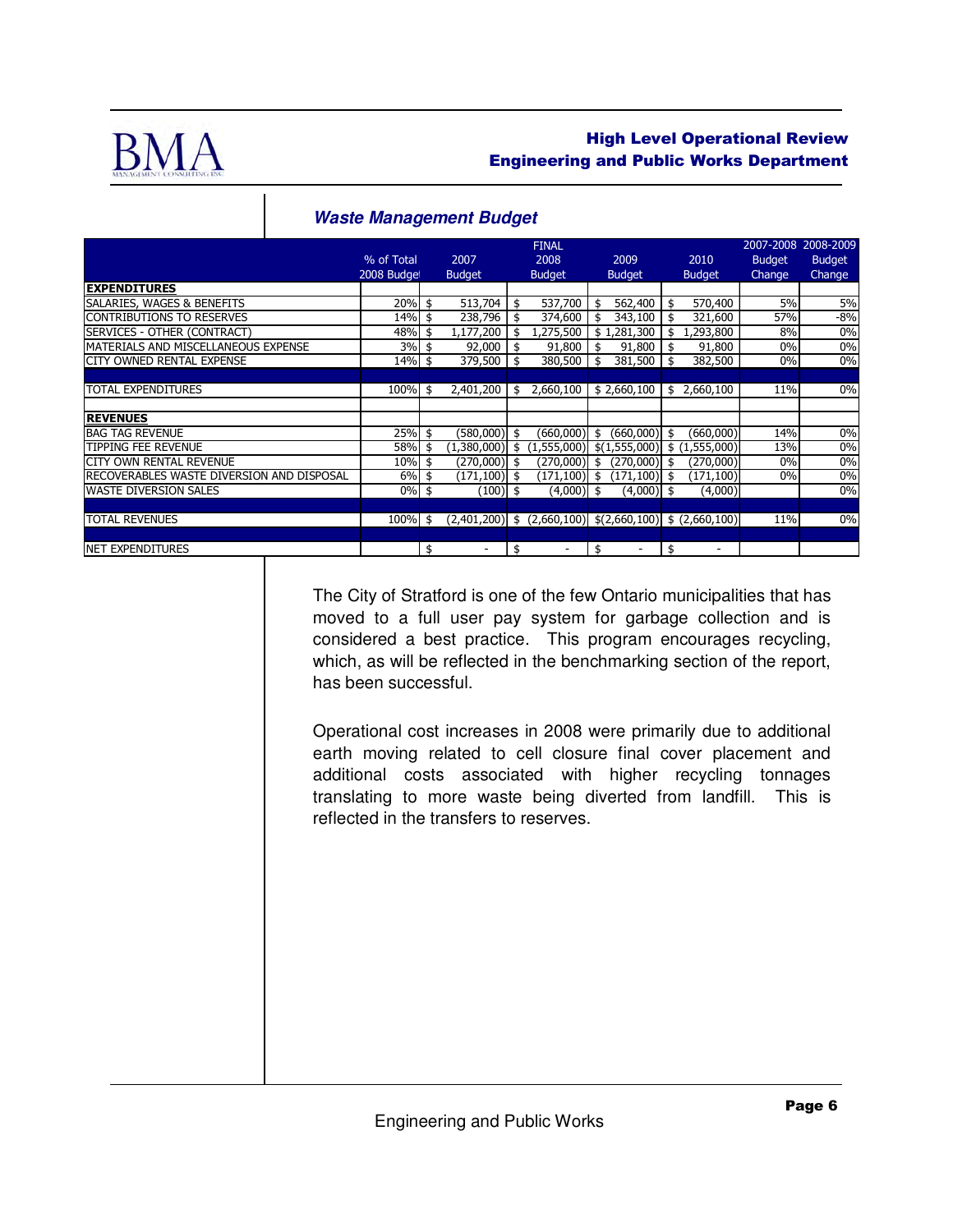

## **Benchmarking—Waste Management**

While the waste management programs are based on 100% user fee cost recovery, it is still important to understand the cost of operations to ensure that the community is receiving an efficient and effective service.

There are a number of factors that impact the cost of these services including:

- Service levels—frequency of pickups
- Policies on bag limits
- Land area and density
- Distance to a disposal site
- Precipitation which impacts the weight of disposal
- The nature and extent of the municipality's recycling program
- Landfill hours of operation
- Material included in recycling

# **Garbage Collection and Disposal**

Garbage collection costs have been compared on a per capita and per tonne basis. As will be shown on the next page of the report, the waste collection cost per capita in the City of Stratford is the lowest in survey. This is due, in part, to a higher level of waste that is being diverted in the City of Stratford. Using the MPMP measure of operating costs per tonne, the City is also below the average which indicates a favourable garbage collection contract.

For the most part, garbage collection services are provided through contracted services across the survey of municipalities. The only other municipalities included in the survey that are operating as a full user pay system are Tillsonburg and Belleville.

The MPMP cost of disposal per tonne in Stratford is amongst the lowest in the survey. Costs vary significantly in this area based on the type of landfill operations being used across the survey.

**Stratford's garbage collection costs are low on a per capita and a per tonne basis reflecting a favourable contract and higher diversion rates**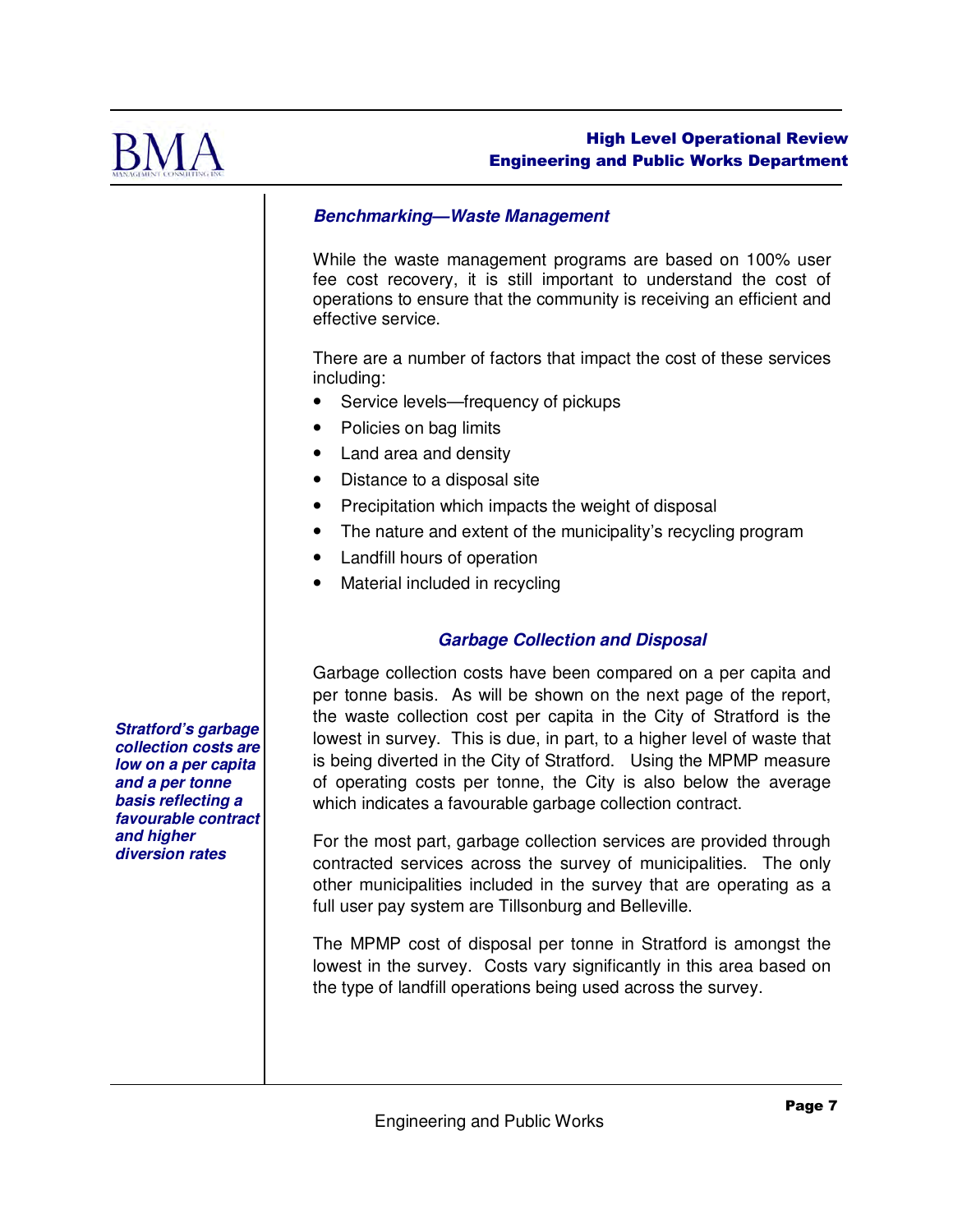

|                          |               | Waste<br><b>Collection</b><br><b>Gross Cost</b> |                 | <b>MPMP</b><br><b>Collection</b><br><b>Costs per</b> |                | <b>MPMP</b><br><b>Disposal</b> | <b>Service</b> |                                             | <b>Bag</b>     |                |        | Fee For Fee When Bag Limit                 |  |  |  |                   |                  |                       |       |  |                 |                 |
|--------------------------|---------------|-------------------------------------------------|-----------------|------------------------------------------------------|----------------|--------------------------------|----------------|---------------------------------------------|----------------|----------------|--------|--------------------------------------------|--|--|--|-------------------|------------------|-----------------------|-------|--|-----------------|-----------------|
| <b>Municipality</b>      |               | per Capita                                      |                 | <b>Tonne</b>                                         |                |                                |                |                                             |                |                |        |                                            |  |  |  | <b>Cost/Tonne</b> | <b>Provision</b> | <b>Service Levels</b> | Limit |  | <b>All Bags</b> | <b>Exceeded</b> |
| Aurora (York)            | \$            | 20                                              | \$              | 73                                                   | \$             | 82                             | Contract       | Bi-weekly garbage,<br>weekly green and blue | 3              |                |        | 3                                          |  |  |  |                   |                  |                       |       |  |                 |                 |
| Belleville               | \$            | 21                                              | \$              | 130                                                  | \$             | 119                            | Contract       | Weekly                                      | $6\phantom{1}$ | $\mathfrak{S}$ | 2.00   | full user pay \$2.00 for<br>every bag      |  |  |  |                   |                  |                       |       |  |                 |                 |
| Brockville               | \$            | 14                                              | \$              | 82                                                   | \$             | 117                            | Contract       | Weekly                                      | $\mathbf{1}$   |                |        | \$2.50 for every extra<br>bag              |  |  |  |                   |                  |                       |       |  |                 |                 |
| Chatham-Kent             | \$            | 18                                              | \$              | 38                                                   | \$             | 63                             | Contract       | Weekly                                      | $\overline{4}$ |                |        | $\overline{4}$                             |  |  |  |                   |                  |                       |       |  |                 |                 |
| Cobourg (Northumberland) |               | N/A                                             | \$              | 97                                                   | \$             | 100                            | Contract       | Weekly                                      | 3 <sup>1</sup> | $\mathfrak{S}$ | 2.75   | full user pay \$2.75 for<br>every bag      |  |  |  |                   |                  |                       |       |  |                 |                 |
| Cornwall                 | \$            | 23                                              |                 | N/A                                                  |                | N/A                            | Contract       | Weekly garbage and Bi-<br>weekly Blue       |                |                |        |                                            |  |  |  |                   |                  |                       |       |  |                 |                 |
| East Gwillimbury (York)  | \$            | 24                                              | \$              | 83                                                   | \$             | 82                             | Contract       | Bi-weekly garbage,<br>weekly green and blue | $\overline{c}$ |                |        | $\overline{2}$                             |  |  |  |                   |                  |                       |       |  |                 |                 |
| Georgina (York)          | \$            | 18                                              | \$              | 53                                                   | \$             | 82                             | Contract       | Bi-weekly garbage,<br>weekly green and blue | $\mathbf{1}$   |                |        | 1 and can purchase<br>additional tags      |  |  |  |                   |                  |                       |       |  |                 |                 |
| Leamington               | \$            | 21                                              | $$\mathbb{S}$$  | 59                                                   | $\mathfrak{S}$ | 62                             | In House       | Weekly                                      | $\overline{4}$ |                |        |                                            |  |  |  |                   |                  |                       |       |  |                 |                 |
| Orangeville              | \$            | 24                                              |                 | N/A                                                  |                | N/A                            | Contract       | Weekly                                      |                |                |        |                                            |  |  |  |                   |                  |                       |       |  |                 |                 |
| St. Thomas               | \$            | 13                                              | \$              | 36                                                   | \$             | 47                             | Contract       | Weekly                                      | $\overline{c}$ |                |        | tag over 2 bags                            |  |  |  |                   |                  |                       |       |  |                 |                 |
| Tillsonburg (Oxford)     |               | N/A                                             | <b>S</b>        | $141$ \ \$                                           |                | 16                             | <b>Mix</b>     | Weekly                                      |                |                | \$1.25 | full user pay \$1.25 for<br>every bag      |  |  |  |                   |                  |                       |       |  |                 |                 |
| Average                  | \$            | 20                                              | \$              | 79                                                   | $\sqrt{3}$     | 77                             |                |                                             |                |                |        |                                            |  |  |  |                   |                  |                       |       |  |                 |                 |
| Median                   | \$            | 21                                              | $\overline{\$}$ | $78$ \$                                              |                | $\overline{82}$                |                |                                             |                |                |        |                                            |  |  |  |                   |                  |                       |       |  |                 |                 |
|                          |               |                                                 |                 |                                                      |                |                                |                |                                             |                |                |        |                                            |  |  |  |                   |                  |                       |       |  |                 |                 |
| Stratford                | $\mathsf{\$}$ | 8 <sup>2</sup>                                  | $\sqrt{3}$      | 71                                                   | $\sqrt{3}$     | 43                             | Contract       | Weekly                                      | N/A            | \$             |        | full user pay \$2.00 for<br>2.00 every bag |  |  |  |                   |                  |                       |       |  |                 |                 |

(Source: 2006 FIR)

**Lower than average collection costs per capita and per tonne as well as lower disposal costs** 

The City's transfer station is well located and offers well sized transfer solutions. A variety of solid waste services can be accessed there. There appears to be a high level of acceptance and participation by the community in the landfill site services, to the extent that this service is receiving almost the same amount of residential garbage as curbside collection. This places financial challenges on the cost of the landfill site, to a greater extent, than a number of other municipalities surveyed.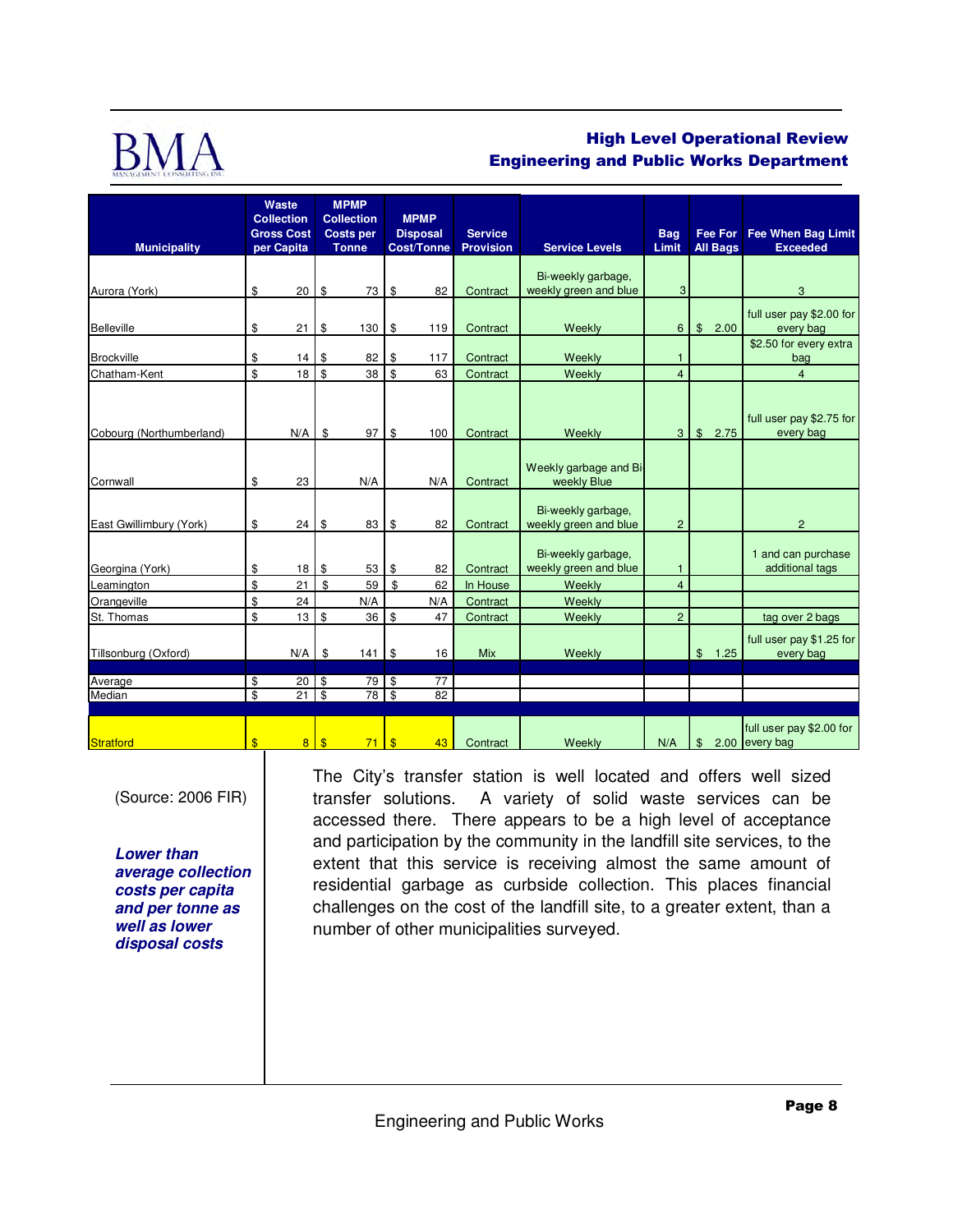

The City's landfill operates Monday-Friday 8:00—5:00 pm and Saturdays 8:00 am—1:00pm. The landfill site is operated by inhouse staff that is paid through overtime rates every Saturday which contributes to the cost of operations. It is estimated that the overtime cost for this practice is \$80,000. Opportunities exist to change this practice and reduce the overall cost of operations.

The curbside fee and the fee to dispose at the landfill site are the same. This fee practice, along with bi-weekly rather than weekly curbside collection, may contribute to the high percentage of garbage that is disposed of directly by residents in the landfill site rather than at the curbside and this directly impacts on the cost of operation. Further, the amount of garbage brought directly to the landfill site may also be increased as a result of lower fees in the City, compared with neighbouring municipalities.

The City has a Tipping Fee reserve which is available for capital expenditures related to the landfill site. The balance is currently estimated to be \$236,000.

# **Recommendations—Waste Management**

**That the City consider charging a higher tipping fee at the landfill site for non-residents and businesses not located in Stratford.** 

**That the City consider changing the hours of operations to reduce overtime costs.** 

**There is a high level of waste that is brought directly to the transfer station by residents rather than curbside collection**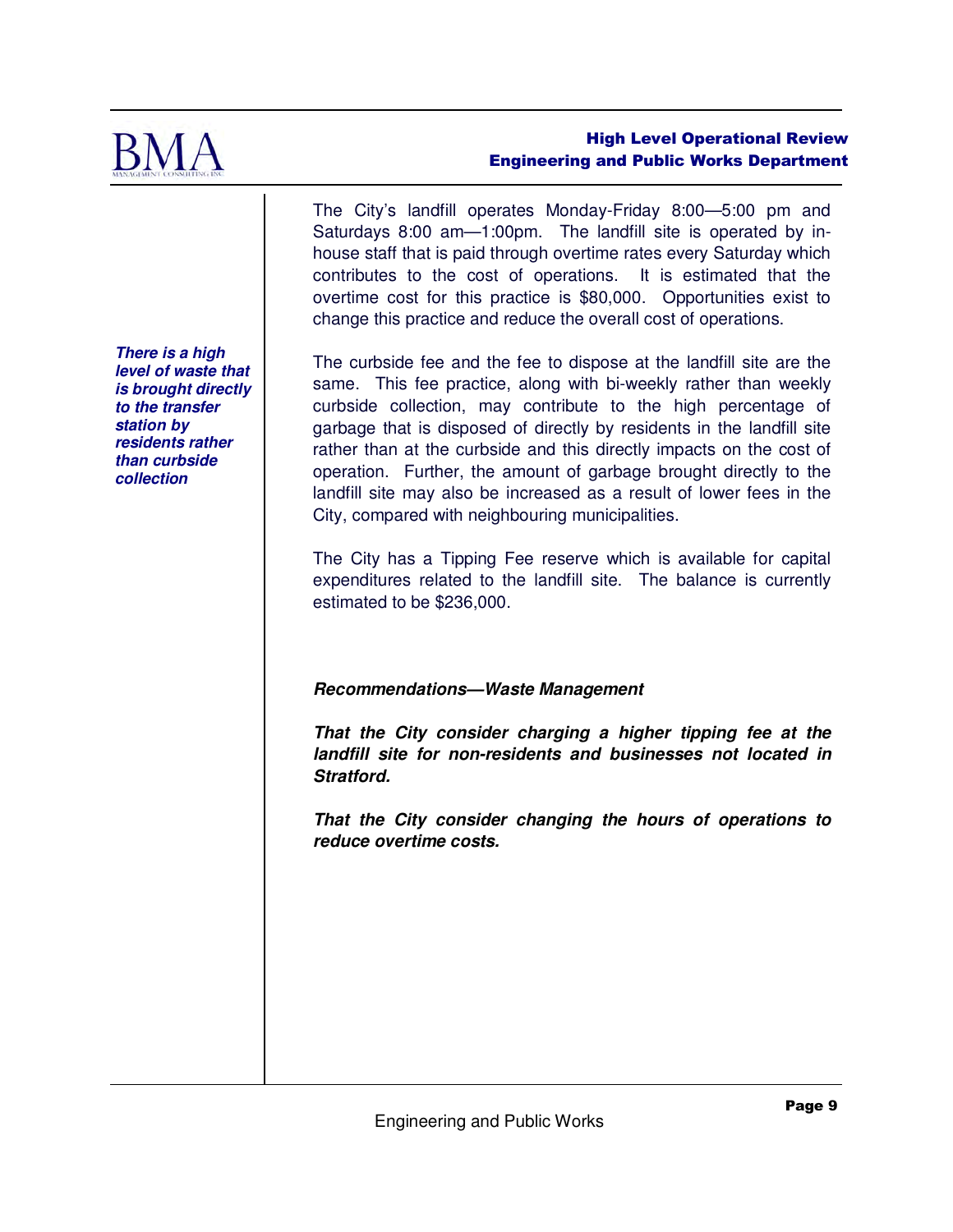

## **Recycling**

| <b>Municipality</b> | MPMP % of<br><b>Residential</b><br><b>Recycling</b><br><b>Diverted</b> | <b>MPMP</b><br><b>Recycling</b><br><b>Cost/Tonne</b> | <b>FIR Net</b><br><b>Recycling</b><br><b>Cost/Capita</b> |
|---------------------|------------------------------------------------------------------------|------------------------------------------------------|----------------------------------------------------------|
| <b>Belleville</b>   | 38%                                                                    | \$<br>140                                            | \$<br>14                                                 |
| <b>Brockville</b>   | 43%                                                                    | \$<br>111                                            | \$<br>16                                                 |
| Chatham-Kent        | 29%                                                                    | \$<br>130                                            | \$<br>15                                                 |
| Cornwall            | 20%                                                                    | N/A                                                  | \$<br>8                                                  |
| East Gwillumbury    | 36%                                                                    | \$<br>98                                             | \$<br>16                                                 |
| Georgina            | 39%                                                                    | \$<br>115                                            | \$<br>15                                                 |
| Orangeville         | 39%                                                                    | N/A                                                  | \$<br>18                                                 |
| St. Thomas          | 42%                                                                    | \$<br>170                                            | \$<br>22                                                 |
|                     |                                                                        |                                                      |                                                          |
| Average             | 36%                                                                    | \$<br>127                                            | \$<br>16                                                 |
| Median              | 39%                                                                    | \$<br>123                                            | \$<br>16                                                 |
| <b>Stratford</b>    | 44%                                                                    | \$<br>96                                             | \$<br>18                                                 |

**The City has a higher diversion rate due to a strong recycling program** 

**The cost per tonne of recycling is lower in Stratford compared to all other municipalities surveyed** 

> As shown above, the City has an above average percentage of waste that is diverted to recycling. The cost per tonne in the City is the lowest in the survey which suggests a favourable contract for this service. The cost per capita is higher than average which is expected given that the percentage of tonnes diverted is higher.

> The City is following a number of best practices with respect to garbage collection. From 1996 to 2007, the total diversion from residential waste stream went from 33% to 44%.

> The City received the Recycling Council of Ontario's Waste Minimization Award and the Canadian Association of Municipal Administrators Environmental Award for an outstanding contribution to the local Environment.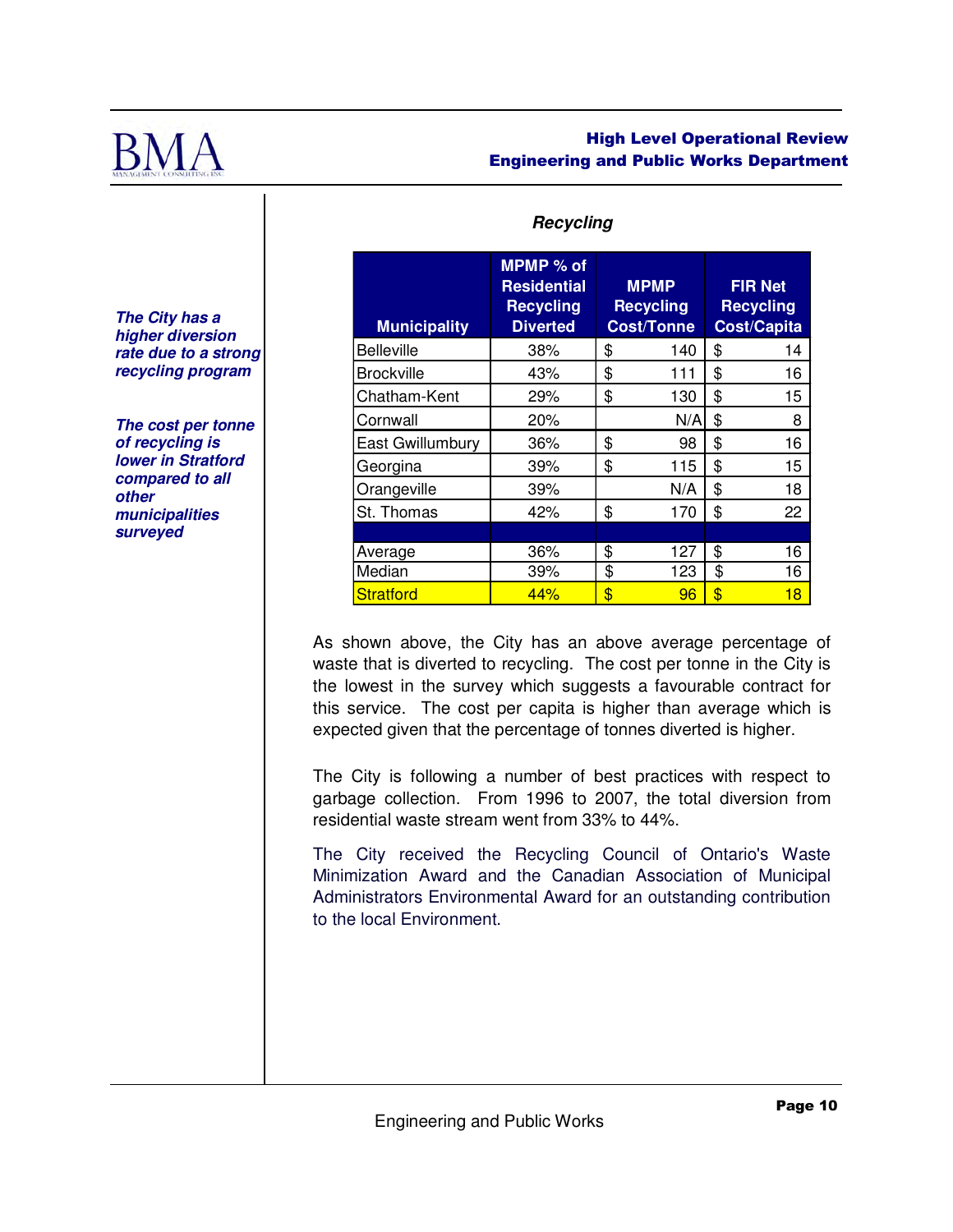

# **Winter Maintenance**

The winter maintenance budget includes the following key activities:

- Snow Plowing
- Sanding and Salting
- Snow Removal
- **Winter Sidewalks**
- Other Miscellaneous Winter Maintenance

The following table summarizes how services are currently provided to support winter maintenance.

| ,,,,,,,,,,,,,,,,<br><b>operations</b> | Program/Service           | Internal | Contract |
|---------------------------------------|---------------------------|----------|----------|
|                                       | Sidewalk snow plowing     | 100%     |          |
|                                       | Sidewalk salt/sanding     | 100%     |          |
|                                       | Street snowplowing        | 70%      | 30%      |
|                                       | Street snow removal       | 90%      | 10%      |
|                                       | Street salt/sanding       | 100%     |          |
|                                       | Parking Lots Snow Removal | 20%      | 80%      |

As shown above, the majority of the City's services are provided through internal services. All sidewalk snow plowing, sanding and salting is provided by staff, as well as street sanding and salting and the majority of street snowplowing and street snow removal. As will be discussed later in the report, given the higher than average cost of service in the City of Stratford, service delivery may need to be rationalized.

**A combination of in-house and contracted services are used for winter maintenance**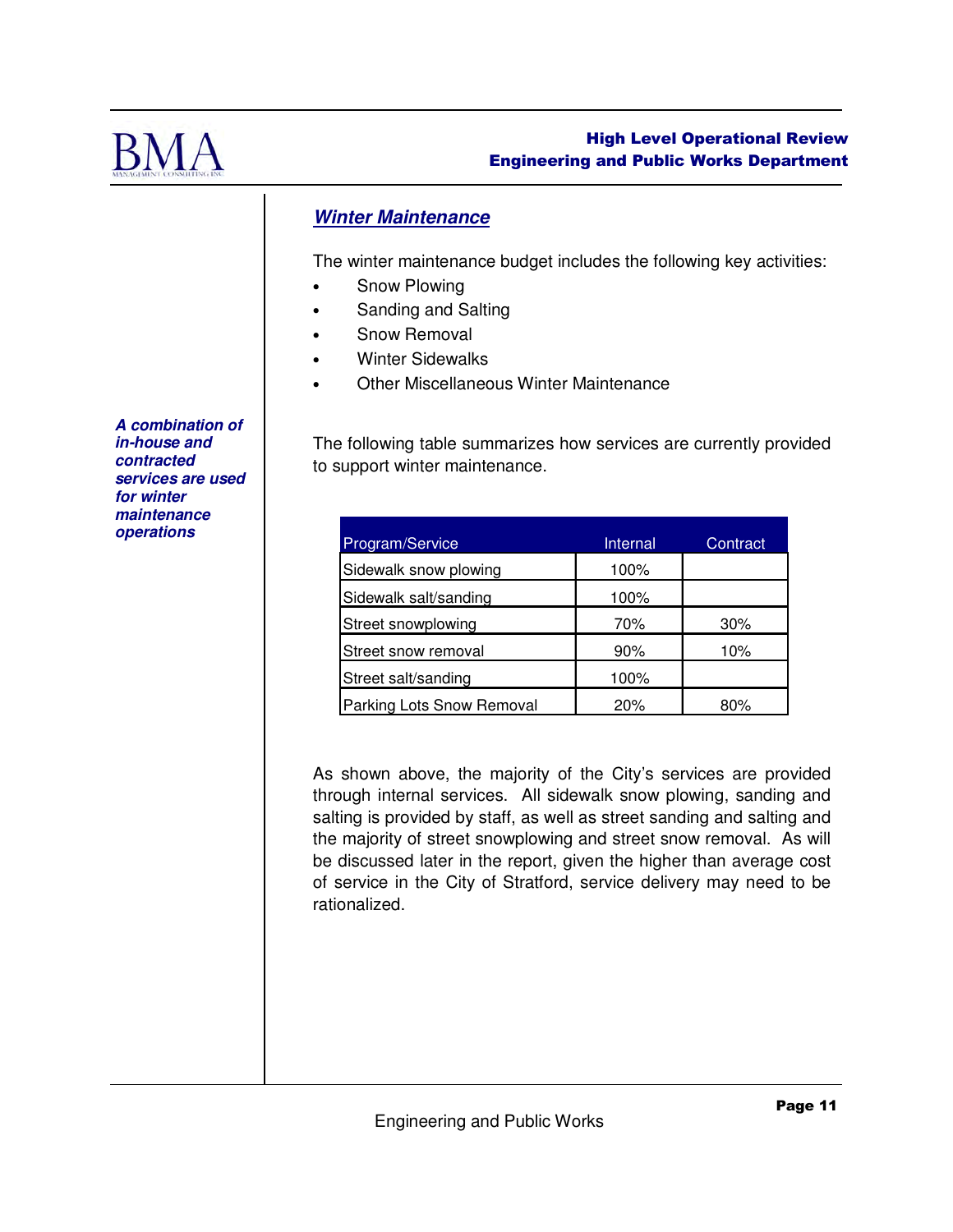

The number of contract standby plows has been reduced from 9 to 7 as of the winter of 2007/08. These contract machines are paid a daily standby rate of \$60 per day from December 1 to March 31 annually.

Historically the City has used a dedicated plow followed by a sander for winter control on the roads. Two combination trucks will be deployed for the first time this winter season which should create efficiencies.

The City fleet will not be reduced in size but will be able to operate more efficiently and effectively. One combination unit will do two jobs; plowing and sanding. Based on feedback from staff, it is expected that plowing costs will remain the same but sanding costs will be reduced.

The fleet currently includes:

- 9 Contract Plows
- 5 City Plows
- 2 Tandem City Sanders
- 1 Single Axle Sander

As of 2008/09, the fleet will include:

- 7 Contract Plows
- 6 City Plows (2 with sanders)
- 1 Tandem Sander
- 1 Single Axle Sander

Currently, there are 6 pieces of equipment that are used for winter maintenance activities by staff and 6 sidewalk plows that are responsible for all sidewalk plowing. In addition to internal staff, the City has 5 contractors that are paid on a standby pay basis.

The City of Stratford, consistent with the practice in other municipalities has set specific service standards and service levels for winter maintenance activities. Service standards formally and specifically define the expectations, or outcomes, of the operations undertaken to restore acceptable conditions on the related assets.

**A combination of in-house and contracted services are used for winter maintenance operations**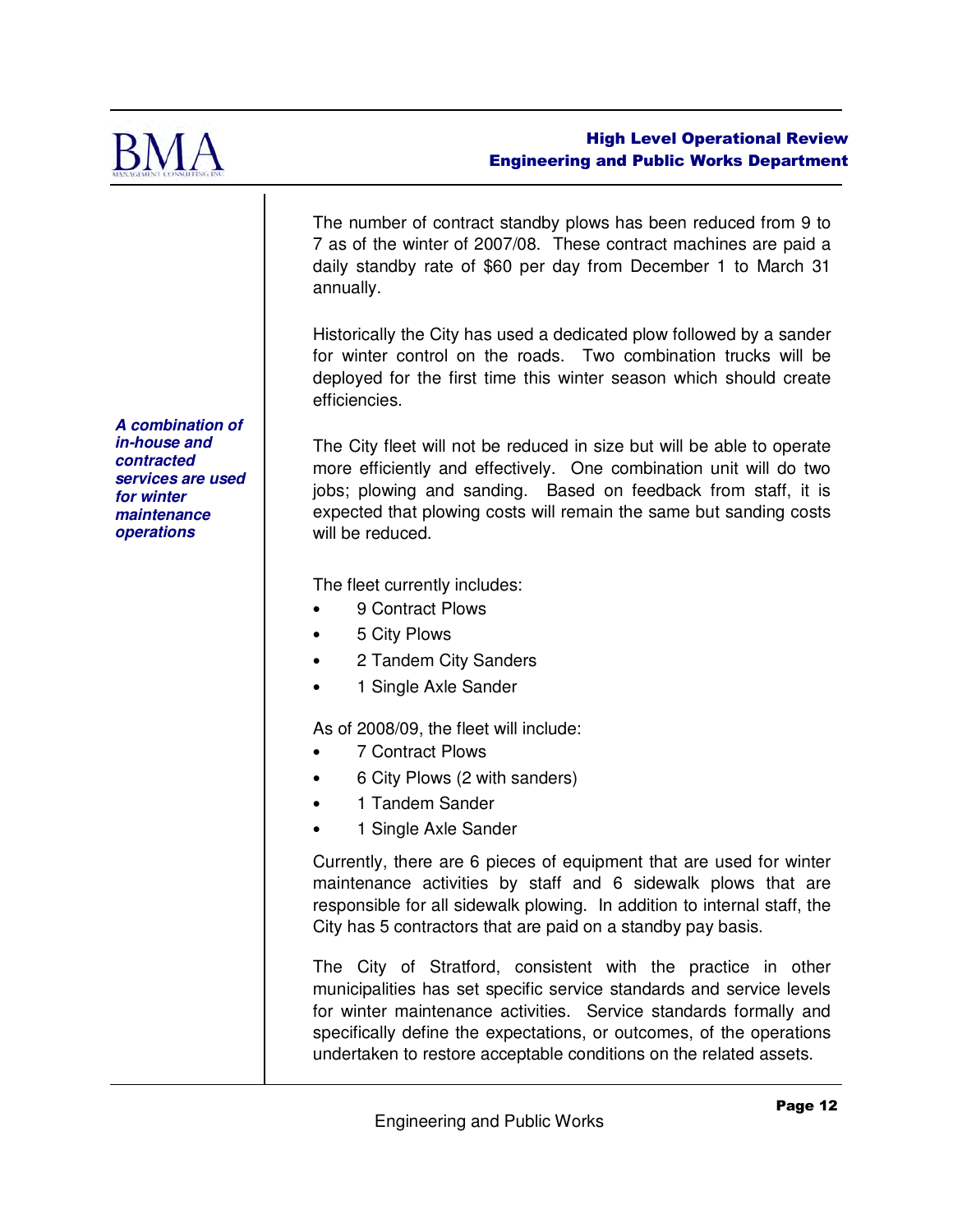

In this case, those services that relate to winter causes and the assets would be the municipal roads, sidewalks, transit access points, and parking lots. Service standards are important in that they provide residents a clear understanding of what can be expected from winter maintenance activities.

Policies and service levels have a direct impact on the cost of service provided for winter maintenance activities as municipalities may have differences in the level of service provided.

Based on feedback received from staff, the City typically meets or exceeds the standard responses. Class 2 to 5 roads are typically plowed prior to the accumulations listed in the service standards. For example, the City will plow Class 3 roads prior to 8 cm of accumulation. All roads are typically sanded using 3 machines in less than an 8 hour window.

Council has directed that 0.6 meters of snow must be removed from all City core boulevards at all times through the winter which is a service enhancement in comparison to a number of other municipalities. Blowing snow involves a blower unit, plow and 4 trucks. This operation is quite expensive at an estimated cost of \$540 per hour which may be a cost driver impacting the City of Stratford's comparative costs. The City has increased the amount of snow blown into trucks, partially due to road design, with curb face sidewalk and narrow boulevard that requires removal and based on complaints with respect to concerns related to blowing snow onto frontages.

The sidewalk snow plowing level of service increased by adding a plow route in 2002 which was approved by Council. Weekend sidewalk plowing of main sidewalk was also directed at this time. The level of service is currently to plow all sidewalks until cleared. Overtime, including weekends, is used regularly to accomplish this level of service.

**Based on feedback from staff, the City is typically meeting or exceeding minimum service standards which may be a factor in higher than average costs in the City compared with other municipalities surveyed**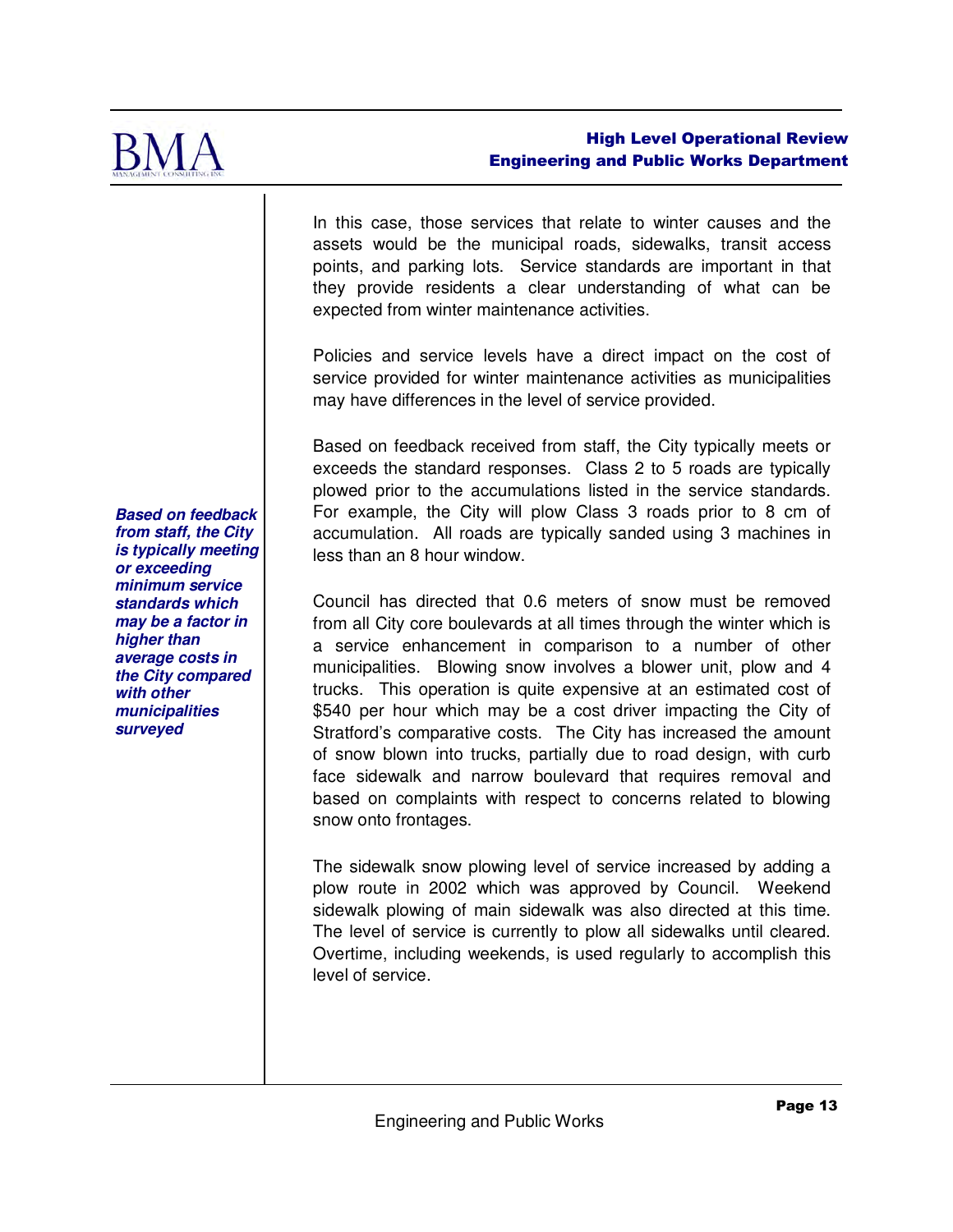

# **Legislative/Regulatory Requirements and Guidelines**

Road Authorities have to operate in compliance with the Minimum Maintenance Standards for Municipal Highways (MMSMH) if they wish to limit their liability and exposure to claims for negligence. The MMSMH were originally developed to help municipalities deal with the increasing costs of negligence liability insurance as a result of increases in claim settlements. The MMSMH was approved in 2002 through O. Reg. 239/02.

As stated in the previous section. Stratford's road service standards as currently articulated, generally met or exceeded the limits set out in the regulations.

Most Public Works agencies have had to deal with the constraints imposed through the changes to the hours of work legislation in the Employment Standards Act. With the change in legislation, a worker is only allowed to work a maximum consecutive 15 hours per shift with a maximum of 13 hours behind the wheel. The Public Works Division has been able to accommodate this through the use of a combination of in-house and contracted services.

The City completed a Salt Management Plan in response to Environment Canada's "Code of Practice for the Environmental Management of Road Salts". The salt management plan initiative is designed to reduce the amount of winter road salt entering the aquatic environment by improving the accuracy of application, improving material handling and storage methods, by providing staff training in salt science and introducing improved anti-icing/de-icing methods.

The City's salt management plan outlines the minimum maintenance standard for winter control. The Minimum Maintenance Standard (MMS) was never formally adopted by Council however it has been reviewed by Council and is advertised at this level. These standards have been in place since the winter of 2002/03.

**Winter maintenance has been impacted by changes in the Employment Standards Act** 

**The City undertook a Salt Management Plan**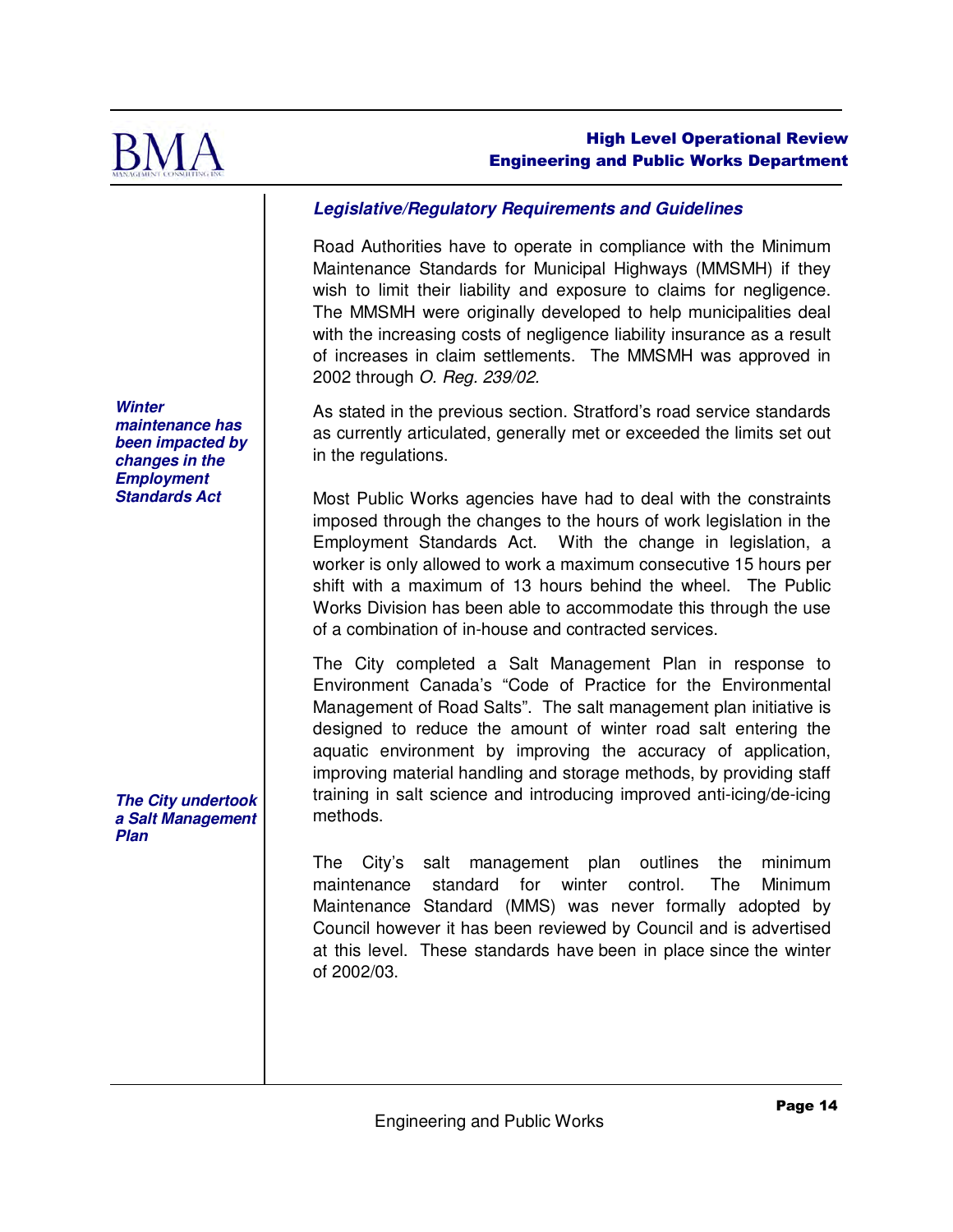

# **Winter Maintenance Budget**

The following provides a summary of the budget to support winter maintenance operations.

| <b>EXPENDITURES</b>                         | % of 2008<br><b>Budget</b> | 2007<br><b>Budget</b> | 2008<br><b>Budget</b> | 2009<br><b>Budget</b> |               |  | 2010<br><b>Budget</b> | 2011<br><b>Budget</b> |     |    | % Change % Change % Change<br>2007-2008 2008-2009 2009-2010 |
|---------------------------------------------|----------------------------|-----------------------|-----------------------|-----------------------|---------------|--|-----------------------|-----------------------|-----|----|-------------------------------------------------------------|
| SALARIES, WAGES AND BENEFITS                | $31\%$ \$                  | 295,681 \$            | 328,855 \$            |                       | 338,698 \$    |  | 348,765 \$            | 359,188               | 11% | 3% | 3%                                                          |
| <b>MATERIALS</b>                            | $16\%$ \$                  | 174,400 \$            | 175,400 \$            |                       | 176,400 \$    |  | 177,300 \$            | 178,300               | 1%  | 1% | 1%                                                          |
| <b>ISERVICES - OTHER (INCLUDES CONTRACT</b> | $22%$ \$                   | 230,000 \$            | 236,500 \$            |                       | 237,500 \$    |  | 238,500 \$            | 239,500               | 3%  | 0% | 0%                                                          |
| <b>VEHICLE EXPENSES</b>                     | $34\%$ \$                  | 359,100 \$            | 360,800 \$            |                       | 363,400 \$    |  | 366,000 \$            | 368,600               | 0%  | 1% | 1%                                                          |
| CONTRIBUTION FROM RESERVE FUNDS             | $-2\%$ \$                  | $(25,000)$ \$         | $(25,000)$ \$         |                       | $(25,500)$ \$ |  | $(25,500)$ \$         | (25,500)              | 0%  | 2% | 0%                                                          |
|                                             |                            |                       |                       |                       |               |  |                       |                       |     |    |                                                             |
| <b>TOTAL</b>                                | 100% \$                    | $1,034,181$ \$        | 1,076,555 \$          |                       | 1.090.498 \$  |  | $.105.065$ \$         | 1.120.088             | 4%  | 1% | 1%                                                          |

As shown above, the major cost drivers are related to salaries and vehicle expenses. In 2008, the budgeted expenditures increased approximately 4%.

# **Winter Upcoming Capital Requirements and Reserves**

The City has a lifecycle plan for the replacement of its vehicles and equipment to support winter operations and is working toward moving to combination units which are more efficient as plowing and salting can be done simultaneously.

The City has a number of reserves to support winter maintenance operations including:

| $\bullet$ | Salt and Sand Storage Building | \$21,000 |
|-----------|--------------------------------|----------|
| $\bullet$ | Winter Expenditure Surplus     | \$55,200 |
| $\bullet$ | <b>Winter Sand Removal</b>     | \$9,000  |

As well, winter maintenance vehicle replacement is supported by the Public Works Equipment Depreciation Reserve.

It is appropriate, as has been established in the City of Stratford to set aside surplus funds in a winter maintenance reserve as the costs can vary significantly from year to year based on weather conditions. The Winter Expenditure Surplus Reserve is equivalent to approximately 5% of the total budget.

**The City has established 3 reserves to support winter maintenance operations**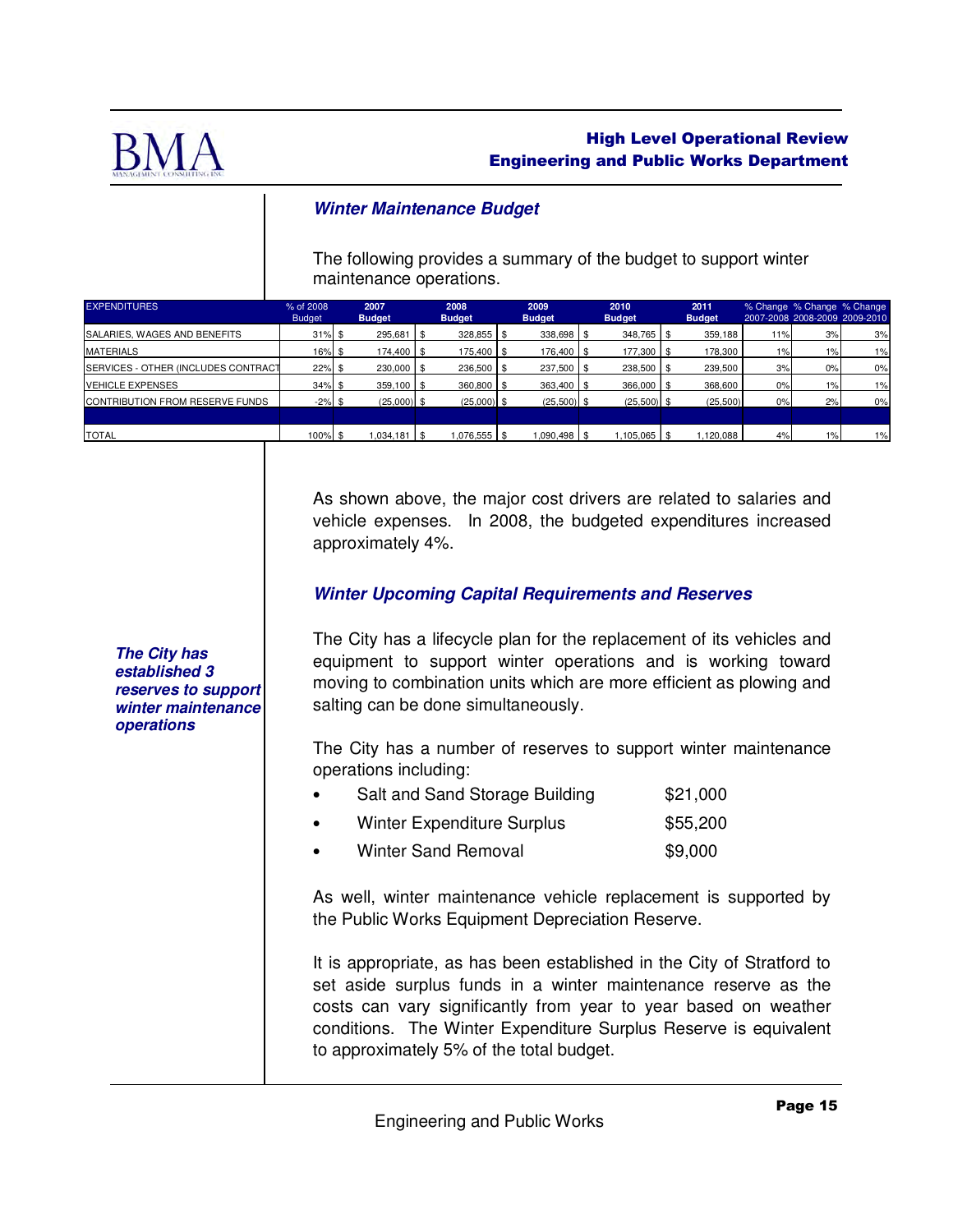

# **Benchmarking—Winter Maintenance**

There are a number of factors that impact the cost of winter maintenance services including, but not limited to, the following:

- Number of winter storm events
- Severity of winter storms—amount of snowfall and length of storm
- Temperatures
- Road types—Extent of road network located in urban centres, urban/rural mix, arterial and non-arterial roads
- Traffic volumes
- Land area, density
- Public expectations
- Policies for snow removal—roads and sidewalks
- Service and maintenance standards
- How services are provided—mix of contract and internal
- Amount of snowfall removed from streets
- Age and type of equipment
- Service standards
- Number and extent of areas prone to drifting
- Cost of standby services
- Competitive market conditions

As such, the ability to provide meaningful comparisons is dependent on the above noted factors. The Province established a winter control efficiency measure that calculates the operating costs for winter control maintenance of roadways on a per lane kilometre basis. This is part of the Municipal Performance Measurement Program (MPMP) and has been included in the analysis.

**Many factors impact the comparability of winter maintenance costs**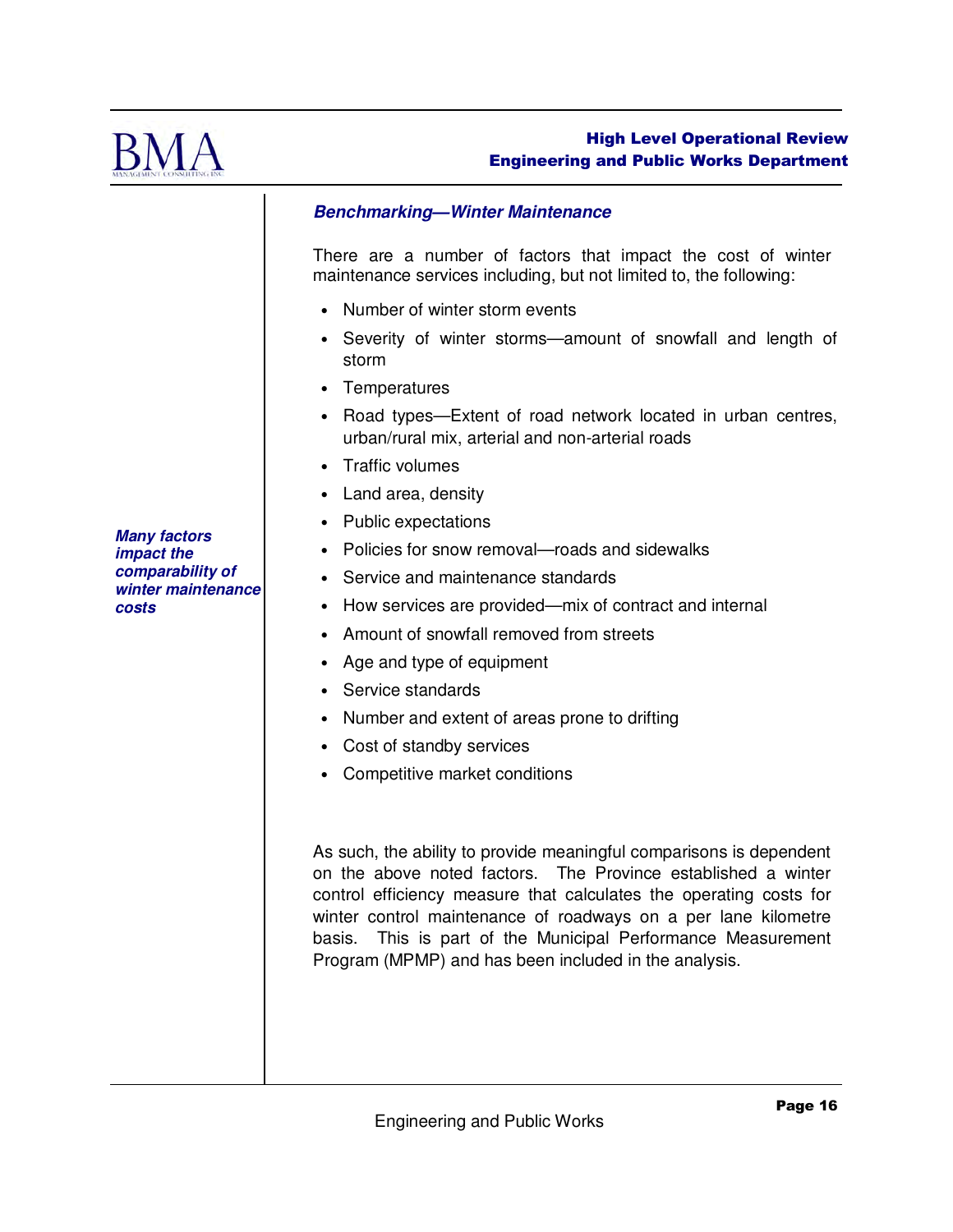

**Higher than average costs for winter maintenance** 

A cost per capita for all winter maintenance activities was undertaken to identify the relative burden on residents in Stratford in comparison to other municipalities. This was done using the 2006 Financial Information Return, 2006 Statistics Canada figures (most current for households). While this does not provide any indication of the efficiency or effectiveness of the operations, it does provide an indication of the burden to the taxpayer.

| <b>Municipality</b> | 2006<br><b>Population</b> |                         | <b>Net</b><br><b>Expenditures</b> | <b>Winter Control</b><br><b>Net</b><br><b>Expenditures</b><br>per Capita | <b>MPMP</b> \$ per<br>lane kilometre<br>maintained in<br>winter | <b>Sidewalk</b><br><b>Clearing</b> |
|---------------------|---------------------------|-------------------------|-----------------------------------|--------------------------------------------------------------------------|-----------------------------------------------------------------|------------------------------------|
| Cobourg             | 18,210                    | \$                      | 198,907                           | \$<br>11                                                                 | \$<br>646                                                       | No                                 |
| Tillsonburg         | 14,822                    | \$                      | 164,629                           | \$<br>11                                                                 | \$<br>755                                                       | Yes                                |
| St. Thomas          | 36,110                    | \$                      | 329,492                           | \$<br>9                                                                  | \$<br>777                                                       | <b>Yes</b>                         |
| Grimsby             | 23,937                    | \$                      | 245,295                           | \$<br>10                                                                 | \$<br>779                                                       | Yes                                |
| Woodstock           | 35,480                    | \$                      | 311,013                           | \$<br>9                                                                  | \$<br>1,608                                                     | No                                 |
| <b>Brockville</b>   | 21,957                    | \$                      | 503,493                           | \$<br>23                                                                 | \$<br>1,556                                                     | Yes                                |
| Georgina            | 42,346                    | \$                      | 930,581                           | \$<br>22                                                                 | \$<br>1,566                                                     | Yes                                |
|                     |                           |                         |                                   |                                                                          |                                                                 |                                    |
| Average             | 27,552                    | \$                      | 383,344                           | \$<br>14                                                                 | \$<br>1,098                                                     |                                    |
| Median              | 23,937                    | \$                      | 311,013                           | \$<br>11                                                                 | \$<br>779                                                       |                                    |
|                     |                           |                         |                                   |                                                                          |                                                                 |                                    |
| <b>Stratford</b>    | 30,461                    | $\overline{\mathbf{3}}$ | 759,534                           | \$<br>25                                                                 | \$<br>2,106                                                     | Yes                                |

Source: 2006 FIR

As shown above, from both a cost per capita and a cost per lane kilometer basis, the City of Stratford is the highest in the survey. In fact, on a per capita and per lane km basis, the City's costs are approximately double that of other municipalities surveyed. As discussed earlier in this section of the report, there are a number of possible reasons for this, including higher service standards, the current use of equipment and service delivery practices. This should be explored further to better understand the driving factors impacting Stratford's higher than average costs.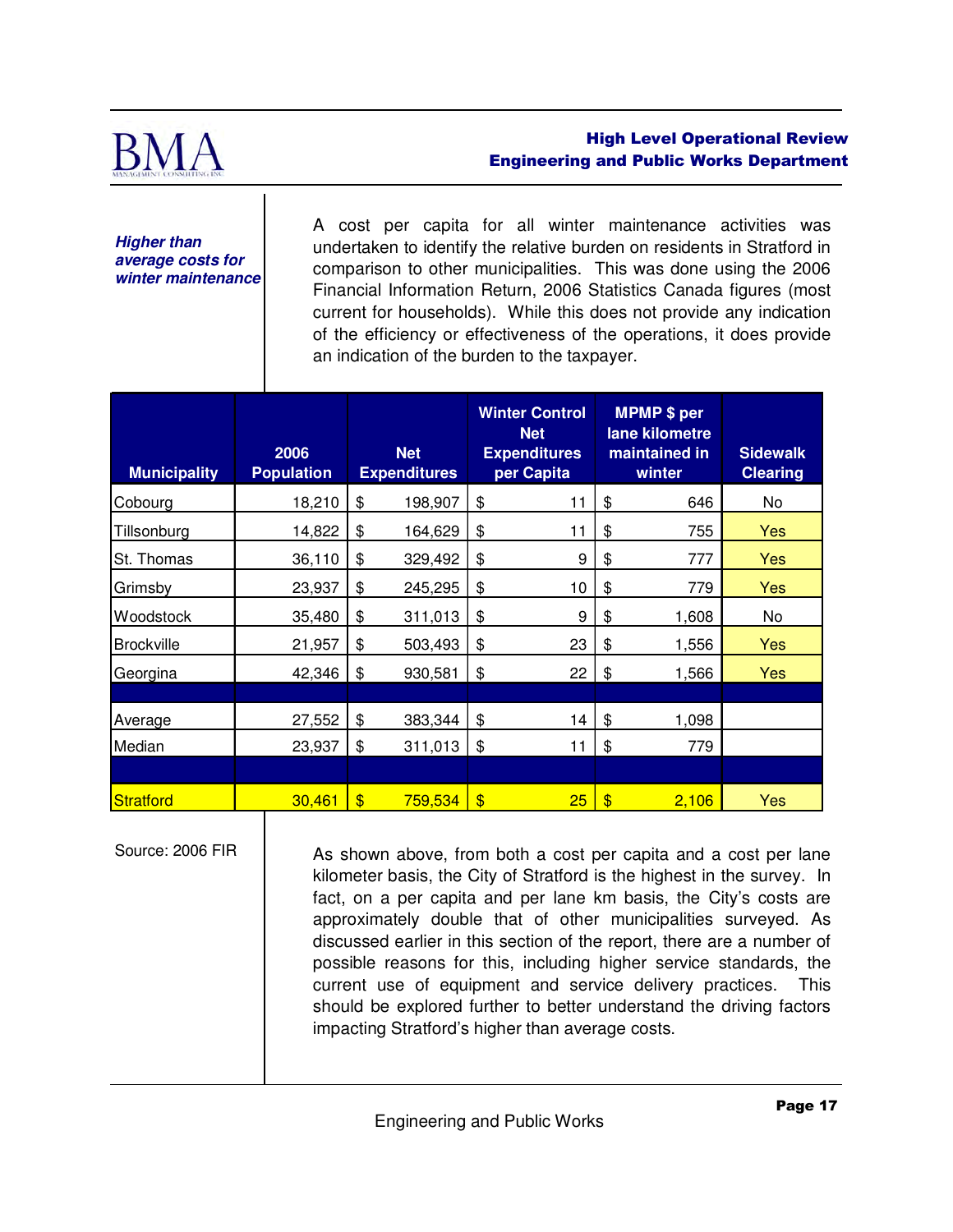

**While costs have been consistently higher in the City of Stratford, the costs vary from year to year** 

#### High Level Operational Review Engineering and Public Works Department

A comparison of the costs over time in the City of Stratford was undertaken to determine the trend in this area.

The following table provides a comparison of the net expenditures per capita over time as well as the MPMPs. Differences from year to year may reflect changes in weather conditions and work practices.

| <b>Stratford</b> | <b>Winter Control</b><br><b>Net</b><br><b>Expenditures</b><br><b>Per Capita</b> |    | <b>MPMP \$ per</b><br>lane kilometre<br>maintained in<br>winter |       |  |
|------------------|---------------------------------------------------------------------------------|----|-----------------------------------------------------------------|-------|--|
| 2004             | \$                                                                              | 41 | \$                                                              | 2,688 |  |
| 2005             | S                                                                               | 34 | \$                                                              | 2,966 |  |
| 2006             | \$                                                                              | 25 | \$                                                              | 2,106 |  |
|                  |                                                                                 | 40 |                                                                 | 3,318 |  |

The following table provides the cost comparison of the MPMP for winter maintenance on a per lane kilometre basis.

| <b>Municipality</b> | 2004 |       |    | 2005  | 2006 |       |  |
|---------------------|------|-------|----|-------|------|-------|--|
| Cobourg             | \$   | 1,144 | \$ | 1,075 | \$   | 646   |  |
| Tillsonburg         | \$   | 1,549 |    | N/A   | \$   | 755   |  |
| St. Thomas          | \$   | 1,584 | \$ | 1,934 | \$   | 777   |  |
| Grimsby             | \$   | 2,802 | \$ | 1,595 | \$   | 779   |  |
| Woodstock           | \$   | 1,495 |    | N/A   | \$   | 1,608 |  |
| <b>Brockville</b>   | \$   | 3,016 | \$ | 2,773 | \$   | 1,556 |  |
| Georgina            | \$   | 1,470 | \$ | 1,742 | \$   | 1,566 |  |
|                     |      |       |    |       |      |       |  |
| Average             | \$   | 1,866 | \$ | 1,824 | \$   | 1,098 |  |
|                     |      |       |    |       |      |       |  |
| <b>Stratford</b>    | \$   | 2,688 | \$ | 2,966 | \$   | 2,106 |  |

As shown above, while the cost of service has varied over the years, the costs are higher than those experienced in other comparable municipalities when a comparison of the MPMP \$ per lane kilometre is considered (which excludes sidewalk clearing).

Engineering and Public Works

**Costs per lane kilometre provides a reasonably good indication of the efficiency of the operations**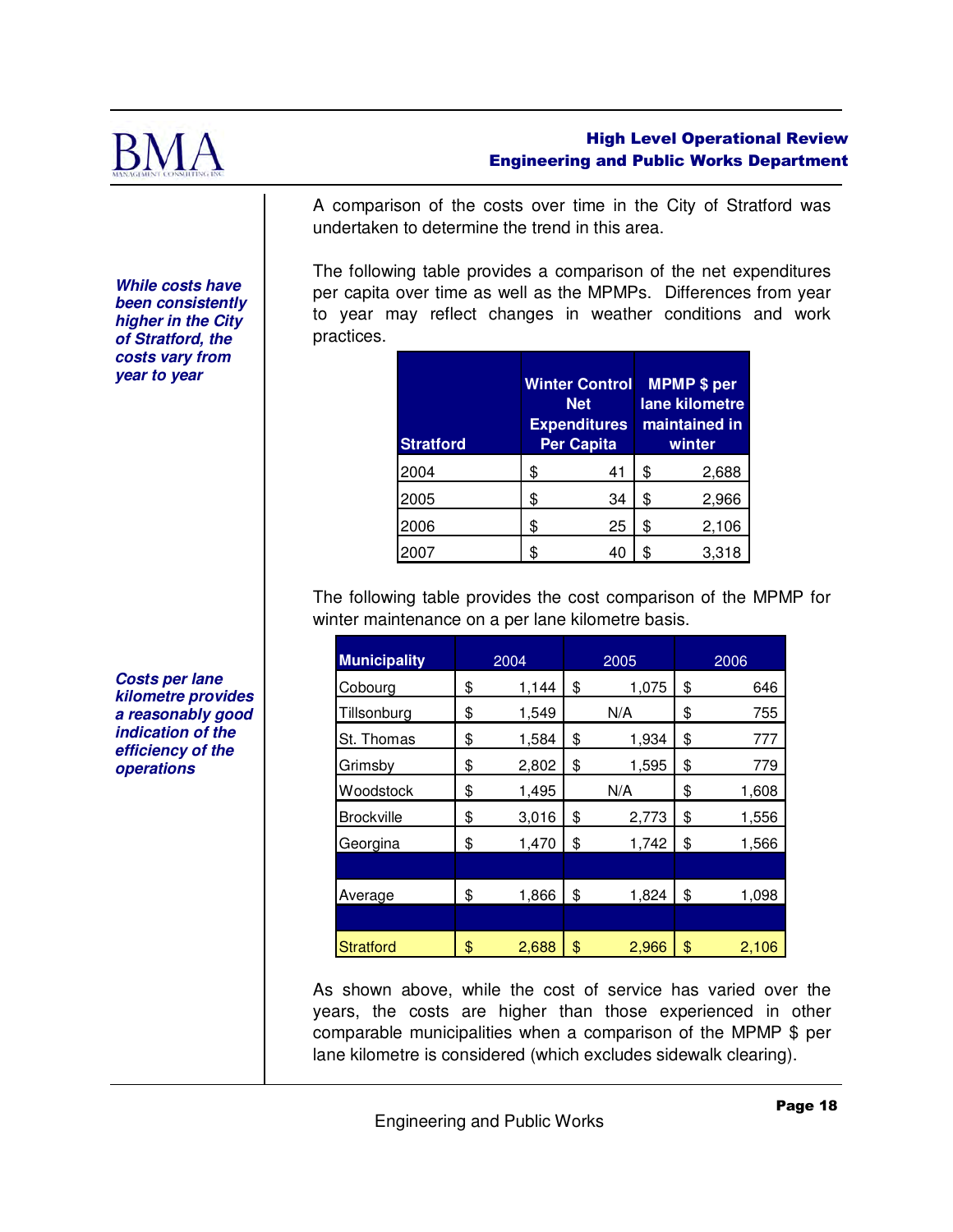

|                                                                                | The following summarizes some of the key efficiencies that are<br>currently being implemented or were recently implemented by the<br>City which should result in reductions in the future cost of<br>operations:                                                                                                                                                                                         |  |  |  |  |  |  |  |
|--------------------------------------------------------------------------------|----------------------------------------------------------------------------------------------------------------------------------------------------------------------------------------------------------------------------------------------------------------------------------------------------------------------------------------------------------------------------------------------------------|--|--|--|--|--|--|--|
|                                                                                | • Historically the City had used separate loaders and sanders and is<br>moving toward combination units which will create efficiencies in<br>the operations.                                                                                                                                                                                                                                             |  |  |  |  |  |  |  |
| <b>Efficiencies are</b><br>being implemented                                   | • The elimination of wing persons—consistent with the practice in<br>other municipalities, this will ensure that there are sufficient<br>resources to meet the service standards and reduce the operating<br>costs. With the new combination units, operating cost savings<br>should be experienced.                                                                                                     |  |  |  |  |  |  |  |
| which should help<br>to reduce the cost<br>of operations in the<br><b>City</b> | • The City adopted a Salt Management Plan which will assist in the<br>reduction in salt use through earlier planned response times and<br>calibrations of spread rates that are geared to storm conditions.                                                                                                                                                                                              |  |  |  |  |  |  |  |
|                                                                                | • Reduction in the number of contracted services, with no addition of<br>internal services.                                                                                                                                                                                                                                                                                                              |  |  |  |  |  |  |  |
|                                                                                | <b>Factors that May Impact Cost of Service</b>                                                                                                                                                                                                                                                                                                                                                           |  |  |  |  |  |  |  |
|                                                                                | Included in the cost per capita basis is the cost of sidewalk clearing<br>which is not provided by all municipal comparators.<br>However,<br>sidewalk clearing costs are not included in the MPMP cost per lane<br>km and, therefore, should not be a factor in this comparative<br>analysis.                                                                                                            |  |  |  |  |  |  |  |
|                                                                                | Currently, the cost of winter maintenance for all sidewalk services in<br>the City of Stratford is estimated to be approximately \$170,000 a<br>year. As presented to Council, there are options to reduce the cost<br>to taxpayers by modifying the level of service provided. This is,<br>however, a policy decision and the negative consequences may<br>outweigh the savings that would be achieved. |  |  |  |  |  |  |  |
|                                                                                | Of the municipalities surveyed, the following municipalities provide<br>full snow clearing service of all sidewalks, consistent with Stratford:<br><b>Brockville</b><br>Georgina<br>Grimsby<br>St. Thomas                                                                                                                                                                                                |  |  |  |  |  |  |  |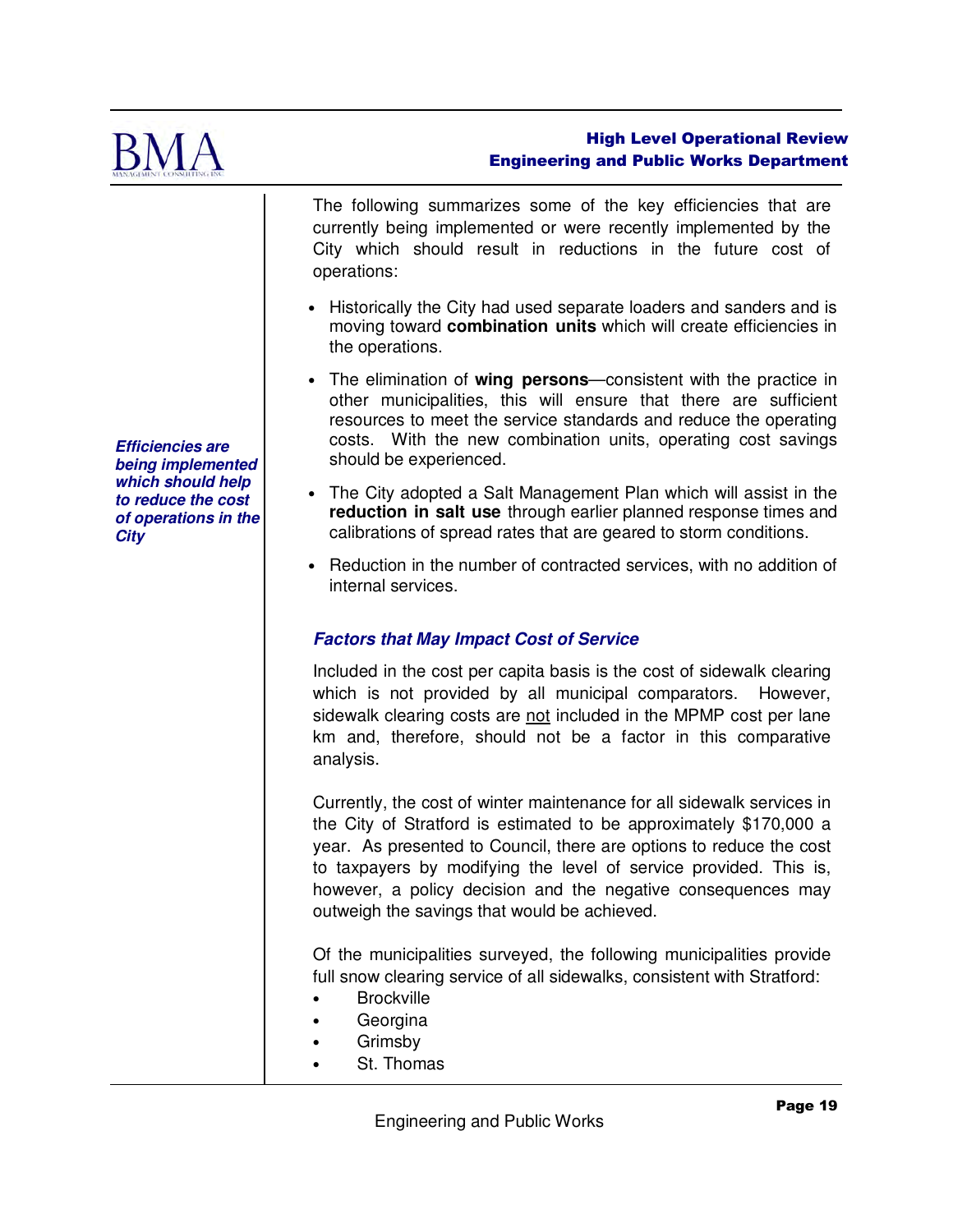

**A number of other municipalities also provide sidewalk clearing** 

**Options are available to reduce the cost of winter sidewalk services while still ensuring that those most in need of the service continue to have their needs met** 

As such, this is likely not the key driving factor in the higher than average cost of service in the City of Stratford, but will impact the cost comparisons for the cost per capita in those areas that do not provide this service (e.g. Cobourg and Woodstock). Further, it can be argued that this is not a core service and so there is an opportunity for cost reductions in this area, but it would come at a cost of reduced levels of service.

A number of other municipalities have elected to provide snow removal, sand/salt for only those sidewalks that abut publicly owned property. In these circumstances, property owners are typically required to remove the snow within 24 hours. This will impact the overall cost of operations. Various enforcement strategies are then needed to monitor that the snow has been cleared within the requisite amount of time. Some municipalities include a fine that will be imposed for properties that have not been cleared within the required time frame.

For the most part, municipalities that do not clear snow in front of residential properties provide a program available to seniors and disabled persons that ensure that their sidewalks are cleared. There are various methods used in developing a program for sidewalk and windrow clearing currently employed in Ontario municipalities including, but not limited to, the following:

- 1. **City Operated and Funded Program**—City to provide the service to those in need—identified through an application process.
- 2. **City Subsidy/Grant Program**—Seniors and those with physical challenges may apply for a financial grant of up to \$100 from the City to offset the cost of snow removal.
- 3. **Volunteer Matching Program**—City administers a program with youths providing the service, free of cost.

Another factor that will impact the cost of service is related to service standards in the removal of snow banks. While a detailed analysis was beyond the scope of this engagement, the service standards in the City of Stratford are high and this will increase the cost of service.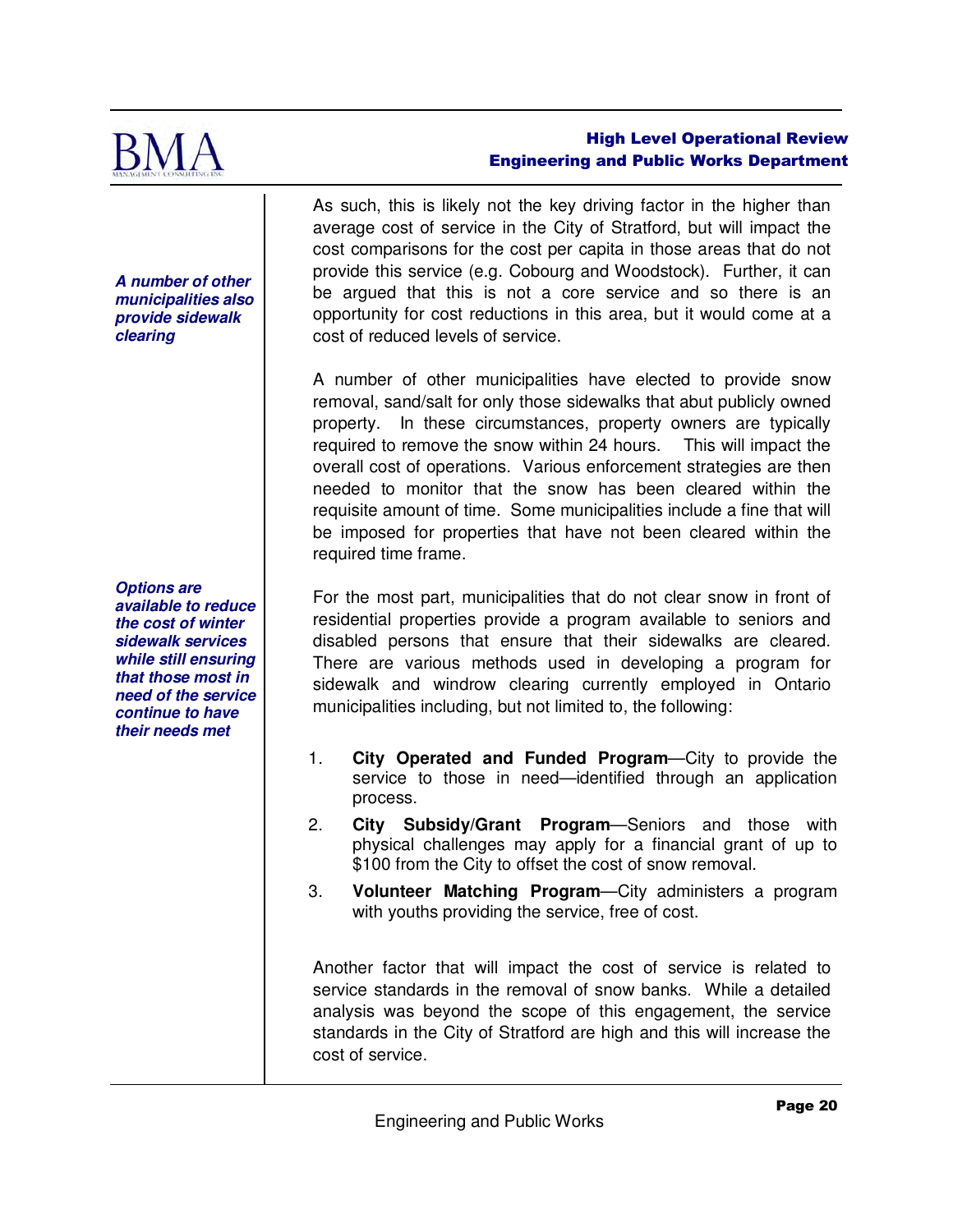

Other factors that should be considered to determine the driving factors impacting the cost of service include:

- Shift scheduling
- Use of wingmen
- Routing
- Overall service standards
- Equipment usage
- Ancillary services

Beyond offering an alternative that may be more cost effective, many municipalities elect to contract out services in winter maintenance to improve the timeliness of service delivery during peak periods (some contracting is a practice in the City). For example, cul-de-sacs, sidewalk, parking lots and bus shelters tend to be the services that are most frequently contracted out to ensure that the these areas can be cleared on a timely basis with dedicated resources and clearly defined service standards. By contracting out these services, municipalities surveyed identified that this permitted municipal staff to focus on the main arteries. While the City contracts out some winter maintenance service, given the high cost of overall service, it may be appropriate to re-rationalize the allocation of in-house versus contracted services.

The most common approach to winter service delivery used by Ontario municipalities is through the use of two or three shifts. A number of municipalities have moved to a full or partial two shift approach to providing winter maintenance. This generally has the impact of reducing the overtime costs, as staff is providing service through a regular afternoon/evening shift.

Based on feedback from staff, the majority of staff work the regular day shift during winter months except as follows:

- 1 truck driver is paid a shift premium from 3:00 to 11:00 pm Monday through Friday
- 2 night operators stay on year round 11 pm to 7 am
- 2 operators are paid standby pay for the weekends and any call outs are overtime

**There is a need for further investigation to ensure that the City is providing services in the most efficient and effective manner**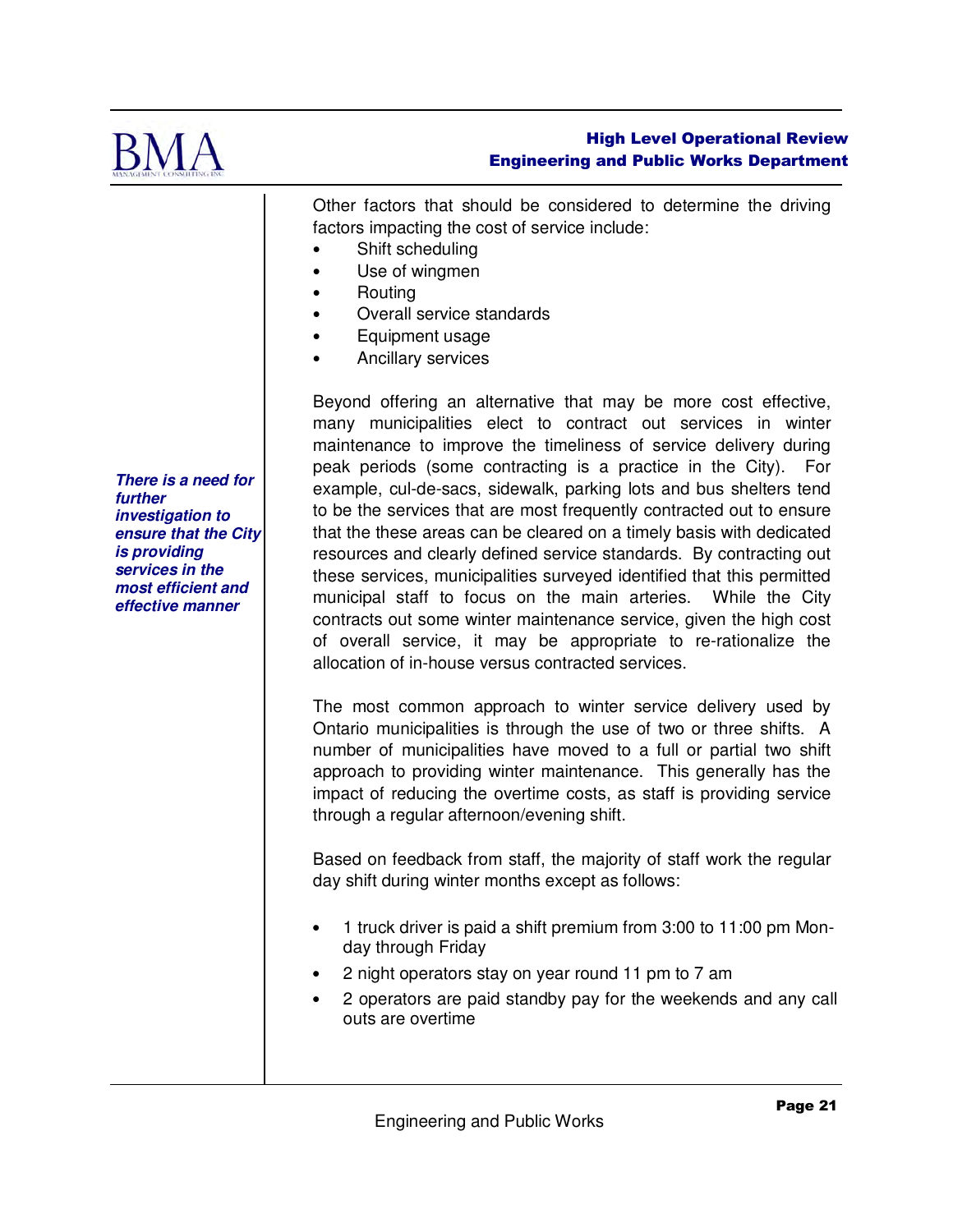

While a detailed analysis was not conducted on the allocation of overtime costs in the Department, it is assumed that the majority of overtime costs are, in fact, related to winter maintenance activities. In 2007, the overtime costs for the Department were \$237,500, which is significant in relation to the total budget.

While it would be extremely difficult to completely eliminate overtime costs, there may be opportunities to reduce costs through modifying the current work practices. Benefits that have been experienced by other municipalities of employing a shift practice include:

- Reduced overtime and expenses
- Unit cost reduction through overtime cost avoidance
- Better able to meet Employment Standards Act
- Flexibility for employees re winter working hours
- Avoids staff burnout from excessive hours of work
- Improved response time to evening winter events
- Avoids call-out "lag time"
- 24 hour, 7 day per week response capability

As stated by the Ontario Centre for Municipal Best Practices, decisions on how best to deploy winter control manpower (seasonal shift structures) are a critical driver of direct-delivery service costs and quality. The blend of winter control straight time versus overtime service hours varies greatly across the municipal sector. Local winter event conditions play a role in determining the optimal shift structure. The best practice is not a one-size-fits-all shift structure, but rather a process of experimenting with and learning from various options in order to find one that is best suited to local conditions at the time.

There is recognition that the ability to perform certain services across all four seasons requires the management of the Division to constantly balance the service needs of the community against the available manpower. So we appreciate the complexity of the task and recognize that you do not make changes in one area without giving full consideration to what impact that may have on the Division's ability to provide services in other areas or at other times.

**Decisions on how best to deploy winter control manpower (seasonal shift structures) are a critical driver of direct-delivery service costs and quality**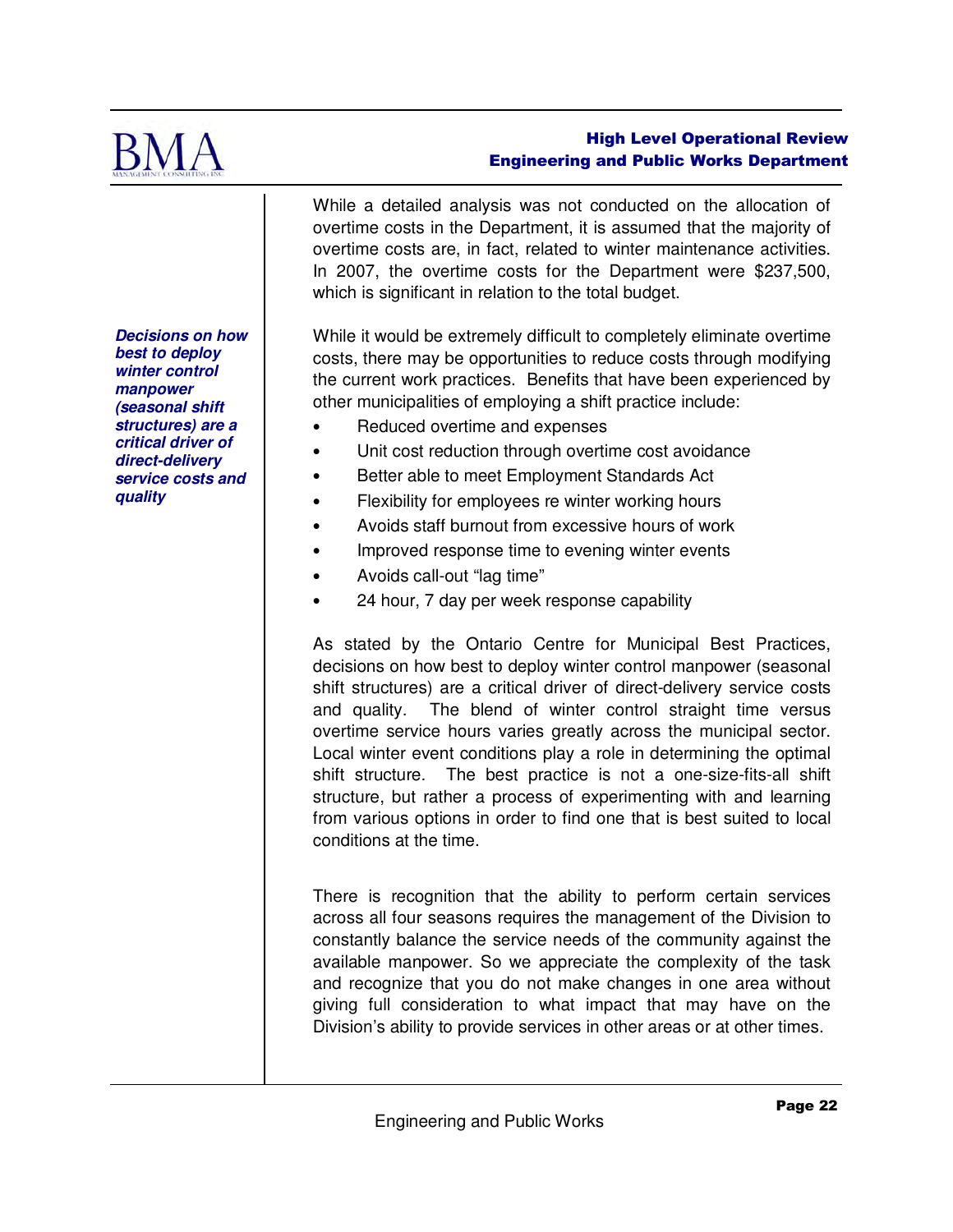

An approach that is considered a best practice is to identify a base number of staff needed to provide year round service and then to determine the most efficient and effective method of meeting the peak demands, whether this is through in-house services or external contractors. Typically, the peak periods are in the winter.

There may also be opportunities to work in a more coordinated fashion with the County to improve the efficiency and effectiveness of the services delivered.

It is recommended that the City further investigate the relatively high ongoing cost of winter maintenance service and rationalize the service levels to ensure that the City is providing an efficient, effective service.

Individually, the factors noted above may not necessarily lead one to conclude that further detailed review would be advisable and there might be some inclination to try to explain these one by one. However, the sum total of the various observations and analysis leads us to conclude that there is merit in undertaking a more detailed analysis of winter maintenance activities. The review, in addition to undertaking a more detailed financial and operational analysis should focus on structure, people, processes, routes and alternative service delivery options, user fees and strategies to reduce the cost of service. In the context of such a review, insights as to operating anomalies and policies should serve to explain some of the high level findings.

Potential savings in this area could be significant based on the benchmarking analysis undertaken. For example, a move toward the survey average on a cost per capita or per lane kilometre would see the cost of service in Stratford reduced by \$350,000-\$400,000. While it is not anticipated that the City could necessarily achieve this level of savings due to the number of factors impacting the cost of service, there is certainly merit in exploring this area further.

**Further analysis of winter maintenance operations is recommended as there may be opportunities to maintain the same level of service and reduce the overall operating costs**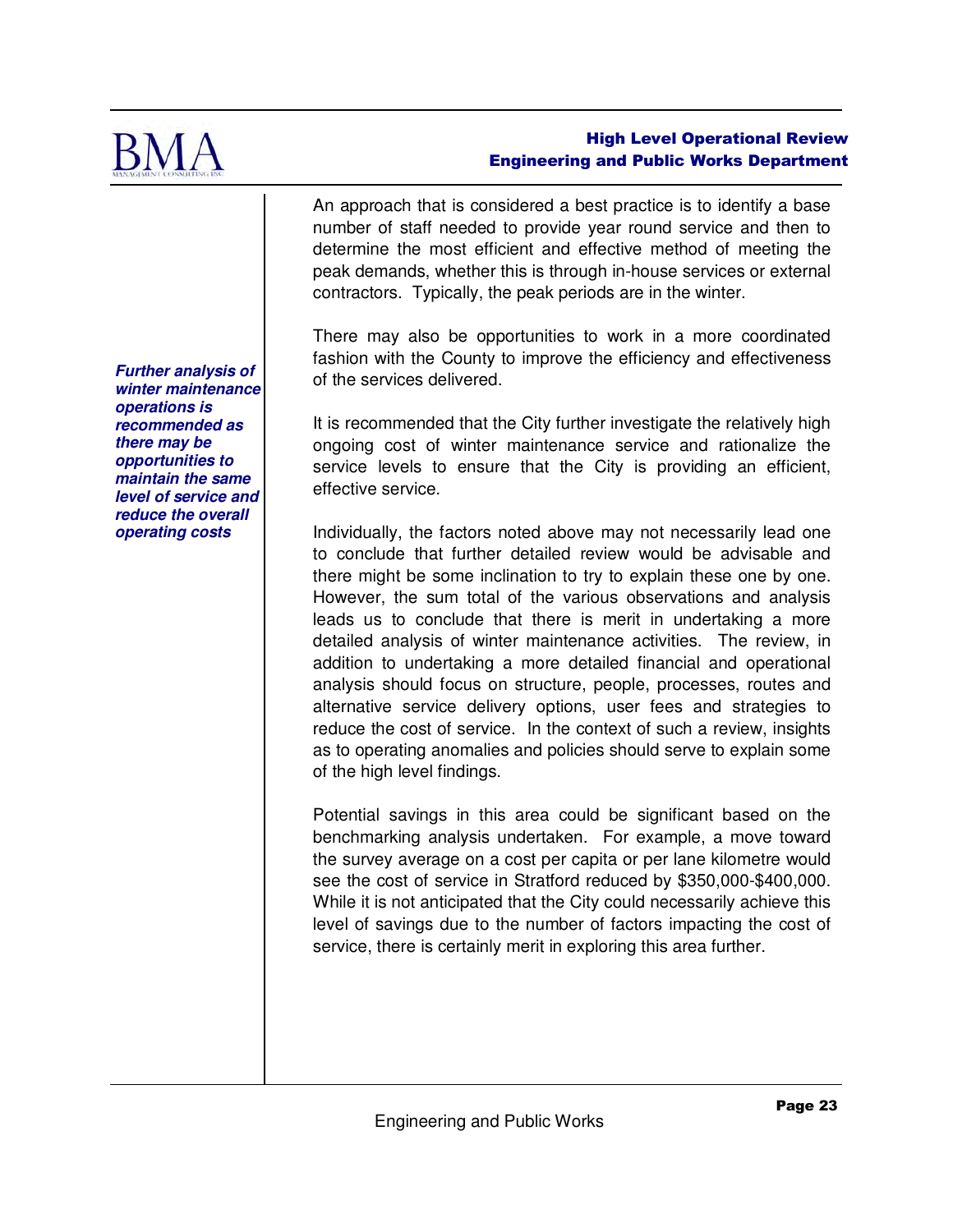

#### **Recommendations—Winter Maintenance**

**That the City explore winter control maintenance operations to better understand the driving factors impacting Stratford's higher than average costs. Based on the findings, there may be a need to undertake a winter route rationalization study and/ or change the current manner in which services are provided.** 

**That the City apply a managed competition strategy to identify the most appropriate manner in which to deliver winter maintenance services.** 

**That the City work with the County to determine if there are opportunities to create efficiencies in the delivery of services through improved coordination of services delivered.**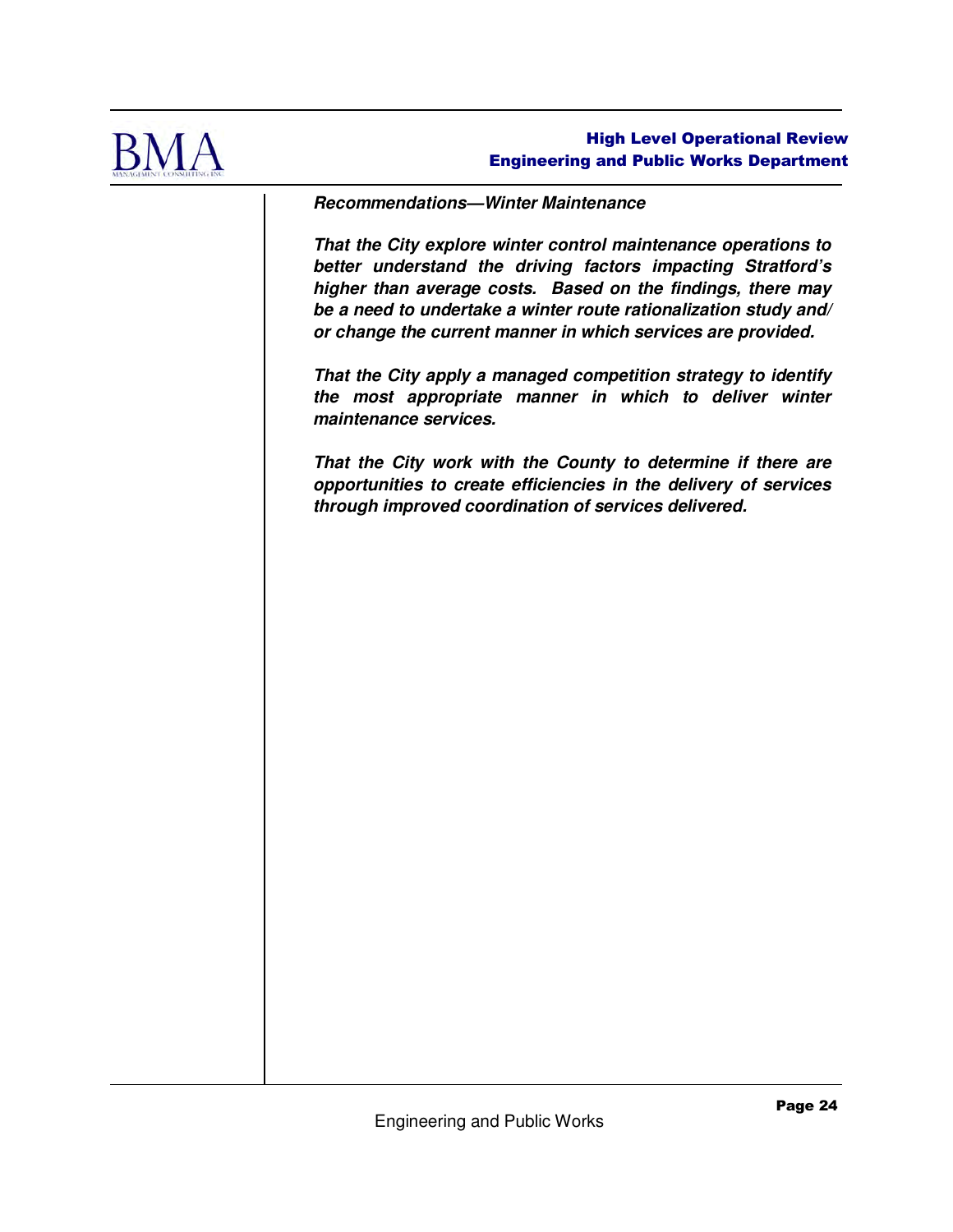

# **Roads, Sidewalks, Miscellaneous Public Works Activities**

This section includes a number of activities. The following table summarizes how roads and sidewalk related services are provided in the City of Stratford.

| Program/Service                 | Internal | Contract |
|---------------------------------|----------|----------|
| Spring street sweeping          | 100%     |          |
| Traffic signals                 |          | 100%     |
| <b>Street lights</b>            |          | 100%     |
| Traffic signs                   | 100%     |          |
| Sidewalk repairs                | 20%      | 80%      |
| Sidewalk cleaning               | 100%     |          |
| Gravel surface maintenance      | 100%     |          |
| Asphalt surface maintenance     | 100%     |          |
| Bridge maintenance              | 10%      | 90%      |
| Curb and gutter maintenance     | 10%      | 90%      |
| <b>Culvert maintenance</b>      | 50%      | 50%      |
| Culvert construction            | 50%      | 50%      |
| Ditch maintenance               | 100%     |          |
| Pavement markings               | 80%      | 20%      |
| Pavement resurfacing prep       | 50%      | 50%      |
| Pavement surface failure        | 50%      | 50%      |
| Pavement curb and gutter repair | 10%      | 90%      |
| Pavement crackfilling           |          | 100%     |
| Pavement skinpatch              | 90%      | 10%      |
| Railway crossing signals        |          | 100%     |
| Guardrails, barricades          | 10%      | 90%      |
| Safety devices, x walks         |          | 100%     |
| Roadside grass cutting          |          | 100%     |
| Roads design                    | 90%      | 10%      |
| Roads contract supervision      | 90%      | 10%      |
| Roads tender preparation        | 90%      | 10%      |

As shown above, there are a significant number of services that are provided through contracted services. For example, traffic signals, street lights, pavement crack filling, roadside grass cutting are services that are fully contracted out. Other functions such as sidewalk repairs, bridge maintenance, curb and gutter maintenance and repair are largely contracted services.

A number of programs are fully supported by internal staff including traffic signs, sidewalk cleaning, gravel and asphalt surface maintenance and ditch maintenance.

**There is a good mix of internal and external resources to support these operations**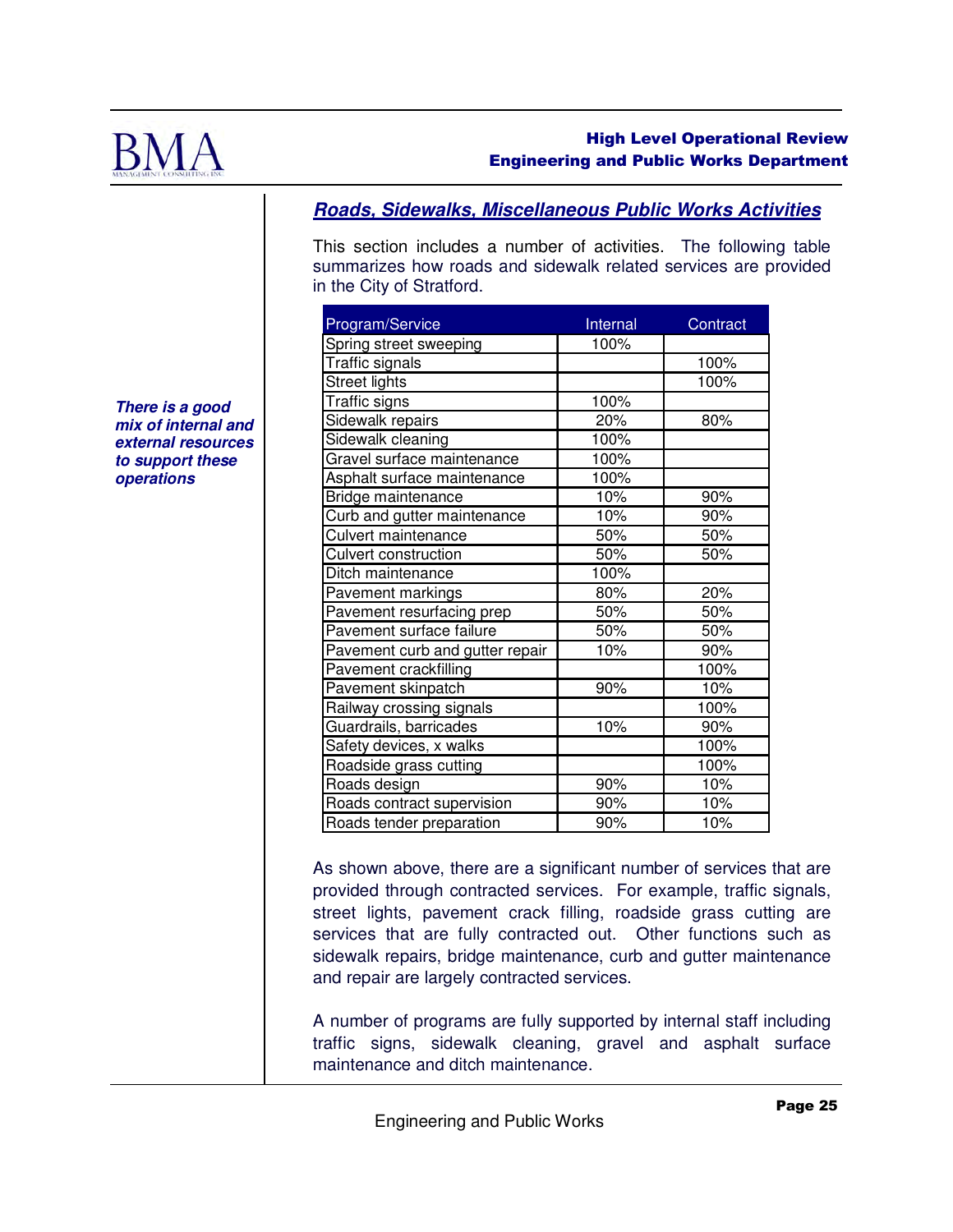

Others such as road design, contract supervision, pavement markings and tender preparation are largely provided through staff resources.

# **Roads Budgeting and Capital**

|                                    | % OF TOTAL<br>2008 BUDGET |      | 2007<br><b>Budget</b> | 2008<br><b>Budget</b> |                 | 2009<br><b>Budget</b> | 2010<br><b>Budget</b> |            |       | % Change % Change<br>2007-2008 2008-2009 |
|------------------------------------|---------------------------|------|-----------------------|-----------------------|-----------------|-----------------------|-----------------------|------------|-------|------------------------------------------|
| <b>EXPENDITURES</b>                |                           |      |                       |                       |                 |                       |                       |            |       |                                          |
| SALARIES, WAGES AND BENEFITS       | 52%                       | \$   | 1,228,078             | \$                    | 1,265,444       | \$<br>1,297,043       | \$                    | 1,329,967  | 3.0%  | 2.5%                                     |
| <b>MATERIALS</b>                   | 13% \$                    |      | 319,900               | \$                    | 324,200         | \$<br>$328,100$ \$    |                       | 332,100    | 1.3%  | 1.2%                                     |
| <b>SERVICES - OTHER</b>            | 14%                       | \$   | 324,100               | \$                    | 331,900         | \$<br>336,300         | \$                    | 340,500    | 2.4%  | 1.3%                                     |
| TRANSFER TO RESERVES               | 12%                       | \$   | 280,000               | \$                    | 280,000         | \$<br>280,000         | \$                    | 280,000    | 0.0%  | 0.0%                                     |
| <b>CITY OWNED RENTAL EXPENSE</b>   | 9%                        | \$   | 205,900               | \$                    | 210,000         | \$<br>212,800         | \$                    | 216,100    | 2.0%  | 1.3%                                     |
| <b>MISCELLANEOUS</b>               | 1%                        | l \$ | 14,100                | \$                    | 19,600          | \$<br>22,600          | \$                    | 22.600     | 39.0% | 15.3%                                    |
|                                    |                           |      |                       |                       |                 |                       |                       |            |       |                                          |
| <b>TOTAL EXPENDITURES</b>          | $100\%$ \$                |      | 2,372,078             | \$                    | 2,431,144       | \$<br>$2,476,843$ \$  |                       | 2,521,267  | 2.5%  | 1.9%                                     |
|                                    |                           |      |                       |                       |                 |                       |                       |            |       |                                          |
| <b>REVENUES</b>                    |                           |      |                       |                       |                 |                       |                       |            |       |                                          |
| <b>CONTRIBUTIONS FROM RESERVES</b> | 3%5                       |      | $(25,000)$ \$         |                       | $(25,000)$ \$   | $(25,000)$ \$         |                       | (25,000)   | 0.0%  | 0.0%                                     |
| <b>CITY OWN RENTAL REVENUE</b>     | 96%                       | l \$ | $(749,500)$ \$        |                       | $(758, 400)$ \$ | $(766,900)$ \$        |                       | (775, 500) | 1.2%  | 1.1%                                     |
| <b>RECOVERABLES</b>                | $1\%$ \$                  |      | $(9,000)$ \$          |                       | $(9,000)$ \$    | $(9,000)$ \$          |                       | (9,000)    | 0.0%  | 0.0%                                     |
|                                    |                           |      |                       |                       |                 |                       |                       |            |       |                                          |
| <b>TOTAL REVENUES</b>              | $100\%$ \$                |      | $(783,500)$ \$        |                       | $(792, 400)$ \$ | $(800, 900)$ \$       |                       | (809, 500) | 1.1%  | 1.1%                                     |
|                                    |                           |      |                       |                       |                 |                       |                       |            |       |                                          |
| NET EXPENDITURES                   |                           | \$   | 1,588,578             | \$                    | 1,638,744       | \$<br>1,675,943       | l \$                  | 1,711,767  | 3.2%  | 2.3%                                     |

The above noted budget includes the administrative area responsible for Roads as well as the direct operating costs. As shown above, the budgeted increase in 2008 was 3.2%. The tax supported budget includes \$1.7 million in capital programs to support roads reconstruction.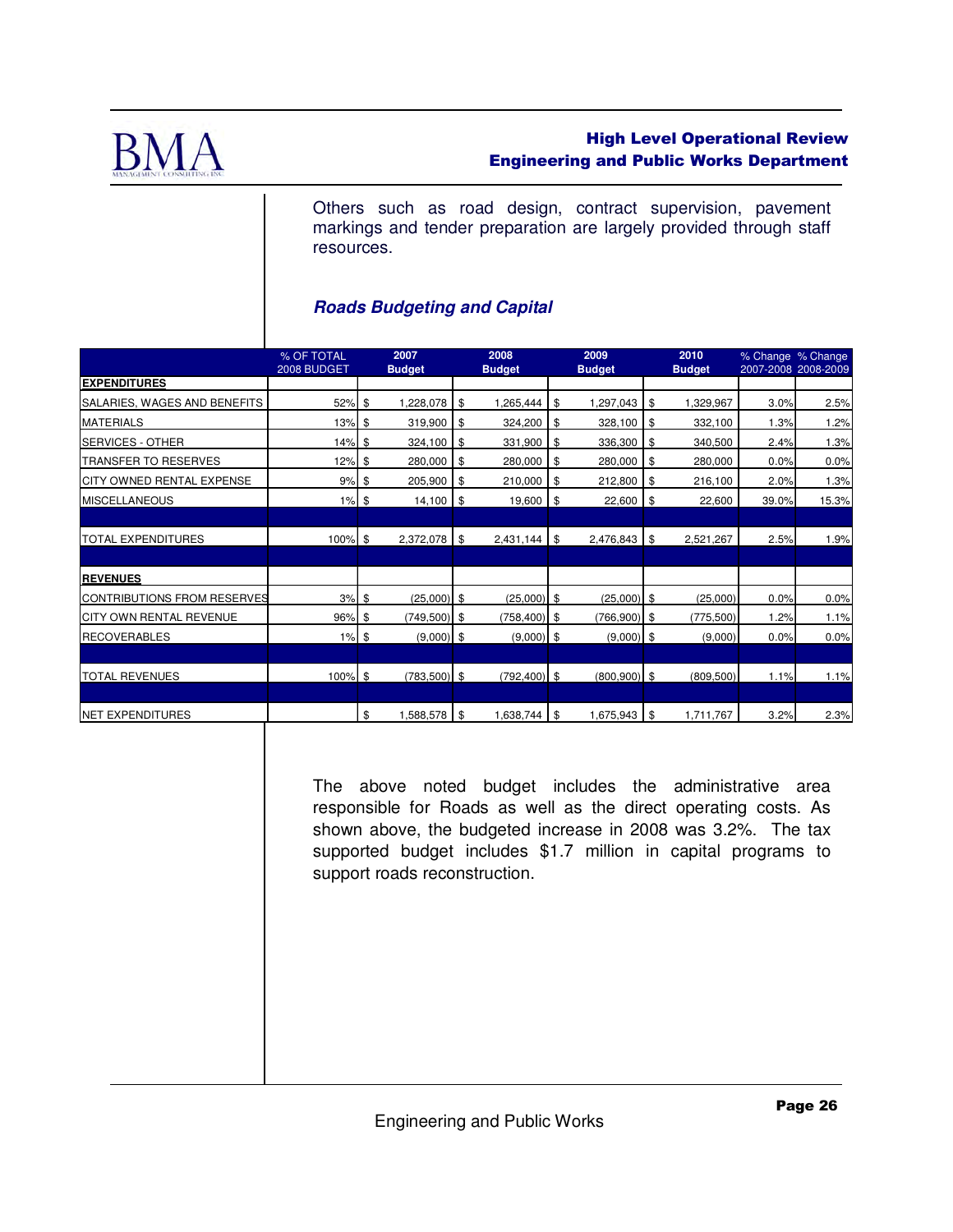

In addition to funding local roads, as stated in the Shared Service Review which was undertaken by the City in 2008, the City of Stratford is the only municipal example that was identified where a separated City is required to directly contribute to the County road system.

The City has an annual program to address road resurfacing and reconstruction and rebuild requirements. Over the past three years, road improvements as a percentage of the total lane length ranged from 4.3%-6.4% on an annual basis. While every effort is made to proactively manage road maintenance, due to budgetary restraints, feedback from staff indicated that the current roads repairs and reconstruction program is under-funded.

The benchmark for roads to be resurfaced is every 8-12 years which would indicate that, on average, approximately 10% of the roads should be resurfaced annually (assuming an even distribution of age of the existing roads).

The majority of the pavement and road work is generally considered a candidate for alternate service delivery, however, some are preferred over other activities. This is the practice in the City of Stratford, where much of the work is contracted.

**Current roads repairs and reconstruction is under-funded**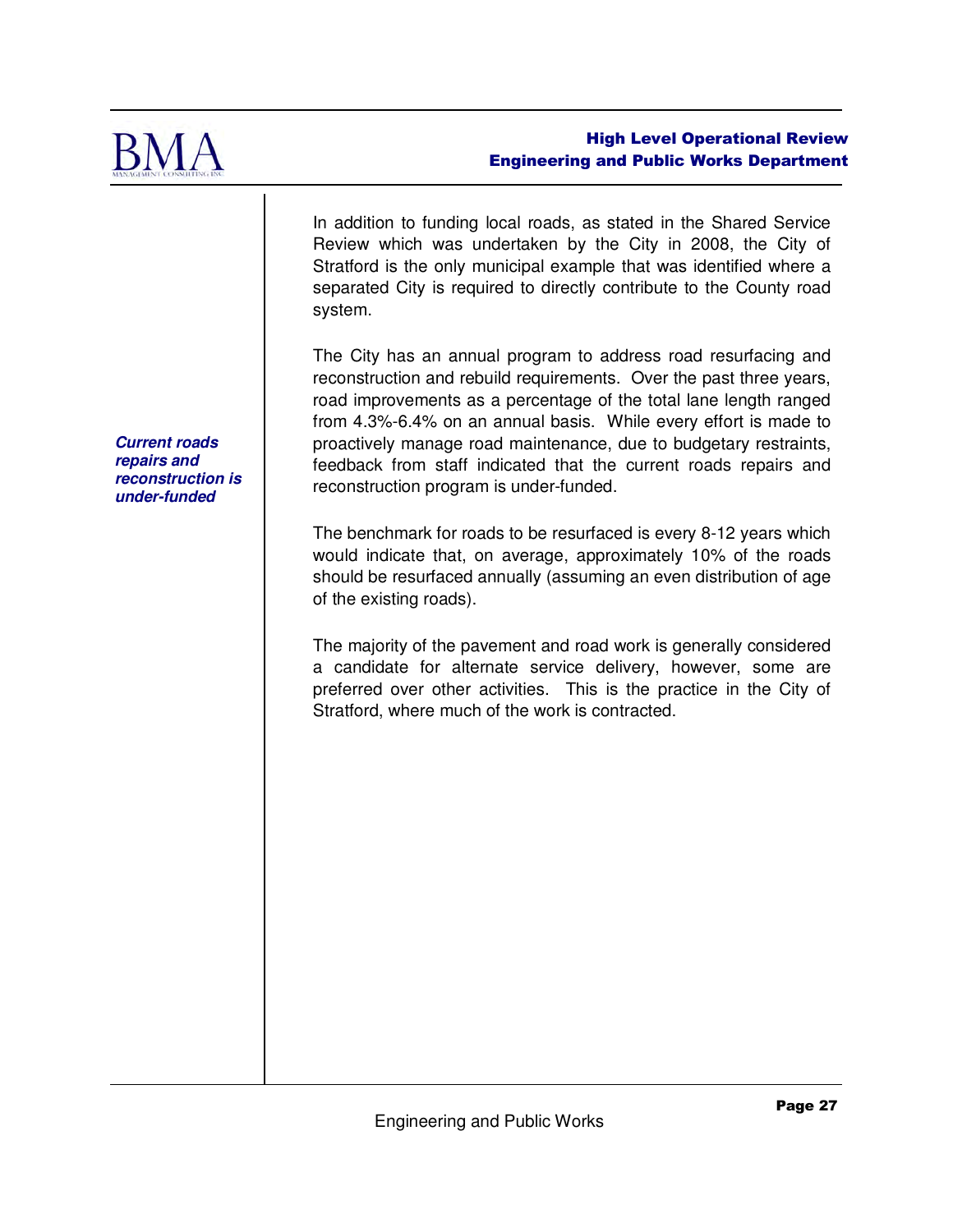

#### **Benchmarking**

A number of factors influence the amount of the funds allocated to road resurfacing including but not limited to the following:

- Overall age and condition of the roads and age of the infrastructure
- Weather conditions—Climate, including frequency and severity of freezes and thaws, rainfall events
- Road service standards which may be set above the minimum regulated standards
- Mix of roads (classifications) Urban and rural mix
- How services are provided and cost per lane km (contract versus in-house)
- Municipal pavement standards
- Volume and type of traffic using the road
- Where roads resurfacing is included (capital or operating)
- Financial reporting practices, including whether a municipality keeps separate accounts for paved and unpaved roads
- Whether indirect costs are included as part of roadways, e.g. supervision, technical support, building/stock maintenance, training, utilities, etc.
- Size of municipality
- Number of lane kilometres
- Accuracy of estimate of number of lane kilometres
- Width of lanes affects surface area maintained
- Proportion of heavy trucks in the traffic stream
- Housing density, development patterns, urban form
- Age of equipment
- Presence of proactive maintenance programs

**There are many factors that impact roads**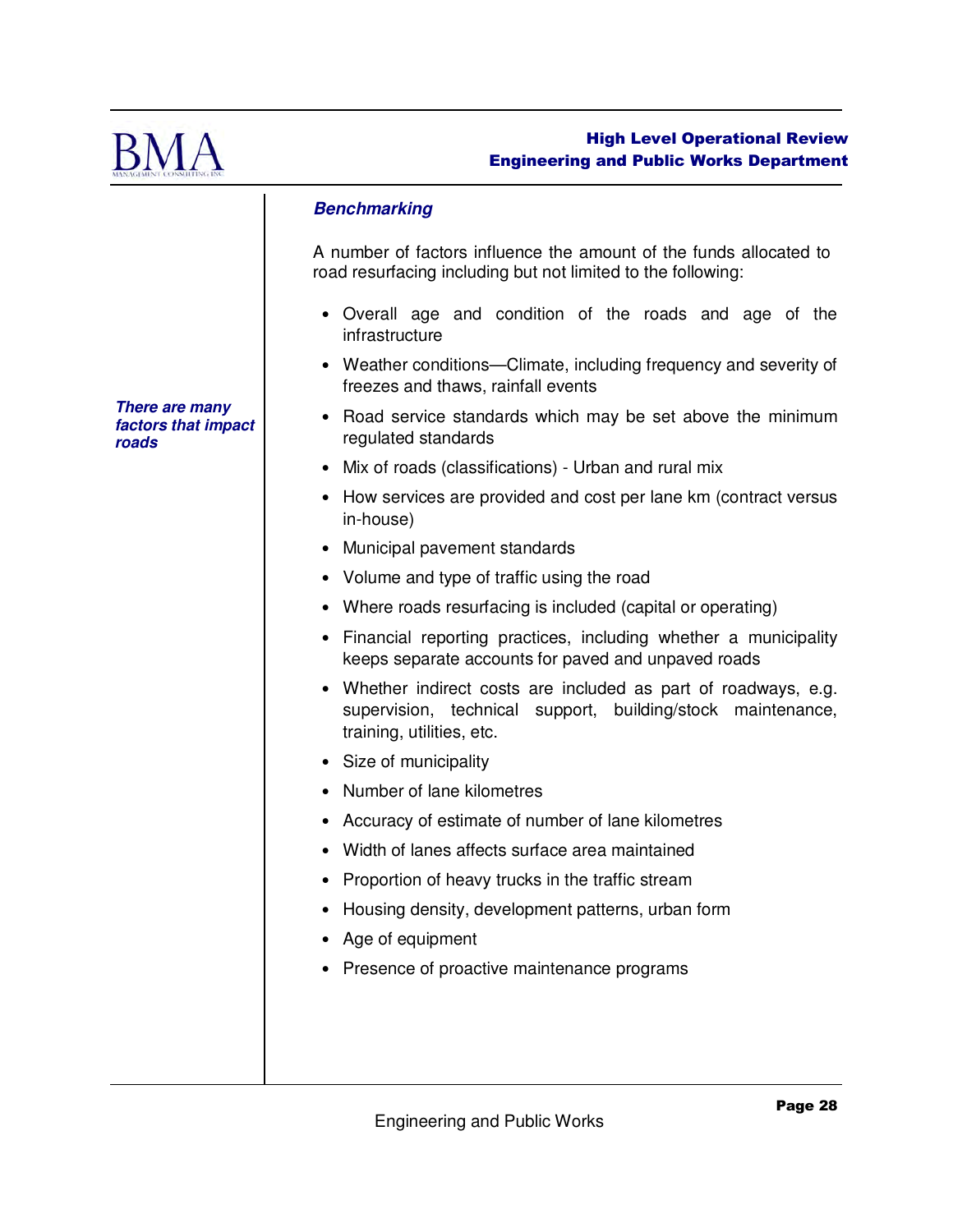

 $\mathbf{I}$ 

# High Level Operational Review Engineering and Public Works Department

| <b>Municipality</b> | 2006<br><b>Population</b> | <b>Total Paved</b><br>Lane km | <b>Total</b><br><b>Unpaved</b><br>Lane km | <b>Net</b><br><b>Expenditures</b><br><b>Roadways</b> | <b>Net</b><br><b>Expenditures</b><br>Roadways per good to very<br><b>Capita</b> | % of Lane<br><b>Kilometres</b><br>tested were<br>rated as<br>good | <b>MPMP</b><br><b>Operating</b><br><b>Costs for</b><br><b>Paved Roads</b><br>per Lane km |
|---------------------|---------------------------|-------------------------------|-------------------------------------------|------------------------------------------------------|---------------------------------------------------------------------------------|-------------------------------------------------------------------|------------------------------------------------------------------------------------------|
| Georgina            | 42,346                    | 594                           |                                           | 3,988,794                                            | \$<br>94                                                                        | 60%                                                               | \$<br>406                                                                                |
| Tillsonburg         | 14,822                    | 216                           |                                           | 1,388,852                                            | \$<br>94                                                                        | 68%                                                               | \$<br>794                                                                                |
| Woodstock           | 35,480                    | 481                           | 12                                        | \$<br>3,051,597                                      | \$<br>86                                                                        | 66%                                                               | 2,354<br>\$                                                                              |
| <b>Brockville</b>   | 21,957                    | 323                           |                                           | 307,413                                              | \$<br>14                                                                        | 68%                                                               | \$<br>2,455                                                                              |
| Grimsby             | 23,937                    | 315                           |                                           | \$<br>1,591,814                                      | \$<br>67                                                                        | 44%                                                               | \$<br>4,503                                                                              |
| St. Thomas          | 36,110                    | 424                           |                                           | \$<br>1,924,670                                      | \$<br>53                                                                        | 72%                                                               | \$<br>4,617                                                                              |
| Cobourg             | 18,210                    | 308                           |                                           | \$<br>3,781,833                                      | \$<br>208                                                                       | 86%                                                               | 4,677<br>\$                                                                              |
|                     |                           |                               |                                           |                                                      |                                                                                 |                                                                   |                                                                                          |
| Average             |                           | 380                           |                                           | \$<br>2,290,710                                      | \$<br>88                                                                        | 66%                                                               | \$<br>2,829                                                                              |
| Median              |                           | 323                           |                                           | \$<br>1,924,670                                      | \$<br>86                                                                        | 68%                                                               | \$<br>2,455                                                                              |
|                     |                           |                               |                                           |                                                      |                                                                                 |                                                                   |                                                                                          |
| Stratford           | 30,461                    | 374                           |                                           | $\overline{\mathbb{S}}$<br>2,945,215                 | $\mathbf{\$}$<br>97                                                             | 69%                                                               | 5,777<br>$\mathbf{\$}$                                                                   |

As illustrated above, the cost of operations on a per capita and per lane km basis are higher than the survey average. This does not imply that the City is less efficient or effective but provides an indication of the cost of service.

A comparison of the costs over time in the City of Stratford was undertaken to determine the trend in this area. The following table provides a comparison of the net expenditures per capita over time as well as the MPMPs.

| <b>Stratford</b> |    | <b>Net</b><br><b>Expenditures</b><br><b>Roadways per</b><br><b>Capita</b> | <b>MPMP</b><br><b>Operating</b><br><b>Costs for</b><br><b>Paved</b><br><b>Roads per</b><br>Lane km |       |  |  |  |
|------------------|----|---------------------------------------------------------------------------|----------------------------------------------------------------------------------------------------|-------|--|--|--|
| 2004             | \$ | 143                                                                       | \$                                                                                                 | 1,302 |  |  |  |
| 2005             | \$ | 107                                                                       | \$                                                                                                 | 4,839 |  |  |  |
| 2006             | \$ | 97                                                                        | \$                                                                                                 | 5,777 |  |  |  |
|                  | Я. | 14                                                                        |                                                                                                    | 5,28  |  |  |  |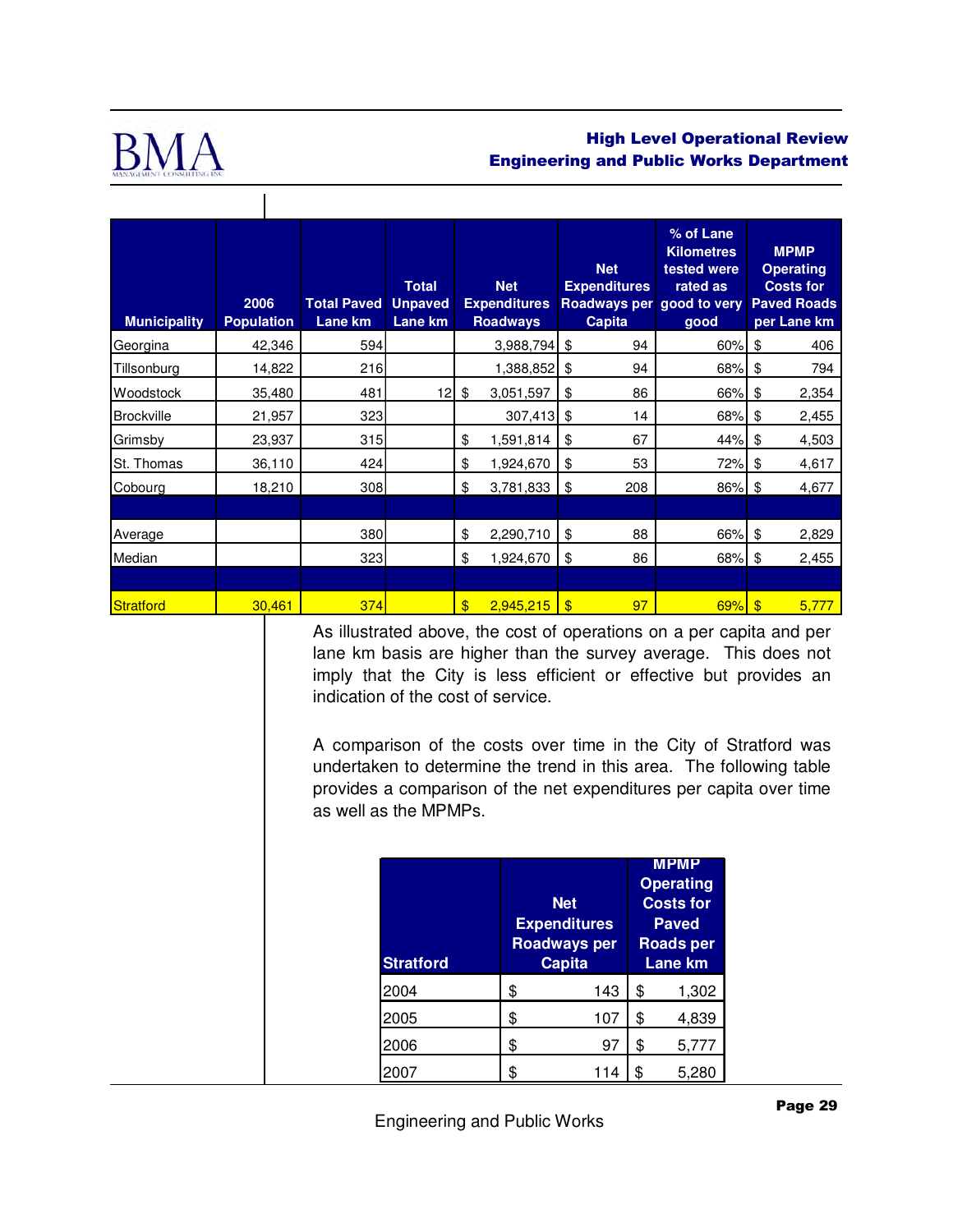

The following table provides the cost comparison of the MPMP for road maintenance on a per lane kilometre basis.

| <b>Municipality</b> | 2004        | 2005        | 2006        |
|---------------------|-------------|-------------|-------------|
| <b>Brockville</b>   | \$<br>2,777 | \$<br>2,897 | \$<br>2,455 |
| Cobourg             | \$<br>4,750 | \$<br>4,385 | \$<br>4,677 |
| Georgina            | \$<br>3,184 | \$<br>500   | \$<br>406   |
| Grimsby             | \$<br>6,324 | \$<br>4,298 | \$<br>4,503 |
| St. Thomas          | \$<br>3,860 | \$<br>3,842 | \$<br>4,617 |
| Tillsonburg         |             |             | \$<br>794   |
| Woodstock           | \$<br>2,036 |             | \$<br>2,354 |
|                     |             |             |             |
| Average             | \$<br>3,822 | \$<br>3,184 | \$<br>2,829 |
|                     |             |             |             |
| <b>Stratford</b>    | \$<br>1,302 | \$<br>4,839 | \$<br>5,777 |

**Costs in the City are higher than other municipalities surveyed which may mean a higher level of investment is being made into the existing road infrastructure** 

> As shown above, while the cost of service has varied over the years, the costs are higher than experienced in other comparable municipalities when a comparison of the MPMP \$ per lane kilometre are considered.

# **Recommendations—Roads, Sidewalks**

**That further analysis be undertaken to confirm that the higher roads maintenance costs are, in fact, providing a higher level of service and are being provided in an efficient and effective manner.**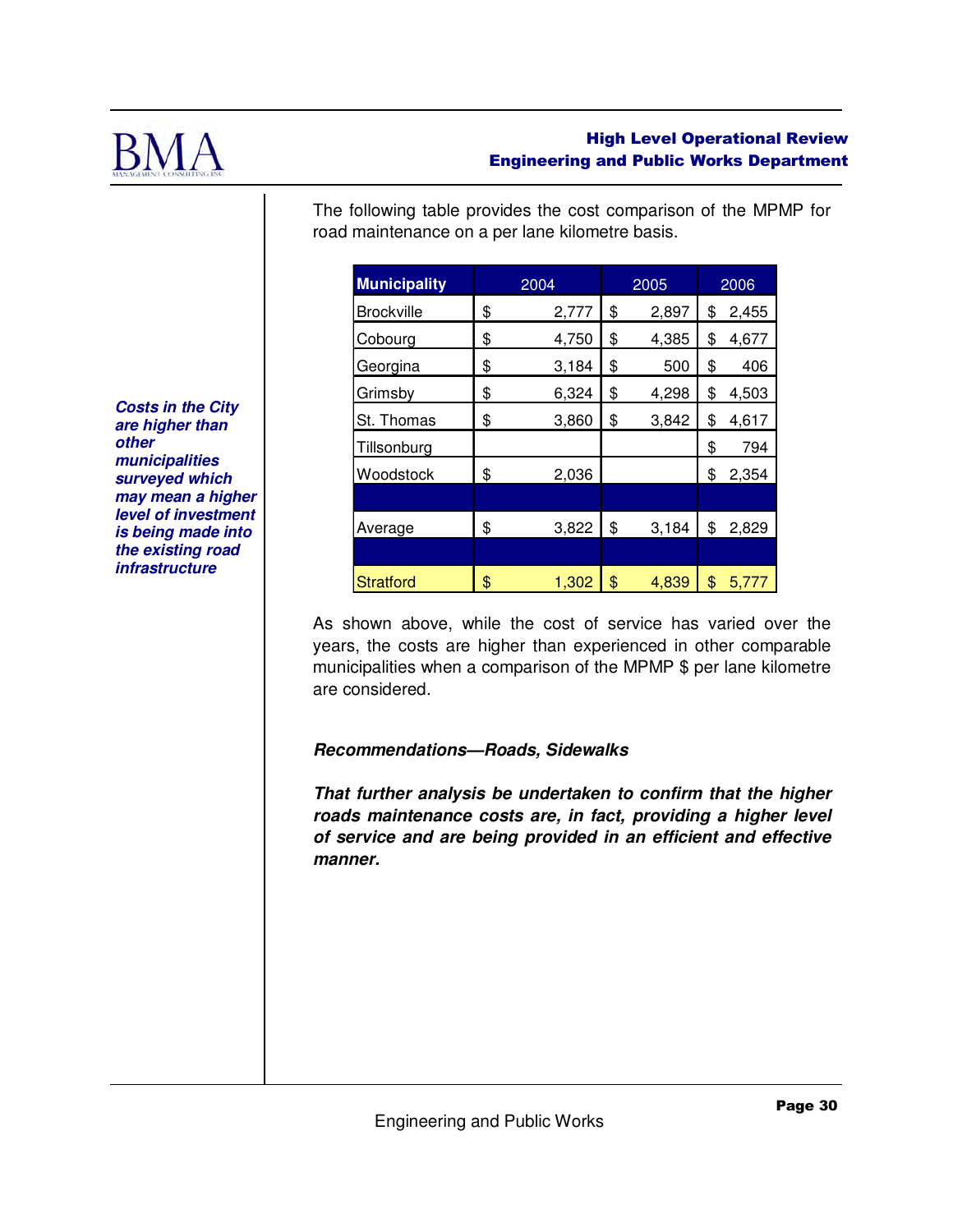

# **Water and Sewer Operations and Legislation**

The City of Stratford's Water Division is responsible for the production, treatment, and distribution of potable water for the City. This includes;

- resource management,
- well and treatment system design and maintenance,
- reservoir and tower maintenance, and
- water quality testing for operational, microbiological, and chemical parameters.

The City's water system is considered a medium sized system by the Province. The following table summarizes how services are currently provided for water and sewer operations:

| Program/Service                  | Internal | Contract |
|----------------------------------|----------|----------|
| Water treatment plant operations | 100%     |          |
| Water treatment plant capital    | 100%     |          |
| Water laterals and services      | 100%     |          |
| Wastewater plant operations      |          | 100%     |
| Wastewater plant capital         |          |          |
| Pumping stations                 | 100%     |          |

The City has a contract with the Ontario Clean Water Agency (OCWA) to operate the Water Pollution Control Plant for the sanitary sewer system. The City is responsible for the maintenance of the sewer mains and for all capital costs associated with the treatment plant. The Water and Wastewater services in the City are provided through two different divisions within the Engineering and Public Works Department.

The Ontario Ministry of the Environment (MOE) has legislated under the Ontario Safe Drinking Water Act, 2002 that all operators of water systems and under the Ontario Water Resources Act that all operators of wastewater systems be licensed through rigorous formalized and recognized training.

**The Ontario Safe Drinking Water Act has increased the training requirements of staff**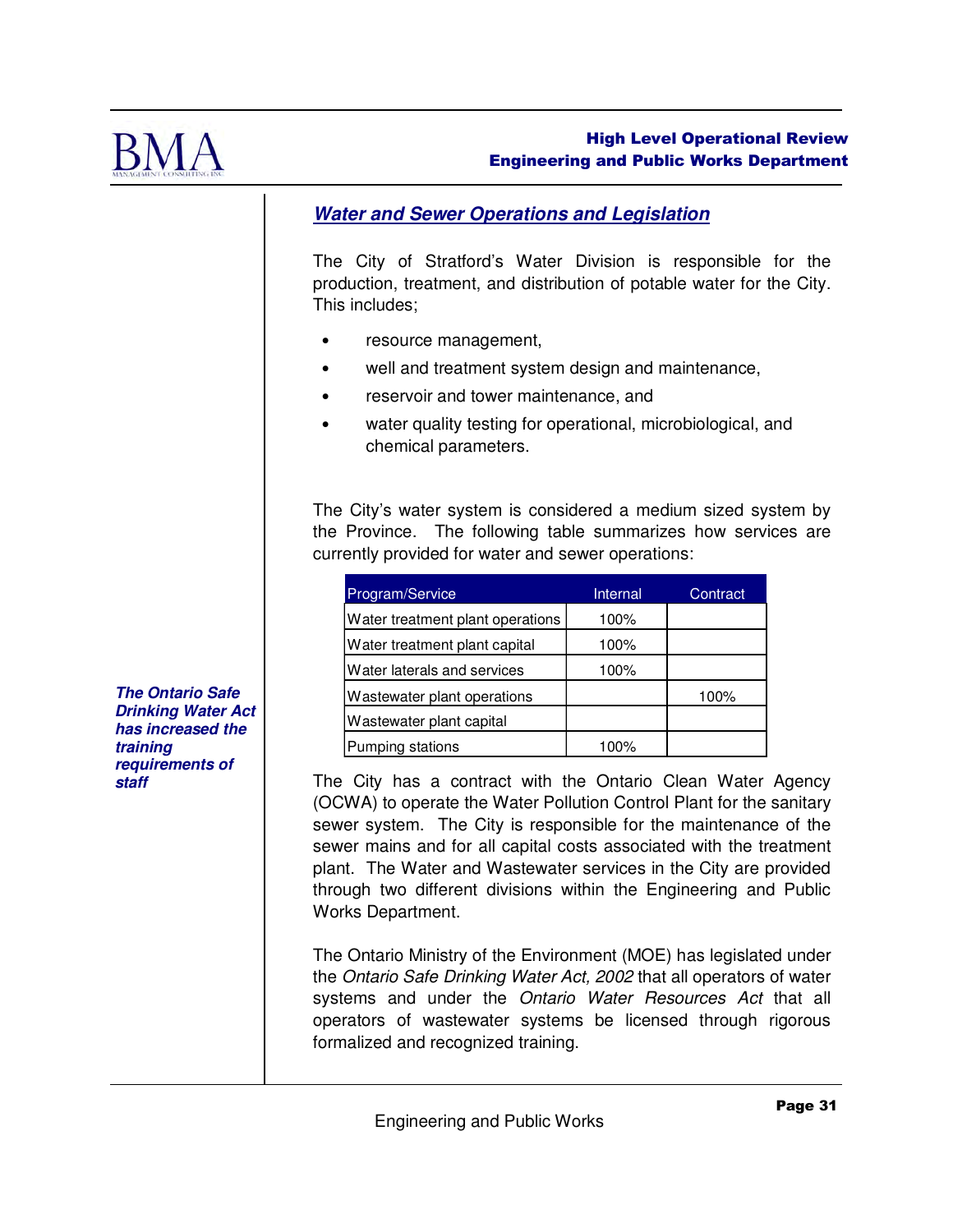

**No issues were identified with respect to the current provision of services in the water and wastewater area** 

#### High Level Operational Review Engineering and Public Works Department

One cannot underestimate the personal commitment that certification requires, the learning skills required and the efforts required to obtain and subsequently maintain certification, let alone dual certification. These are not just operators, as in the past, or employees comparable to field workers in other Departments/ Divisions; these are highly-skilled and trained individuals who have legal ongoing training requirements; they also have personal liabilities in terms of the water and wastewater systems, i.e. they can be charged as individuals when things go wrong.

There are essentially two ways to look at the organizational structure for the water and wastewater utilities, with other options as a mix between these two extremes. One, which is the model that is generally used by large municipalities, is to split along the lines of water and wastewater with little, if any, cross-training with each other; this can be cost-effective for larger municipalities since considerably more resources are required to operate larger and more complex systems and therefore, more depth is available. This is the approach in the City of Stratford.

The other model, usually adopted by smaller municipalities, is to fully cross-train operators so that staffing levels are kept to a minimum since it is simply not feasible for them to have two sets of independently trained operators with no cross-training. This model, however, requires an organization that is not only very committed to operator training but also recognizes the value of these certified operators and rewards them appropriately if they are to retain them.

Another option for smaller systems to deal with these certification requirements is to have a third-party operate facilities for them, so that they are not saddled with the liability of having to maintain the right number of certified operators 24/7, on an operational or on-call basis as is the case in the City of Stratford with respect to the Sewage Treatment Plant. It is quite feasible for a City the size of Stratford to operate under separate water and wastewater sections as is currently the practice, particularly given that the City contracts the operations of the sewage treatment plant.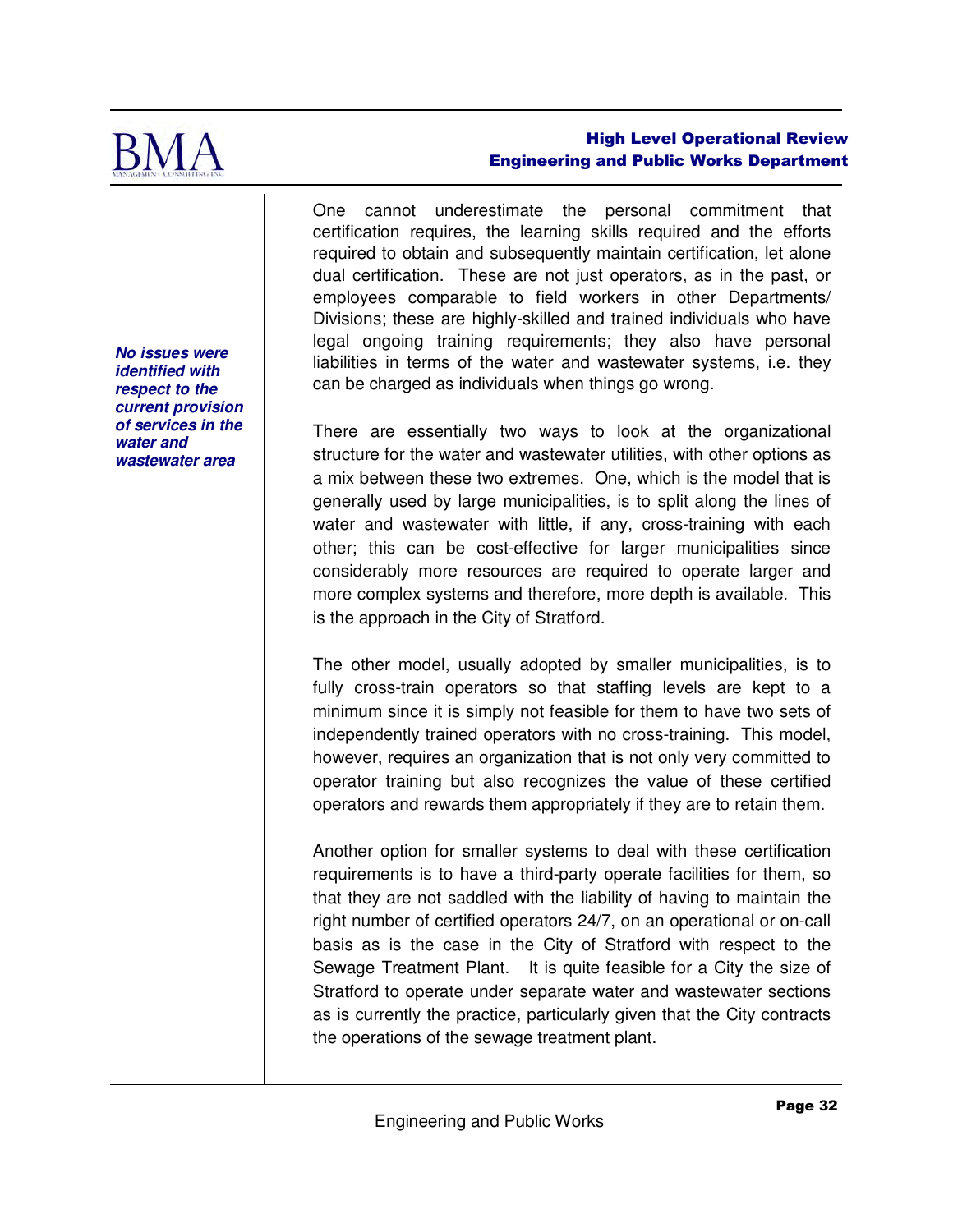

|                             |                           | ັ                     |     |                       |      |                       |     | -                     |                       |     |                            |                               |
|-----------------------------|---------------------------|-----------------------|-----|-----------------------|------|-----------------------|-----|-----------------------|-----------------------|-----|----------------------------|-------------------------------|
|                             | % OF TOTAL<br>2008 BUDGET | 2007<br><b>Budget</b> |     | 2008<br><b>Budget</b> |      | 2009<br><b>Budget</b> |     | 2010<br><b>Budget</b> | 2011<br><b>Budget</b> |     | % Change % Change % Change | 2007-2008 2008-2009 2009-2010 |
|                             |                           |                       |     |                       |      |                       |     |                       |                       |     |                            |                               |
| <b>EXPENDITURES</b>         |                           |                       |     |                       |      |                       |     |                       |                       |     |                            |                               |
| <b>WATER ADMINISTRATION</b> | 53% \$                    | ,759,235              | \$  | $2,083,278$ \$        |      | 2,074,080             | -\$ | $2,093,157$ \$        | 2,142,613             | 18% | 0%                         | 1%                            |
| <b>WATER SUPPLY</b>         | $25%$ \$                  | 924,078               | -\$ | 980,280               | - \$ | 1,008,975             | -\$ | $1,028,423$ \$        | 1,051,204             | 6%  | 3%                         | 2%                            |
| <b>WATER DISTRIBUTION</b>   | $23%$ \$                  | 874,755               | \$  | 900,910 \$            |      | 917,413               | -\$ | 934,824 \$            | 954,723               | 3%  | 2%                         | 2%                            |
|                             |                           |                       |     |                       |      |                       |     |                       |                       |     |                            |                               |
| <b>TOTAL EXPENDITURES</b>   | $100\%$ \$                | $3,558,068$ \$        |     | $3,964,468$ \$        |      | 4,000,468 \$          |     | 4,056,404 \$          | 4,148,540             | 11% | 1%                         | 1%                            |
|                             |                           |                       |     |                       |      |                       |     |                       |                       |     |                            |                               |
| <b>REVENUES</b>             |                           |                       |     |                       |      |                       |     |                       |                       |     |                            |                               |
| <b>USER FEES</b>            | 95% \$                    | $(3,326,133)$ \$      |     | $(3,768,468)$ \$      |      | $(3,804,468)$ \$      |     | $(3,860,404)$ \$      | (3,952,540)           | 13% | 1%                         | 1%                            |
| CONTRIBUTIONS FROM RESERVES |                           | $(50, 735)$ \$        |     |                       |      |                       |     |                       |                       |     |                            |                               |
| <b>RECOVERABLES</b>         | $1\%$ \$                  | $(31,200)$ \$         |     | $(46,000)$ \$         |      | $(46,000)$ \$         |     | $(46,000)$ \$         | (46,000)              | 47% | 0%                         | 0%                            |
| CITY OWNED RENTAL REVENUE   | $4%$ \$                   | $(150,000)$ \$        |     | (150,000) \$          |      | $(150,000)$ \$        |     | $(150,000)$ \$        | (150,000)             | 0%  | 0%                         | 0%                            |
|                             |                           |                       |     |                       |      |                       |     |                       |                       |     |                            |                               |
| <b>TOTAL REVENUES</b>       | 100% \$                   | $(3,558,068)$ \$      |     | $(3,964,468)$ \$      |      | $(4,000,468)$ \$      |     | $(4,056,404)$ \$      | (4, 148, 540)         | 11% | 1%                         | 1%                            |
|                             |                           |                       |     |                       |      |                       |     |                       |                       |     |                            |                               |
| TOTAL NET EXPENDITURES      |                           | \$                    | \$  |                       |      |                       | \$  | $\overline{a}$        | \$                    |     |                            |                               |

#### **Water Budget and Service Delivery**

As shown above, the water budget is based on a full cost recovery from user fees which is consistent with the practices of other municipalities and is a best practice.

This includes the cost of the treatment and distribution system which is staffed by a Manager, Supervisor, 7 licensed operators, a maintenance electrician, a supervisor of water compliance and a water resource technician.

The City's budget in 2008 increased by 11%, largely attributed to increases in reserve contributions which was required to begin to set aside sufficient funds for future capital requirements. Currently, there is no capital reserve for water. The City has a Water Department Surplus Reserve (\$288,000) which would be used to fund shortfalls in any given year. This is approximately equivalent to 8% of the operating budget.

As a general rule, many municipalities establish target balances for stabilization reserve funds in the range of 5%-10% of the operating costs. The extent to which stabilization reserves are needed is dependent to some extent on the rate structure. For example, the City of Stratford's rate structure does not include a fixed monthly meter charge for residential customers but it does include a minimum charge for the first 3  $m<sup>3</sup>$  which provides some degree of revenue stability.

**It is an appropriate strategy to establish a stabilization reserve for water and sewer operations as consumption fluctuates from year to year**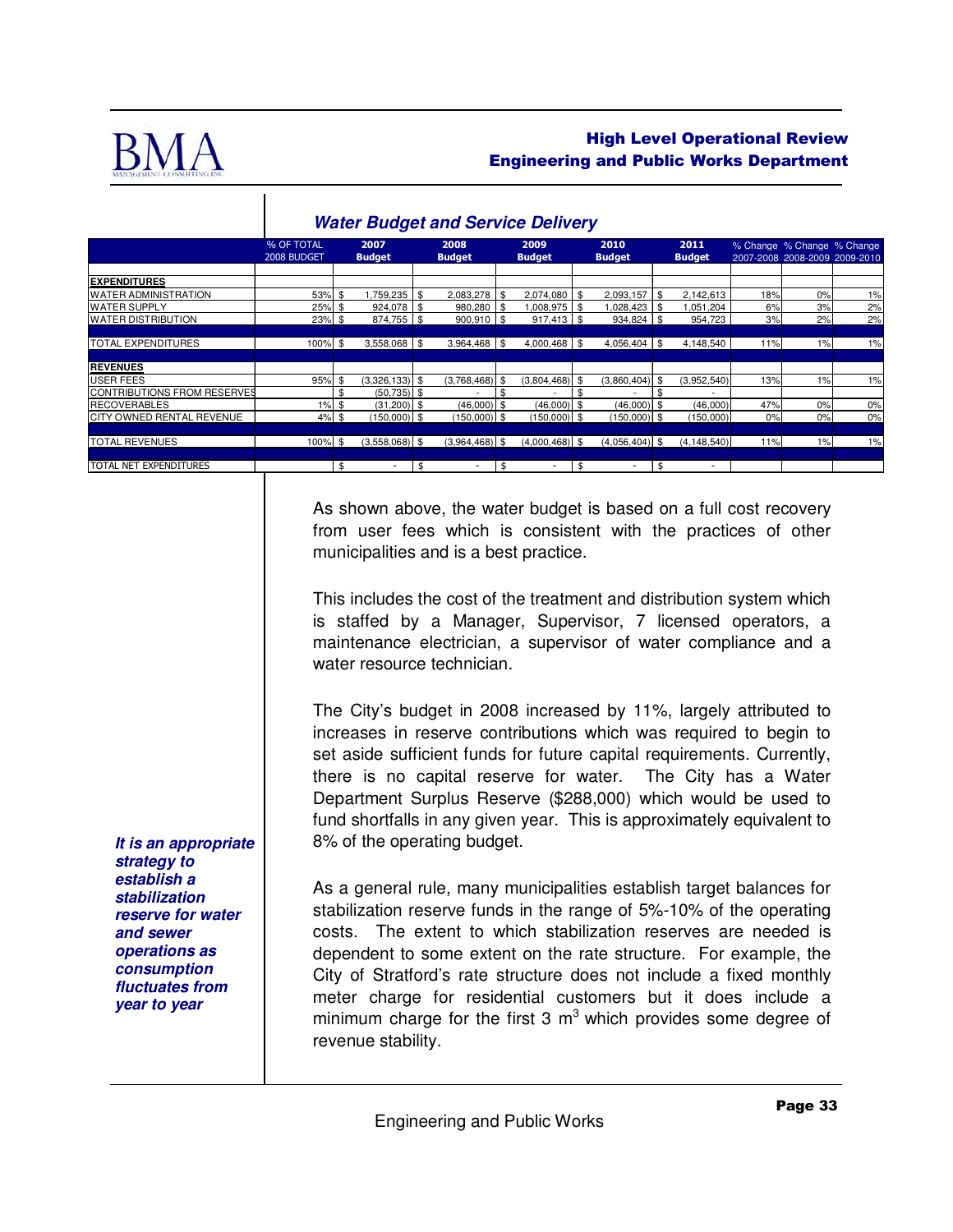

|                                   |             | JEWEI DUUYEL |                  |      |               |                                                                  |     |               |     |                          |      |                               |      |
|-----------------------------------|-------------|--------------|------------------|------|---------------|------------------------------------------------------------------|-----|---------------|-----|--------------------------|------|-------------------------------|------|
|                                   | 2008 BUDGET |              | <b>Budget</b>    |      | <b>Budget</b> | <b>Budget</b>                                                    |     | <b>Budget</b> |     | <b>Budget</b>            |      | 2007-2008 2008-2009 2009-2010 |      |
|                                   |             |              |                  |      |               |                                                                  |     |               |     |                          |      |                               |      |
| <b>EXPENDITURES</b>               |             |              |                  |      |               |                                                                  |     |               |     |                          |      |                               |      |
| SANITARY ADMINISTRATION           | 69%         | \$           | 3,034,364        |      | 3,325,171     | \$<br>3,366,007                                                  |     | 3,408,288     |     | 3,364,131                | 9.6% | 1.2%                          | 1.3% |
| SANITARY TREATMENT                | 22%         |              | 1,043,633        |      | 1,077,849     | \$<br>1,116,484                                                  |     | 1,156,594     |     | 1,191,291                | 3.3% | 3.6%                          | 3.6% |
| <b>SANITARY COLLECT</b>           | 9%          | -\$          | $416,000$ \$     |      | 426,720       | \$<br>$437,350$ \$                                               |     | 448,000       | -\$ | 458,880                  | 2.6% | 2.5%                          | 2.4% |
|                                   |             |              |                  |      |               |                                                                  |     |               |     |                          |      |                               |      |
| TOTAL EXPENDITURES                | 100%        | \$           | 4,493,997        | - \$ | 4,829,740     | \$<br>4,919,841                                                  | -\$ | 5,012,882     | \$  | 5,014,302                | 7.5% | 1.9%                          | 1.9% |
|                                   |             |              |                  |      |               |                                                                  |     |               |     |                          |      |                               |      |
|                                   |             |              |                  |      |               |                                                                  |     |               |     |                          |      |                               |      |
| USER FEES                         | 98%         |              | $(4,389,697)$ \$ |      |               | $(4,723,840)$ \$ $(4,812,441)$                                   | \$  | (4,904,082)   | \$  | (4,904,082)              | 7.6% | 1.9%                          | 1.9% |
| <b>IRECOVERABLES</b>              | 0%          | \$           | $(13,800)$ \$    |      | $(14,000)$ \$ | $(14,000)$ \$                                                    |     | $(14,000)$ \$ |     | (14,000)                 | 1.4% | 0.0%                          | 0.0% |
| <b>ICITY OWNED RENTAL REVENUE</b> | 2%          | -\$          | $(90,500)$ \$    |      | $(91,900)$ \$ | $(93,400)$ \$                                                    |     | $(94,800)$ \$ |     | (96, 220)                | 1.5% | 1.6%                          | 1.5% |
|                                   |             |              |                  |      |               |                                                                  |     |               |     |                          |      |                               |      |
| <b>TOTAL REVENUES</b>             | 100%        | \$           | $(4,493,997)$ \$ |      |               | $(4,829,740)$ \$ $(4,919,841)$ \$ $(5,012,882)$ \$ $(5,014,302)$ |     |               |     |                          | 7.5% | 1.9%                          | 1.9% |
|                                   |             |              |                  |      |               |                                                                  |     |               |     |                          |      |                               |      |
| TOTAL NET EXPENDITURES            |             | \$           | -                |      |               | \$<br>$\overline{\phantom{a}}$                                   | \$  | -             | \$  | $\overline{\phantom{a}}$ |      |                               |      |
|                                   |             |              |                  |      |               |                                                                  |     |               |     |                          |      |                               |      |

**Sewer Budget** 

The Sanitary budget covers staffing and materials required for functions relating to the collection and treatment of wastewater. This includes sanitary sewer and pumping station operations as well as the operation of the Wastewater Pollution Control Plant, which is contracted out to OCWA (Ontario Clean Water Agency).

Staff working in this area are based at the works yard and 5 staff are primarily assigned for the required work.

It should also be noted that funding for the Sanitary Trunk Sewer Upgrade program is housed within this budget and that this budget is covered entirely (no tax levy impact) by the revenue provided through the Sewer Surcharge fee, which is 140.4 % (same as 2007) of the water rate.

As shown above, the sanitary sewer budget increased 7.5% in 2008, largely driven by increases in the contributions to reserves. Staff indicated that the City has a backlog of work related to inflow and infiltration which, once complete, will reduce the overall cost of the operations and increase the revenue recovery of the system which reduces the overall rates.

Due to surplus treatment capacity available at the Water Pollution Control Plant, staff are attempting to promote delivery and treatment of private wastewater which will generate revenue to offset operating costs. This has been utilized successfully in the past and provides future opportunities to reduce City costs.

**Sanitary Sewer Operations has faced backlogs in work required related to inflow and infiltration**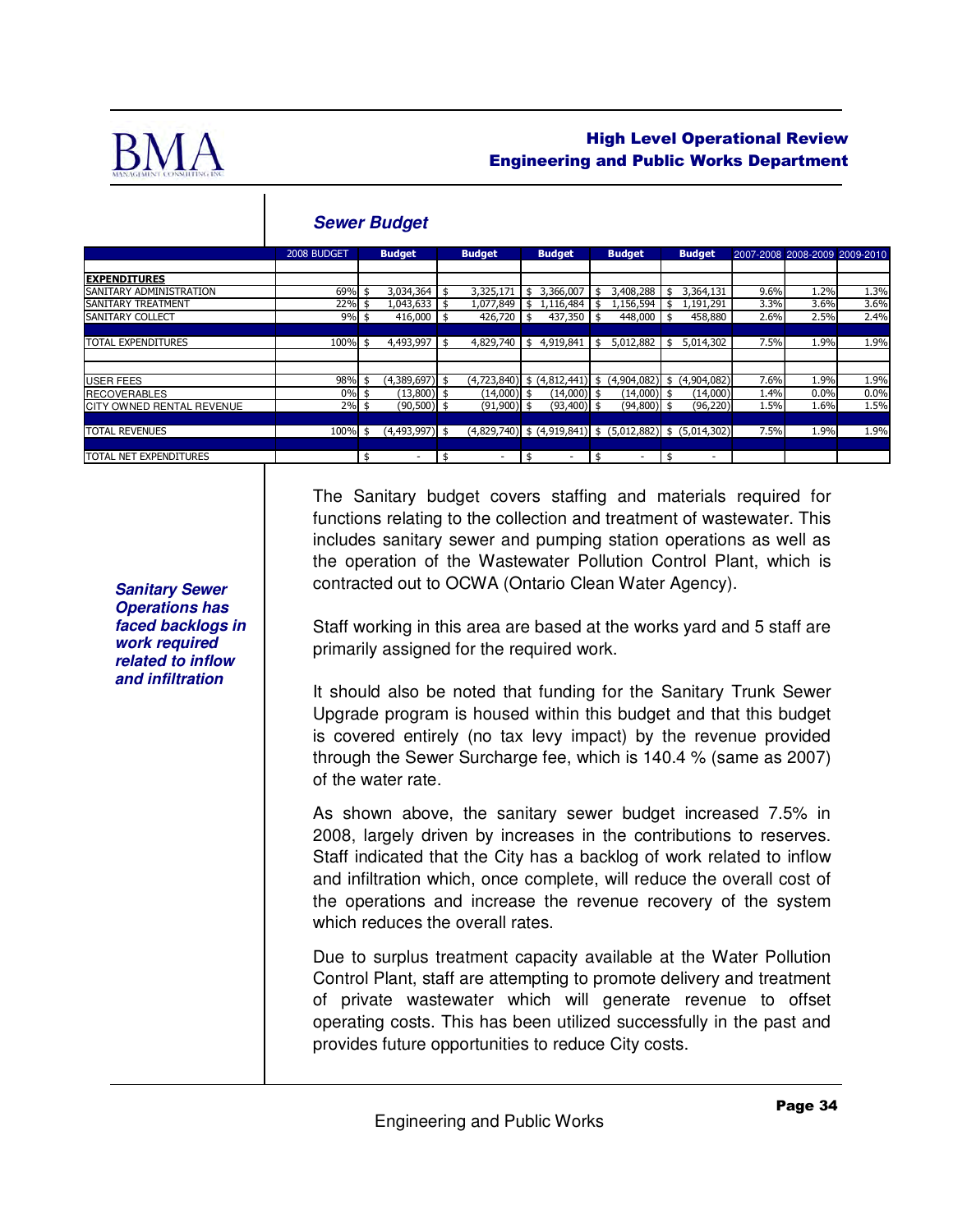

Public Works maintains and repairs the City sanitary sewer mains. Ongoing programs include inspection and flushing of sanitary sewers, upgrading of sanitary manholes and repairing or replacing sanitary sewers identified for need. Sanitary systems are cleaned rotationally throughout the City with two in house flushing trucks. A four to five year rotation of all sanitary sewers is conducted during the warmer months. Larger diameter sewers are cleaned with contract forces.

## **Benchmarking—Water and Sewer**

The City has a Sanitary Sewer Capital Reserve of \$5.2 million. From a benchmarking perspective, the following table reflects the total reserve balances for the water and sewer operations as a percentage of total expenditures.

| <b>Municipality</b> | 2006 Water<br><b>Reserves as a %</b><br>of Total Water<br><b>Expenditures</b> | <b>2006 Sanitary Sewer</b><br>Reserves as a % of<br><b>Sanitary Sewer Total</b><br><b>Expenditures</b> |
|---------------------|-------------------------------------------------------------------------------|--------------------------------------------------------------------------------------------------------|
| <b>Belleville</b>   | 5.5%                                                                          | 183.2%                                                                                                 |
| <b>Brockville</b>   | 0.0%                                                                          | 0.0%                                                                                                   |
| Cobourg             | $0.0\%$                                                                       | $-7.8%$                                                                                                |
| Cornwall            | 3.0%                                                                          | 20.1%                                                                                                  |
| East Gwillimbury    | 41.9%                                                                         | 109.6%                                                                                                 |
| Georgina            | 32.2%                                                                         | 94.6%                                                                                                  |
| Leamington          | 88.4%                                                                         | 35.8%                                                                                                  |
| Orangeville         | 4.1%                                                                          | 4.2%                                                                                                   |
| St. Thomas          | 25.1%                                                                         | 43.5%                                                                                                  |
|                     |                                                                               |                                                                                                        |
| Average             | 22.2%                                                                         | 53.7%                                                                                                  |
| Median              | 5.5%                                                                          | 35.8%                                                                                                  |
|                     |                                                                               |                                                                                                        |
| <b>Stratford</b>    | 13.7%                                                                         | <b>116.4%</b>                                                                                          |

As shown above, the City's water reserve balances are below the survey average but the sanitary sewer reserves are relatively healthy.

**Lower water reserves but healthy sanitary sewer reserves**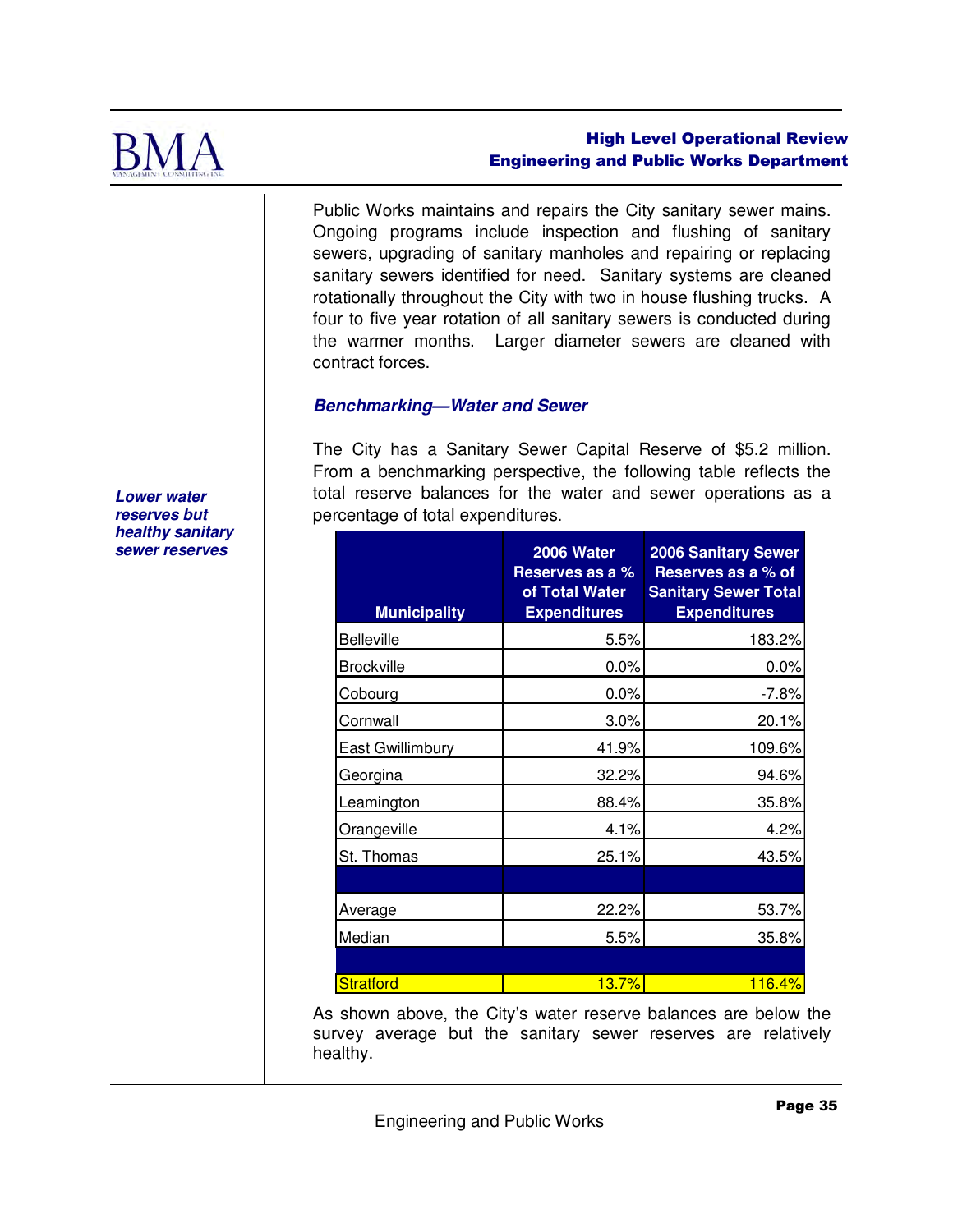

**Operating costs for the treatment and distribution of water is lower than the survey average** 

There are two types of MPMP performance measures: efficiency measures; and effectiveness measures. Operations and maintenance costs are the numerator of all efficiency measures while the denominator depends on what is being benchmarked (e.g. in wastewater the denominator is km of collection system).

The effectiveness measures relate to level of service provided in the utility. For example, an effectiveness measure for water treatment is the number of watermain breaks/100 km of pipe per annum. This measure relates to the reliability of the system.

#### **Water**

| <b>Municipality</b> | <b>MPMP Operating</b><br><b>Costs for</b><br><b>Treatment of</b><br>megalitre | <b>MPMP Operating</b><br><b>Costs for</b><br><b>Distribution per km</b><br>Drinking Water per of Water Distribution<br><b>Pipe</b> | <b>Total km of</b><br><b>Water</b><br><b>Distribution</b><br><b>Pipe</b> | <b>MPMP</b><br><b>Water Main</b><br><b>Breaks</b><br>/100km | <b>MPMP</b><br><b>Operating</b><br><b>Costs</b><br><b>Integrated</b><br><b>System</b> |  |
|---------------------|-------------------------------------------------------------------------------|------------------------------------------------------------------------------------------------------------------------------------|--------------------------------------------------------------------------|-------------------------------------------------------------|---------------------------------------------------------------------------------------|--|
| Cornwall            | \$<br>100                                                                     | \$<br>2,015                                                                                                                        | 367                                                                      | 9.5                                                         | \$<br>156                                                                             |  |
| Leamington          | \$<br>148                                                                     | \$<br>4,394                                                                                                                        | 330                                                                      | 2.7                                                         | \$<br>289                                                                             |  |
| Port Colborne       | N/A                                                                           | \$<br>4.549                                                                                                                        | 180                                                                      | 6.1                                                         | N/A                                                                                   |  |
| Orangeville         | \$<br>438                                                                     | \$<br>5,555                                                                                                                        | 112                                                                      | 2.7                                                         | \$<br>635                                                                             |  |
| Niagara-on-the-Lake | N/A                                                                           | \$<br>5,734                                                                                                                        | N/A                                                                      | 6.6                                                         | N/A                                                                                   |  |
| <b>Fort Erie</b>    | N/A                                                                           | \$<br>6,835                                                                                                                        | N/A                                                                      | 11.2                                                        | N/A                                                                                   |  |
| <b>Brockville</b>   | \$<br>266                                                                     | \$<br>8,638                                                                                                                        | N/A                                                                      | 10.4                                                        | \$<br>469                                                                             |  |
| <b>Belleville</b>   | \$<br>361                                                                     | \$<br>9,305                                                                                                                        | N/A                                                                      | 8.0                                                         | \$<br>624                                                                             |  |
| Georgina            | N/A                                                                           | \$<br>9,491                                                                                                                        | N/A                                                                      | 4.0                                                         | N/A                                                                                   |  |
| St. Thomas          | N/A                                                                           | \$<br>17,834                                                                                                                       | 209                                                                      | 11.5                                                        | N/A                                                                                   |  |
| Grimsby             | N/A                                                                           | \$<br>19,030                                                                                                                       | 127                                                                      | 11.0                                                        | N/A                                                                                   |  |
| Cobourg             | \$<br>488                                                                     | N/A                                                                                                                                | N/A                                                                      | N/A                                                         | N/A                                                                                   |  |
| <b>Timmins</b>      | N/A                                                                           | N/A                                                                                                                                | 4                                                                        | 4.4                                                         | N/A                                                                                   |  |
|                     |                                                                               |                                                                                                                                    |                                                                          |                                                             |                                                                                       |  |
| Average             | \$<br>300                                                                     | \$<br>8,489                                                                                                                        | 190                                                                      | 7.3                                                         | \$<br>435                                                                             |  |
| Median              | \$<br>314                                                                     | \$<br>6,835                                                                                                                        | 180                                                                      | 7.3                                                         | \$<br>469                                                                             |  |
|                     |                                                                               |                                                                                                                                    |                                                                          |                                                             |                                                                                       |  |
| Stratford           | $\sqrt{3}$<br>212                                                             | $\sqrt{3}$<br>6,148                                                                                                                | 173                                                                      | 13.3                                                        | $\sqrt{3}$<br>427                                                                     |  |
|                     |                                                                               |                                                                                                                                    |                                                                          |                                                             |                                                                                       |  |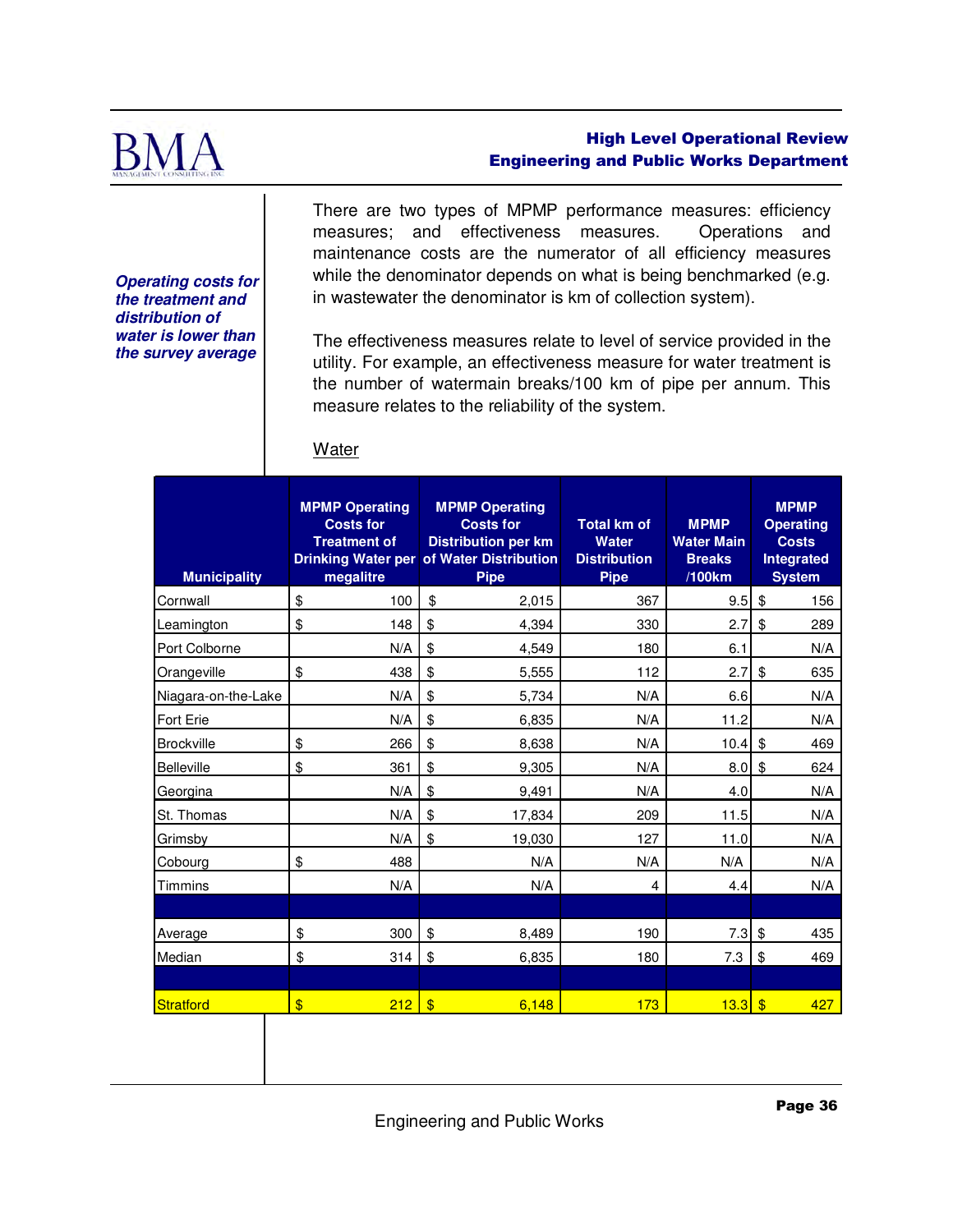

The operating costs for the distribution of drinking water can be influenced by:

- Provincial water quality regulations
- Ages of pipes
- Pipe material
- Soil conditions in which pipes lay
- Topography
- Depth of frost penetration
- Severity of winter weather
- The distance between consumption points and the treatment plants

The operating costs for the treatment of drinking water can be influenced by:

- Provincial water quality regulations
- The source of raw water
- The quality of raw water
- The distance between the sources of raw water and the purification plants
- The number, age, type and capacity of water purification plants

The efficiency measures related to water treatment and distribution are operations costs for the treatment of drinking water per megalitre treated, operating costs for the distribution of drinking quality water per kilometer of water distribution pipe and the operating costs for drinking water treatment and distribution per megalitre. Using all efficiency measures, the City of Stratford's costs are below the survey average.

However, from an effectiveness perspective which is measured by the number of breaks per 100/km, the City is the highest in the survey. This may indicate inadequate spending in the watermain program. This situation should be analyzed further to ensure that adequate funds are available for the timely replacement/ refurbishment of these assets.

**The City of Stratford has lower costs using all efficiency measures but has experienced a greater number of watermain breaks..this may indicate inadequate spending**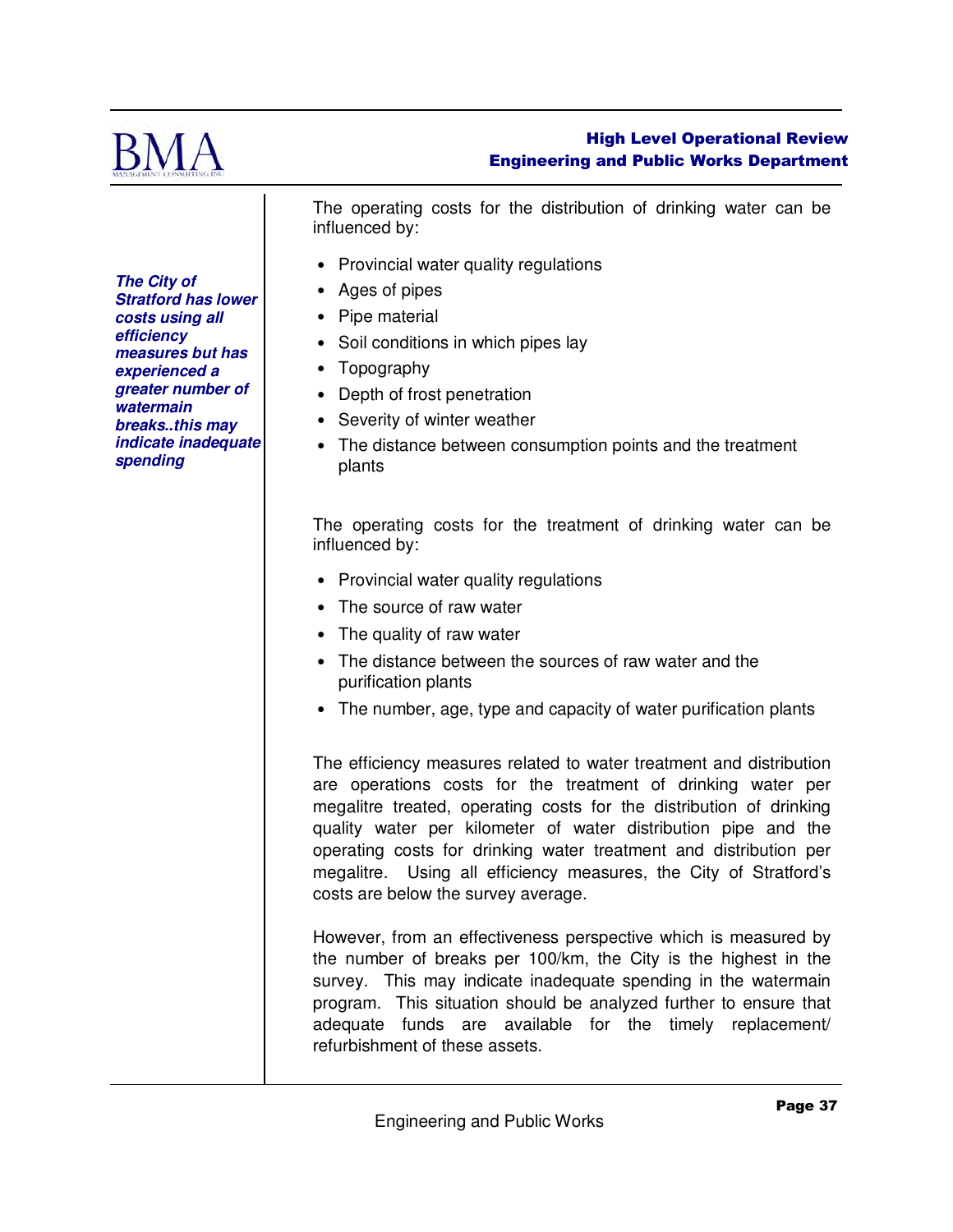

#### Sanitary Sewer

The efficiency measures are related to the wastewater treatment and collection operating costs for the collection of wastewater/km of wastewater main and the operating costs/ml of wastewater treatment and disposal. A third measure, which gauges the performance of the overall wastewater utility, is the integrated operations and maintenance costs/ ml collected and treated.

| <b>Municipality</b> | <b>MPMP</b><br><b>Operating Costs</b><br>for Collection<br>per km of WW<br><b>Main</b> |               | <b>MPMP Operating</b><br><b>Costs for</b><br><b>Treatment and</b><br><b>Disposal of</b><br><b>Wastewater per</b><br><b>Megalitre</b> |               | <b>MPMP Operating</b><br><b>Costs Integrated</b><br><b>System per</b><br><b>Megalitre</b> | Wastewater<br><b>Main Backups</b><br>per 100/km |
|---------------------|----------------------------------------------------------------------------------------|---------------|--------------------------------------------------------------------------------------------------------------------------------------|---------------|-------------------------------------------------------------------------------------------|-------------------------------------------------|
| Cornwall            | \$<br>1,974                                                                            | \$            | 83                                                                                                                                   | \$            | 203                                                                                       | 2.3                                             |
| Leamington          | \$<br>1,896                                                                            | \$            | 352                                                                                                                                  | \$            | 375                                                                                       |                                                 |
| Port Colborne       | \$<br>3,254                                                                            |               | N/A                                                                                                                                  |               | N/A                                                                                       | ٠                                               |
| Orangeville         | \$<br>1,829                                                                            | \$            | 427                                                                                                                                  | \$            | 497                                                                                       |                                                 |
| Niagara-on-the-Lake | \$<br>4,357                                                                            |               | N/A                                                                                                                                  |               | N/A                                                                                       |                                                 |
| Fort Erie           | \$<br>4,552                                                                            |               | N/A                                                                                                                                  |               | N/A                                                                                       | 2.1                                             |
| <b>Brockville</b>   | \$<br>3,105                                                                            | \$            | 266                                                                                                                                  | \$            | 313                                                                                       | 2.7                                             |
| <b>Belleville</b>   | \$<br>7,397                                                                            | \$            | 201                                                                                                                                  | \$            | 304                                                                                       | 17.8                                            |
| Georgina            | \$<br>6,065                                                                            |               | N/A                                                                                                                                  |               | N/A                                                                                       | 0.6                                             |
| St. Thomas          | \$<br>1,692                                                                            | \$            | 137                                                                                                                                  | \$            | 177                                                                                       | 2.7                                             |
| Grimsby             | N/A                                                                                    |               | N/A                                                                                                                                  |               | N/A                                                                                       | 36.9                                            |
| Cobourg             | \$<br>3,045                                                                            | \$            | 346                                                                                                                                  | \$            | 415                                                                                       | 7.9                                             |
| Timmins             | \$<br>3,087                                                                            | \$            | 204                                                                                                                                  | \$            | 305                                                                                       | 6.3                                             |
|                     |                                                                                        |               |                                                                                                                                      |               |                                                                                           |                                                 |
| Average             | \$<br>3,521                                                                            | \$            | 252                                                                                                                                  | \$            | 324                                                                                       | 6.1                                             |
| Median              | \$<br>3,096                                                                            | \$            | 235                                                                                                                                  | \$            | 309                                                                                       | 2.3                                             |
|                     |                                                                                        |               |                                                                                                                                      |               |                                                                                           |                                                 |
| <b>Stratford</b>    | \$<br>2,513                                                                            | $\mathbf{\$}$ | 144                                                                                                                                  | $\mathbf{\$}$ | 190                                                                                       | 0.6                                             |

**All efficiency measures reflect lower average costs in Stratford compared with the survey average** 

**The City also experienced lower backups than the majority of the municipalities surveyed** 

> As shown above, all efficiency measures reflect lower than average costs in the City of Stratford. Further, the effectiveness measure also reflects a better than average outcome in 2006 for wastewater main backups.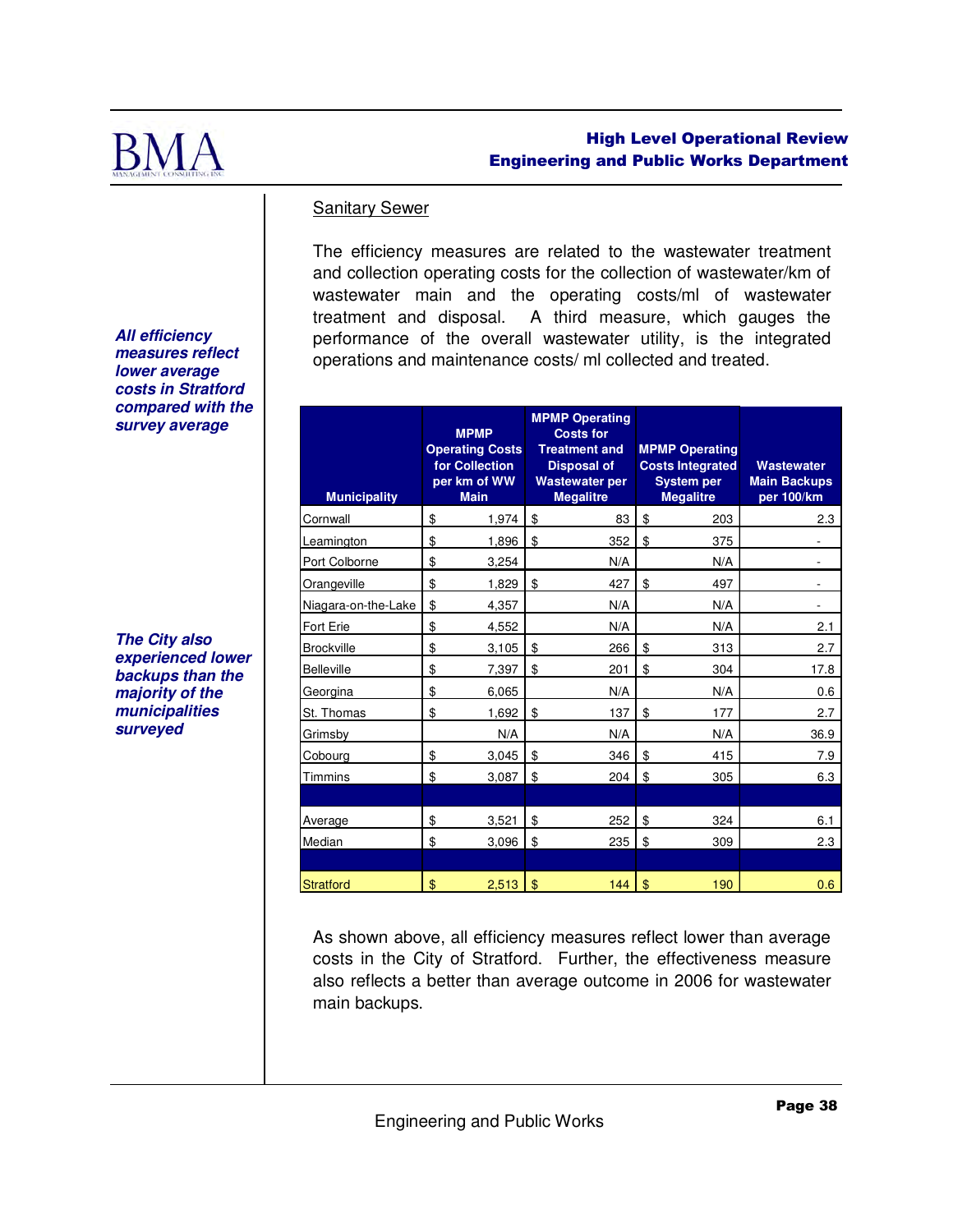

The operating costs for the collection of wastewater can be influenced by:

- The extent of water infiltration into the sewers
- The distance between collection points and the treatment plant
- The frost penetration and heaving with respect to underground conduits and surface inspection chambers
- The topography of the municipality and number of lift stations
- Age of the infrastructure

The operating costs for the treatment and disposal of wastewater can be influenced by:

- Whether plants receive both sewage and stormwater
- The number, size and scale of a municipality's plants
- The extent of water infiltration into the sewers
- The amount and nature of industrial sewage treated
- The method of sludge disposal
- The type of treatment process utilized
- The age of the infrastructure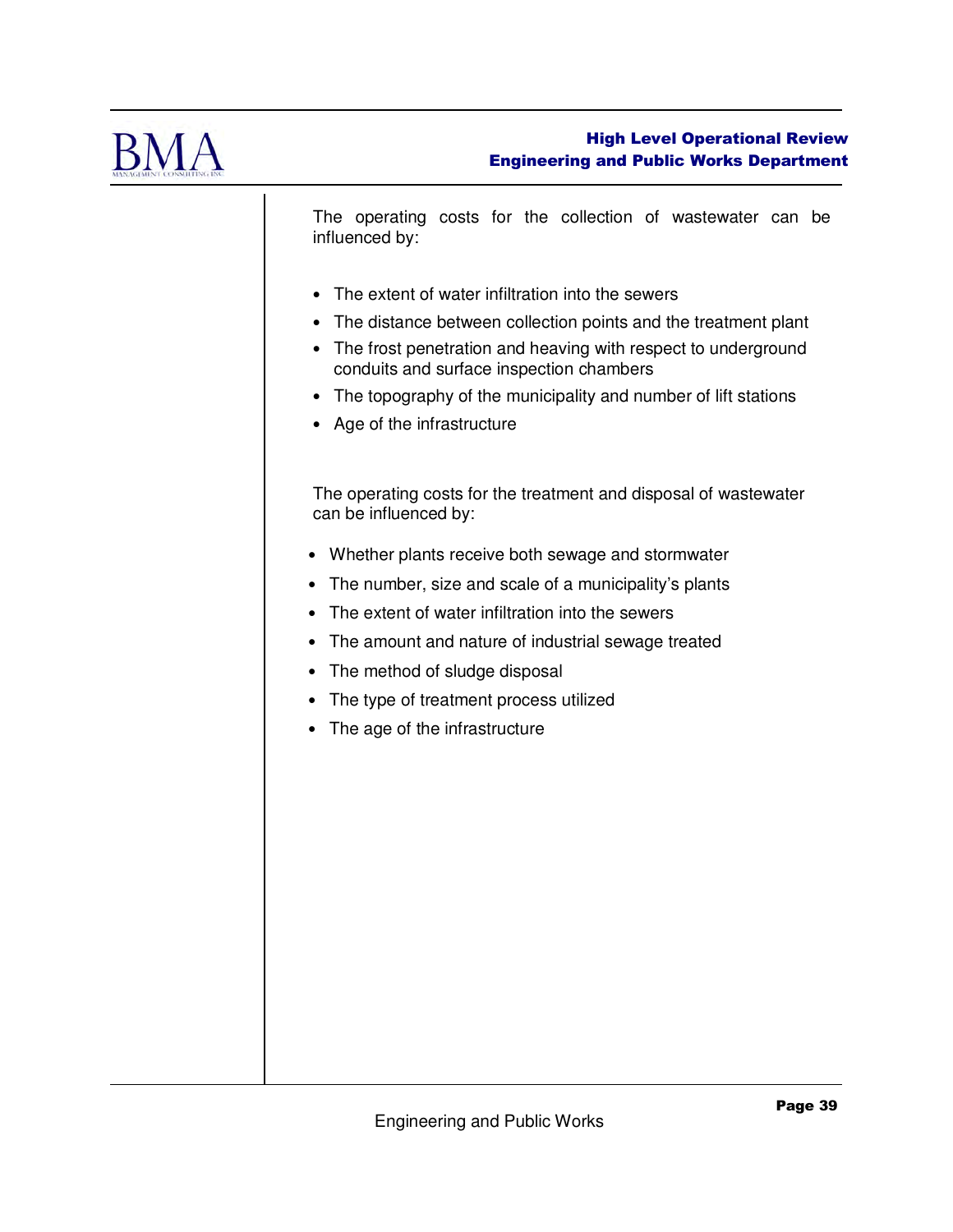

## **Comparison of Water and Sewer Rates—2008**

As shown in the following table, the cost of Water and Sewer in Stratford is below average. This comparison reflects a Residential property that consumes 250  $m^3$  per year. The cost for water and sewer operations is \$599, compared to a survey average of \$664.

| <b>Municipality - Water &amp; Sewer</b><br><b>Costs</b> |                          | <b>Residential</b> | <b>Municipality - Water &amp; Sewer</b><br><b>Costs</b> | <b>Residential</b>       |                 |  |
|---------------------------------------------------------|--------------------------|--------------------|---------------------------------------------------------|--------------------------|-----------------|--|
| <b>Volume</b>                                           |                          | 250 m3             | Volume                                                  |                          | $250 \text{ m}$ |  |
| <b>Meter Size</b>                                       |                          | $5/8$ "            | <b>Meter Size</b>                                       |                          | 5/8"            |  |
| Ajax                                                    | \$                       | 580                | North Bay                                               | \$                       | 670             |  |
| Amherstburg                                             | \$<br>$\overline{\$}$    | 838<br>463         | <b>North Dumfries</b>                                   | \$                       | 620             |  |
| Aurora<br>Barrie                                        | \$                       | 499                | Oakville                                                | $\overline{\$}$          | 638<br>685      |  |
| <b>Belleville</b>                                       | $\overline{\$}$          | 796                | Orangeville                                             | $\overline{\$}$          |                 |  |
|                                                         | $\overline{\$}$          | 947                | Oshawa                                                  | \$                       | 580             |  |
| Bracebridge<br><b>Bradford West Gwillimbury</b>         | \$                       | 749                | Ottawa                                                  | \$                       | 540             |  |
|                                                         | $\overline{\$}$          |                    | Pelham                                                  | $\overline{\$}$          | 664             |  |
| Brampton<br><b>Brantford</b>                            | \$                       | 291<br>612         | Peterborough                                            | \$                       | 463             |  |
|                                                         | $\overline{\$}$          |                    | Pickering                                               | \$                       | 580             |  |
| <b>Brockville</b>                                       |                          | 522                | Port Colborne                                           | $\overline{\mathcal{S}}$ | 955             |  |
| Burlington                                              | $\overline{\mathcal{S}}$ | 638                | <b>Prince Edward County</b>                             | \$                       | 989             |  |
| Caledon                                                 | $\overline{\$}$          | 291                | Quinte West                                             | \$                       | 485             |  |
| Cambridge                                               | $\overline{\$}$          | 637                | <b>Richmond Hill</b>                                    | \$                       | 463             |  |
| Central Elgin                                           | $\overline{\$}$          | 1,143              | Sarnia                                                  | \$                       | 685             |  |
| Chatham-Kent                                            | $\overline{\$}$          | 640                | Sault Ste. Marie                                        | \$                       | 383             |  |
| Clarington                                              | \$                       | 580                | St. Catharines                                          | \$                       | 731             |  |
| Cobourg                                                 | \$<br>$\overline{\$}$    | 537                | St. Thomas                                              | \$                       | 758             |  |
| Collingwood                                             |                          | 986                | Stratford                                               | \$                       | 599             |  |
| Cornwall                                                | \$                       | 542                | Sudbury                                                 | \$                       | 847             |  |
| <b>East Gwillimbury</b>                                 | \$                       | 598                | Tecumseh                                                | $\overline{\$}$          | 649             |  |
| Fort Erie                                               | \$                       | 1,084              | Thorold                                                 | \$                       | 689             |  |
| Georgina                                                | $\overline{\$}$<br>\$    | 520                | <b>Thunder Bay</b>                                      | $\overline{\$}$          | 578             |  |
| Gravenhurst                                             |                          | 947                | Tillsonburg                                             | \$                       | 689             |  |
| Grimsby <sup>**</sup>                                   | $\overline{\$}$          | 407                | Timmins                                                 | \$                       | 474             |  |
| Guelph                                                  | \$                       | 562                | Toronto                                                 | $\overline{\$}$          | 434             |  |
| <b>Halton Hills</b>                                     | $\overline{\$}$          | 638                | Uxbridge                                                | $\overline{\$}$          | 580             |  |
| Hamilton                                                | \$                       | 549                | Vaughan                                                 | \$                       | 459             |  |
| Huntsville                                              | \$<br>\$                 | 947                | Wasaga Beach                                            | \$                       | 402             |  |
| Innisfil                                                |                          | 796                | Waterloo                                                | $\overline{\$}$          | 608             |  |
| <b>Kawartha Lakes</b>                                   | \$                       | 1,016              | Welland                                                 | \$                       | 860             |  |
| King                                                    | $\overline{\$}$          | 748                | Wellesley                                               | \$                       | 620             |  |
| Kingston                                                | $\overline{\mathcal{L}}$ | 774                | <b>West Lincoln</b>                                     | \$                       | 499             |  |
| Kitchener                                               | $\overline{\$}$          | 667                | Whitby                                                  | $\overline{\$}$          | 580             |  |
| Leamington                                              | \$                       | 637                | Whitchurch-Stouffville                                  | \$                       | 452             |  |
| Lincoln                                                 | $\overline{\$}$          | 873                | Wilmot                                                  | $\overline{\mathcal{S}}$ | 682             |  |
| London                                                  | $\overline{\$}$          | 655                | Windsor                                                 | $\overline{\$}$          | 974             |  |
| Markham                                                 | \$                       | 442                | Woolwich                                                | $\overline{\mathcal{S}}$ | 887             |  |
| Middlesex Centre                                        | $\overline{\$}$          | 921                |                                                         |                          |                 |  |
| Milton                                                  | \$                       | 638                | Average                                                 | \$                       | 664             |  |
| Mississauga                                             | $\overline{\$}$          | 291                | <b>Median</b>                                           | $\overline{\$}$          | 638             |  |
| Newmarket                                               | \$                       | 626                | Min                                                     | $\overline{\mathcal{S}}$ | 291             |  |
| Niagara Falls                                           | $\overline{\$}$          | 884                | Max                                                     | $\overline{\$}$          | 1,143           |  |
| Niagara-on-the-Lake                                     | $\overline{\$}$          | 792                |                                                         |                          |                 |  |
| Norfolk                                                 | \$                       | 1,036              |                                                         |                          |                 |  |

**Costs in the City of Stratford are lower than the survey average** 

Engineering and Public Works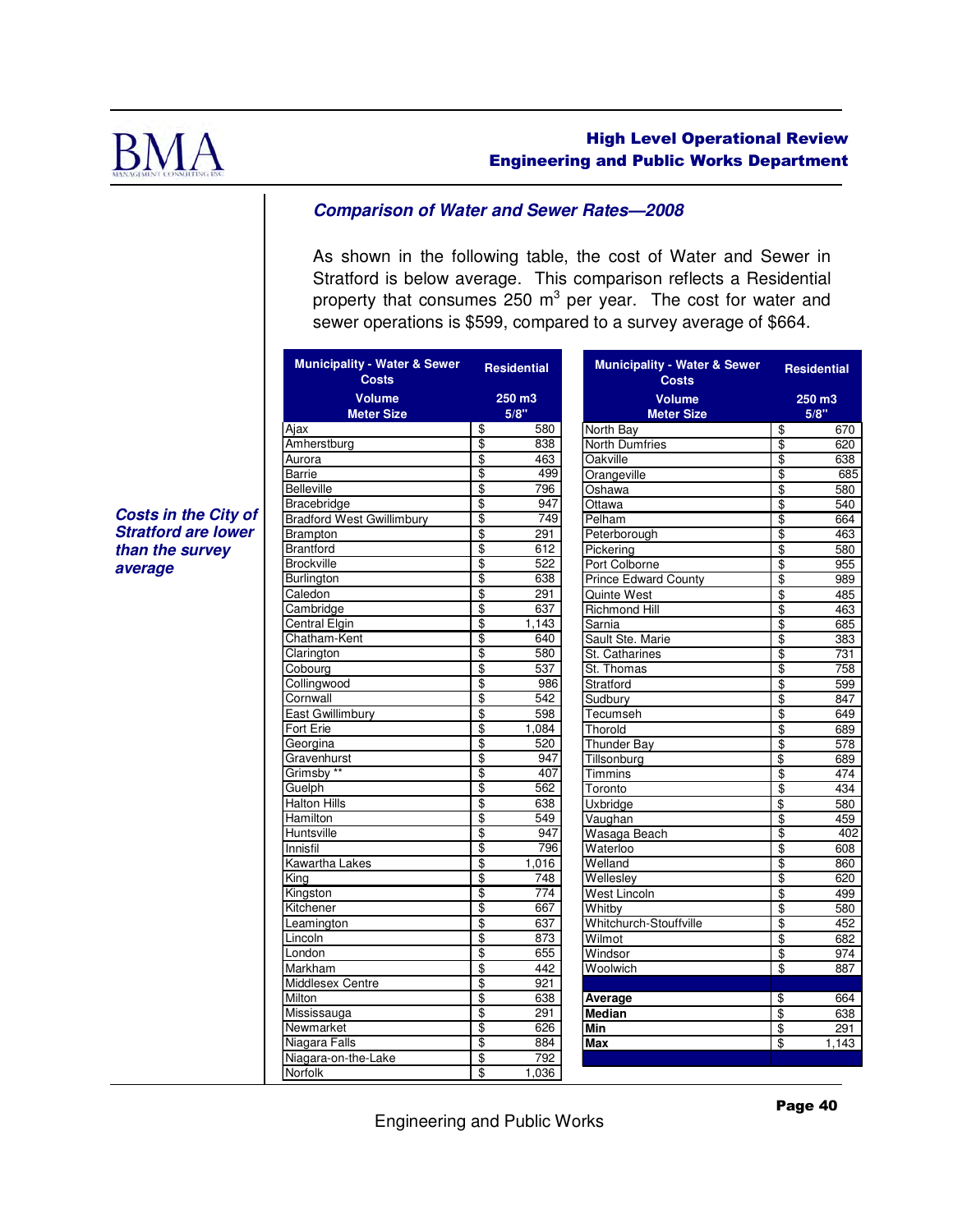

**Recommendations– Water and Sanitary Sewer Operations** 

**That full lifecycle costing and analysis be undertaken for the water and wastewater system to ensure that adequate funds are available for the replacement/refurbishment of the assets on a timely basis.** 

**That the City establish a long range capital financing plan, taking into consideration capital needs, rates, reserves and debt.**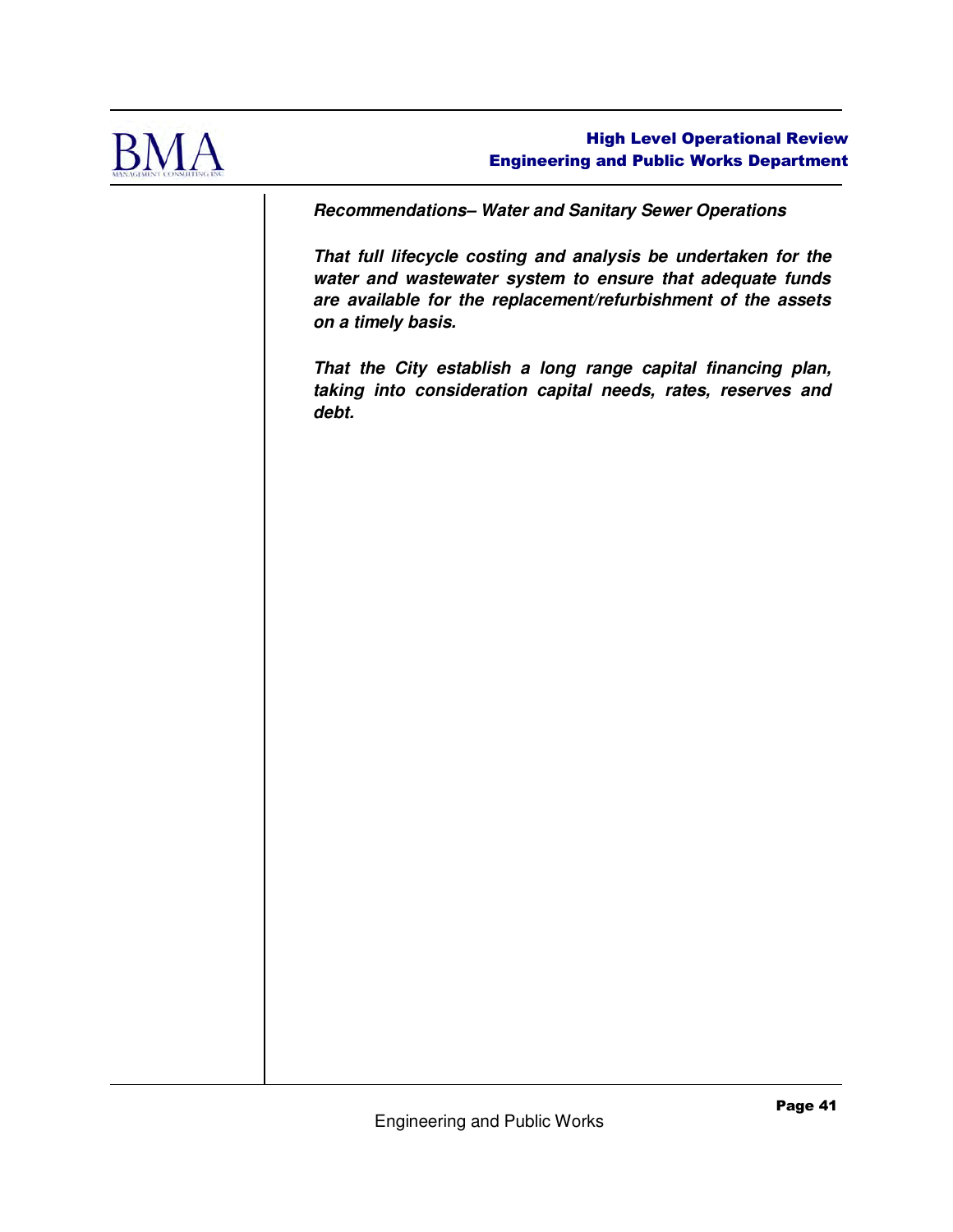

# **Storm Water Management**

This program includes the following:

- Maintenance and repair of City storm sewers that collect rain run off from streets
- Upgrading of storm sewer manholes, catch basins and storm sewer are carried out based on identified need
- Sand collected in catch basins is vacuumed out
- Storm water leaders to buildings are the responsibility of the building owner

The operating costs for storm water management can be influenced by:

- Heavy rainfall or snowfall
- Heavy spring runoff
- Age of pipes
- Pipe materials
- Soil conditions
- Topography
- Depth of frost penetration
- Number, size and scale of a municipality's plants
- The destination of the plant's effluent
- The type of treatment process

At one time, it was common to combine storm water and sanitary sewer systems. Now all new sewer construction consists of separate storm and sanitary sewers. The storm sewers collect runoff water on roadways and direct it to natural drainage systems such as rivers.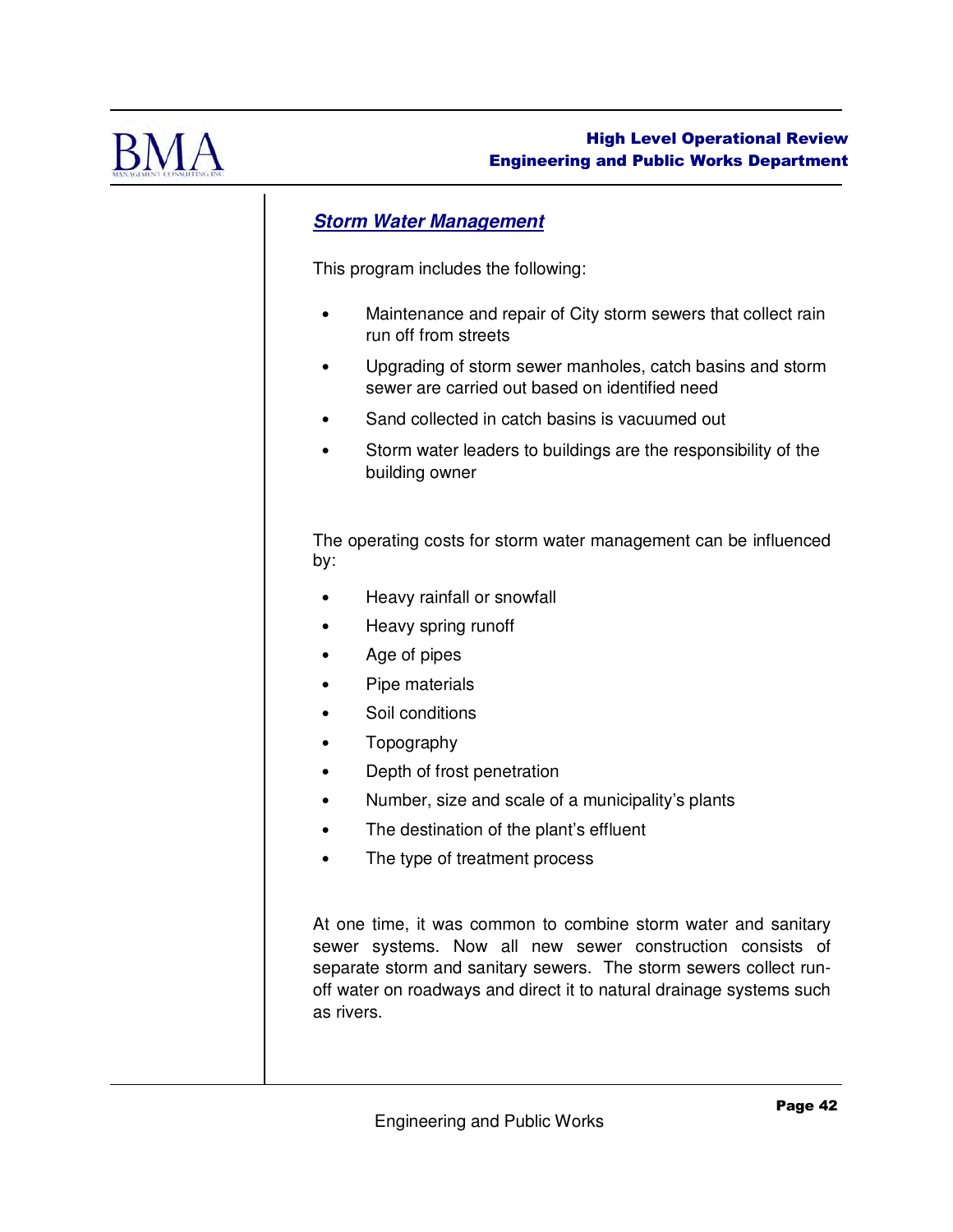

# **Storm Budget and Funding**

The operating budget for storm water management in 2008 was \$261,000. To assist in managing the storm water program, an additional 2% was added onto the tax rates to secure additional dedicated funding to address the existing deficiencies. Further, the City is in the process of preparing a Storm Sewer Master Plan which will identify the capital needs over the next 10-15 years.

The following table summarizes how storm water management services are currently provided:

| <b>Program/Service</b>         | Internal | Contract |
|--------------------------------|----------|----------|
| <b>Storm sewer maintenance</b> | 80%      | 20%      |
| Catch basin maintenance        | 70%      | $30\%$   |
| Catch basin construction       | 80%      | 20%      |

Many municipalities, including the City of Stratford are facing increasing infrastructure backlogs, funding gaps, and increasing financial pressures in infrastructure management. These challenges have been driven by several trends over the last decade, including:

- ageing infrastructure facilities that create large needs for capital replacement, renewal, and rehabilitation;
- environmental and public health issues, which demand new investments for higher service levels;
- limited ability to raise funds from property taxes, due to resistance to increases in property taxes; and
- resulting competition for resources (tax revenues), from other municipal responsibilities.

Stormwater programs tend to be perceived differently from water distribution and wastewater treatment efforts. Turning on the tap and flushing the toilet are daily reminders of those more traditional services. Surface water management tends to be noticed only when problems such as flooding or acute pollution events occur. It is important, therefore, to remind customers continually of the necessity of these programs.

**Capital pressures on the stormwater management program will continue to be a challenge for the City**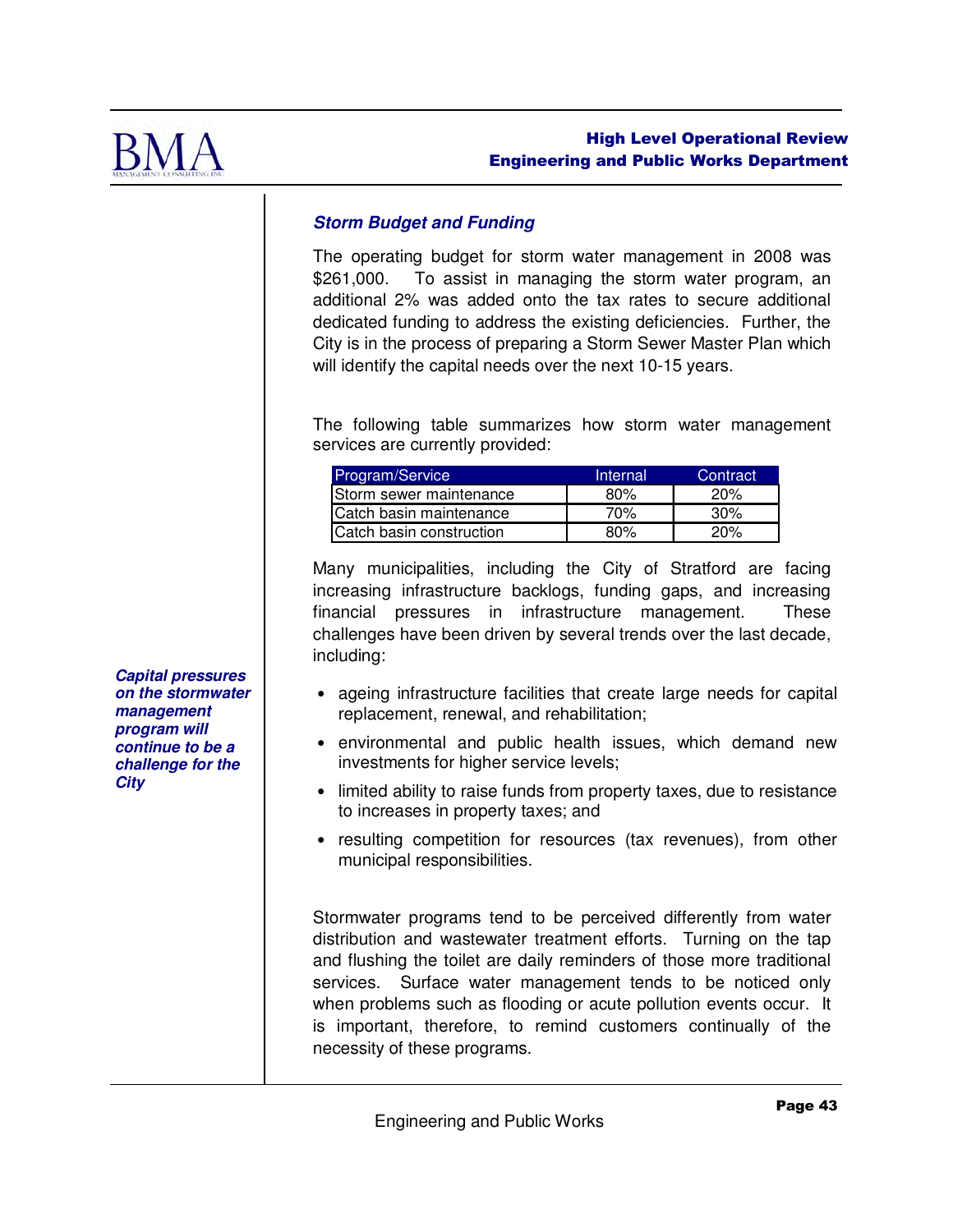

A storm water management program cannot be successful without a consistent, dedicated source of revenue on which it can rely.

Historically, in most Ontario municipalities storm water management has been financed with general revenue from property taxes, but these taxes, have proven to be undependable and inadequate as storm water programs must compete against other programs and services for funding. Recently, a number of municipalities, including Stratford have investigated the option of moving storm water management into a utility.

The declining infrastructure in many cities, highlighted by many national studies and reports, shows storm water service has been particularly hard hit. When funded through property taxes, most municipalities lack adequate funds for infrastructure improvements, repairs, maintenance and other storm water management programs.

Another approach is to fund storm water management through a utility model, charging "service" or "user" charges to distribute the costs among owners of properties in proportion to some estimate of the amount of runoff from their properties, or their relative contribution to the cost of operations. This was the recommendation made to Council.

While it is beyond the scope of this engagement, there may be other options in terms of cost recovery that will meet the needs of the community that will balance equity and ease of administration in a utility model.

The following summarizes the practices in Ontario municipalities that have implemented a storm water management utility model.

The **Town of Aurora** has a flat rate structure for all properties, with a different rate for Residential and Non-Residential Units.

**The City continues to investigate the benefits of moving stormwater management into a utility**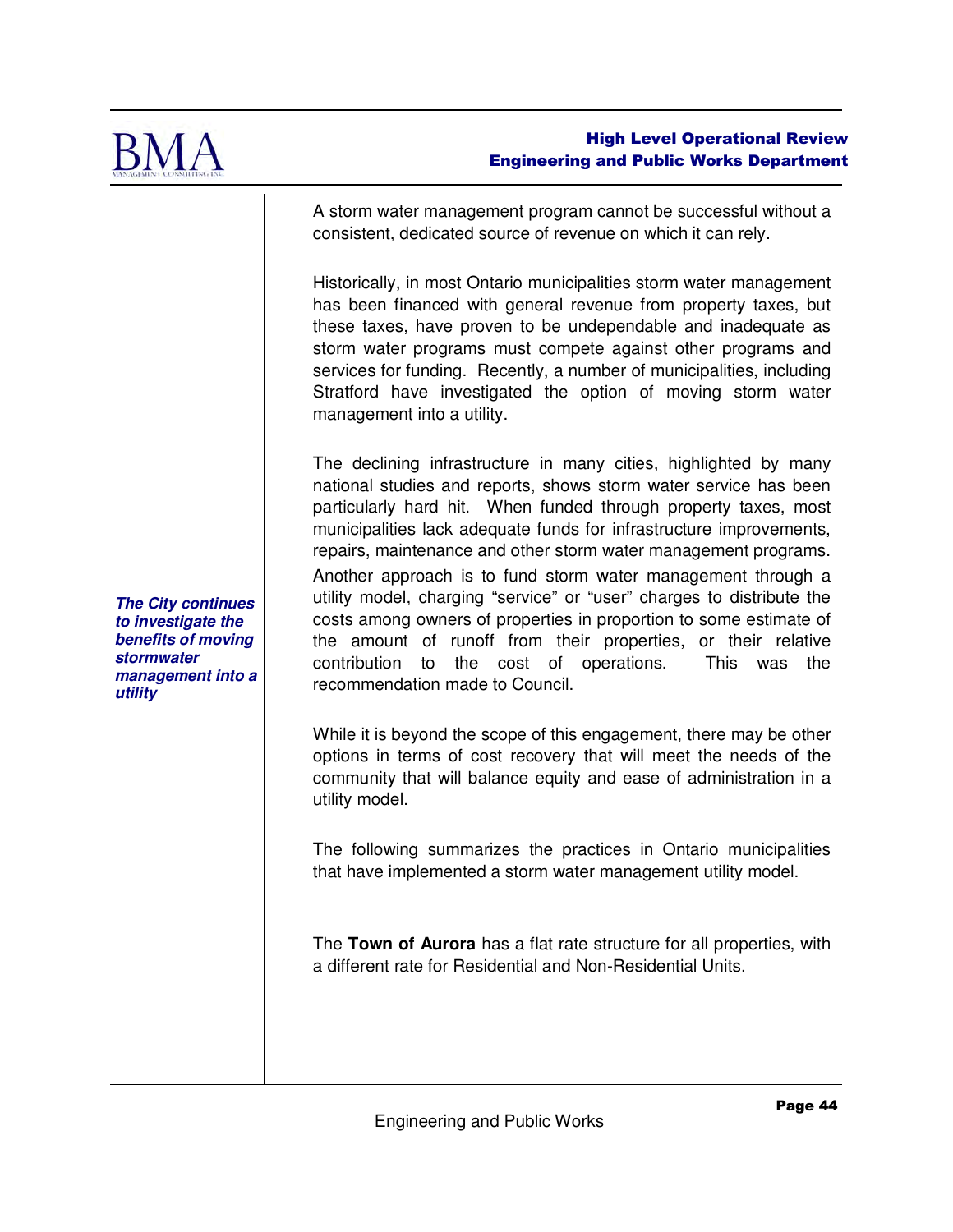

**While still relatively new, municipalities are now considering the merits of moving stormwater into a utility model using a variety of cost allocation methodologies** 

The **City of London** has used a utility rate model for storm water management since 1996 to finance the 20-year needs for infrastructure improvements and upgrades to the storm sewer system. The surcharge is a fixed flat rate added to each monthly water bill for all residential customers and small ICI users and is based on a per hectare charge for larger ICI properties. The allocation of costs considers the underlying pipe costs of each class of user and the land area. The City recommended against the use of the most common types of allocation methodology (impervious area or intensity development) largely because it wanted to align all types of cost allocation in water, wastewater and storm water using the same methodology (pipe value).

The **City of St. Thomas** charges all residential properties the same per unit charge on a monthly basis added onto the water/sewer utility bill. Commercial/Institutional properties pay based on a per hectare rate and Industrial also pays based on a per hectare rate that is higher than the Commercial/Institutional rate. This was originally established based on estimates for impervious area.

The **City of Hamilton** recovers storm water program costs (fully recovered) from water/wastewater rates. This has been incorporated into the City's rate structure.

A number of other municipalities are in the process of considering this option including the **City of Guelph**, the **Town of Richmond Hill** and several other GTA municipalities. In addition, a storm water utility is practiced in Regina, Saskatchewan which implemented flat storm utility rates for various ranges of property size. Surrey, British Columbia has a drainage utility that charges a flat rate for most properties in the City. Calgary, Alberta used a partial user fee charged on a flat rate basis for all properties at the same rate for all customers for upgrading the storm drainage system. Winnipeg, Manitoba pays for most storm sewer costs through property taxes, however, if there is an existing storm sewer on a property that requires rehabilitation, it is charged directly to the benefiting property owner on a frontage levy.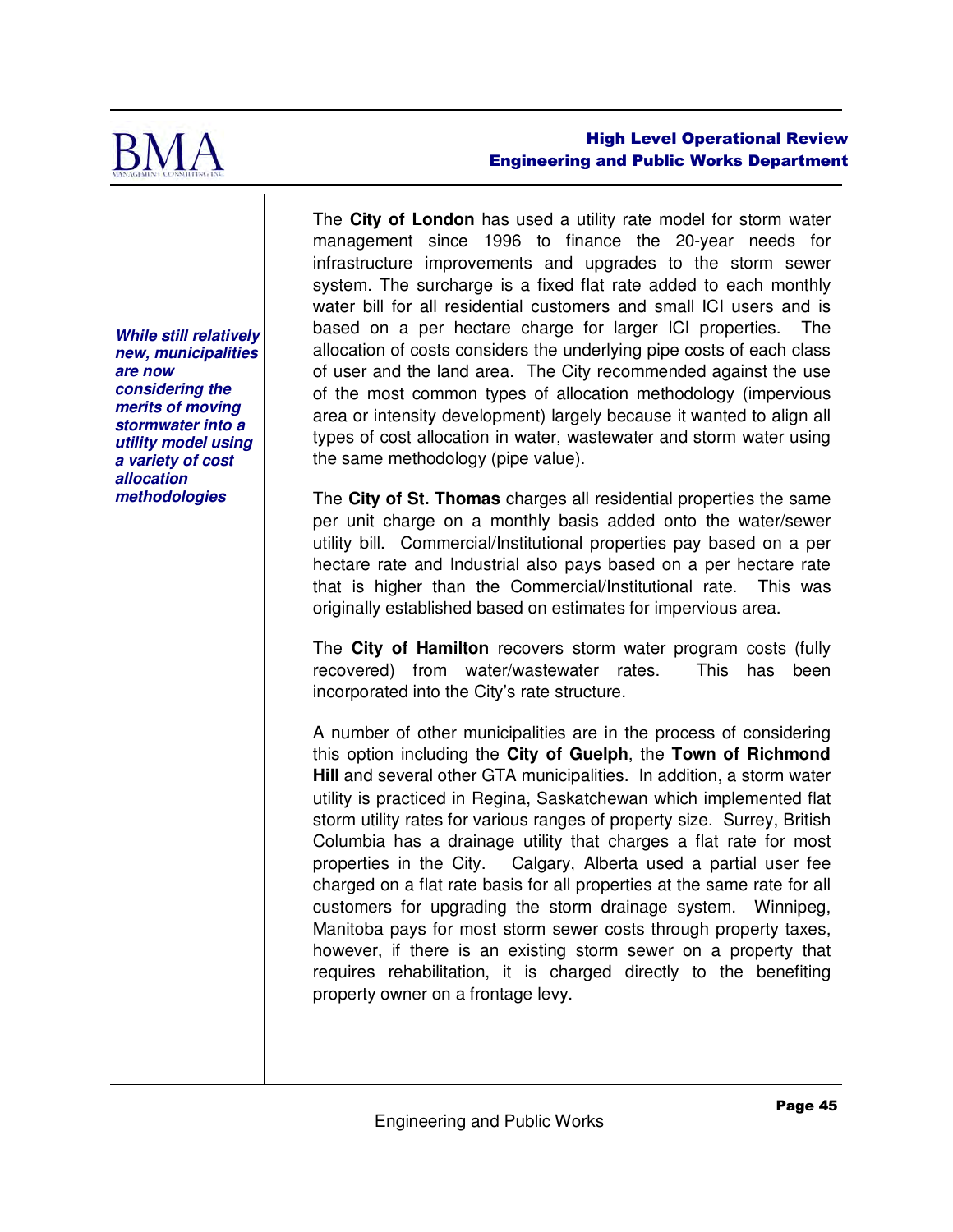

### **Benchmarking—Storm**

The average operating costs for the urban storm water management (collection, treatment, and disposal) / km of drainage system was \$2,175/km across the survey, compared with a cost of \$2,896 in the City of Stratford.

| <b>Municipality</b> | <b>Population</b> |               | <b>Debt</b><br><b>Principal</b> |            | <b>Debt</b><br><b>Interest</b> |           | <b>Transfer to</b><br><b>Own Funds</b> |     | <b>Net</b><br><b>Expenditures</b> |            | <b>Storm Sewer</b><br><b>Net</b><br><b>Expenditures</b><br>per capita |              | <b>Expenditures</b><br>(Removing<br>Debt and<br><b>Transfers to</b><br>Own) |              | <b>Expenditures</b><br>(Excluding<br>Debt and<br><b>Trasnfer to</b><br>Own) Per<br>Capita |     | <b>MPMP</b><br><b>Operating</b><br><b>Costs Urban</b><br>per km of<br>drainage |
|---------------------|-------------------|---------------|---------------------------------|------------|--------------------------------|-----------|----------------------------------------|-----|-----------------------------------|------------|-----------------------------------------------------------------------|--------------|-----------------------------------------------------------------------------|--------------|-------------------------------------------------------------------------------------------|-----|--------------------------------------------------------------------------------|
| Fort Erie           | 29,925            |               |                                 |            |                                | \$        | 714,604                                | \$  | ,237,564                          | \$         | 41                                                                    | \$           | 522,960                                                                     | \$           | 17                                                                                        | \$  | 365                                                                            |
| Cornwall            | 45,965            | \$            |                                 | \$         | ٠                              | \$        |                                        | \$  | 242,941                           | $\sqrt{3}$ | 5                                                                     | \$           | 242,941                                                                     | \$           | 5                                                                                         | \$  | 551                                                                            |
| Timmins             | 42,997            |               |                                 |            |                                |           |                                        | \$  | 178,835 \$                        |            | 4                                                                     | \$           | 178,835                                                                     | \$           | 4                                                                                         | \$  | 784                                                                            |
| Georgina            | 42,346            |               |                                 |            |                                |           |                                        | \$  | 210,495                           | \$         | 5                                                                     | \$           | 210,495                                                                     | \$           | 5                                                                                         | \$  | 860                                                                            |
| <b>Belleville</b>   | 48,821            |               |                                 | \$         | .370                           | -\$       | 13,367                                 | \$  | 279,466 \$                        |            | 6                                                                     | \$           | 264,729                                                                     | \$           | 5                                                                                         | \$  | 1,132                                                                          |
| Tillsonburg         | 14,822            | \$            | 32,396                          | \$         | $28,133$ \$                    |           |                                        | \$  | 221,589 \$                        |            | 15                                                                    | \$           | 161,060                                                                     | \$           | 11                                                                                        | \$  | 1,789                                                                          |
| Port Colborne       | 18,599            | \$            | 38,607                          | \$         | $17,146$ \$                    |           | 20,500                                 | \$  | 108,814                           | \$         | 6                                                                     | \$           | 32,561                                                                      | \$           | $\overline{c}$                                                                            | \$  | 2,555                                                                          |
| <b>Brockville</b>   | 21,957            | \$            | 147,671                         | \$         | $40,175$ \$                    |           | 2,210                                  | \$  | 696,951                           | \$         | 32                                                                    | \$           | 506,895                                                                     | \$           | 23                                                                                        | \$  | 3,755                                                                          |
| St. Thomas          | $36,110$ \$       |               | 188,579                         | <b>S</b>   | 11,087                         | <b>IS</b> | 747,587                                | \$  | ,998,671                          | $\sqrt{3}$ | 55                                                                    | \$           | $1,051,418$ \$                                                              |              | 29                                                                                        | \$  | 7,788                                                                          |
|                     |                   |               |                                 |            |                                |           |                                        |     |                                   |            |                                                                       |              |                                                                             |              |                                                                                           |     |                                                                                |
| Average             |                   |               |                                 |            |                                |           |                                        |     |                                   | \$         | 19                                                                    |              |                                                                             | \$           | 11                                                                                        | \$  | 2,175                                                                          |
| Median              |                   |               |                                 |            |                                |           |                                        |     |                                   | \$         | 6                                                                     |              |                                                                             | \$           | 5                                                                                         | \$  | 996                                                                            |
| <b>Stratford</b>    | 30,461            | $\mathbf{\$}$ | 2,426                           | $\sqrt{3}$ | $535,272$ \$                   |           | 444.661                                | -\$ |                                   |            | 49                                                                    | $\mathbf{s}$ | 513,377                                                                     | $\mathbf{S}$ | 17                                                                                        | -\$ | 2,896                                                                          |

As shown above, the cost is very capital intensive with the majority of the expenses in the City used to fund debt and transfers to reserves to begin to build a source of funds to support lifecycle costing as the City's Storm Water Management Reserve is in a negative position.

The flood in 2002 has underscored the importance of maintaining storm sewer systems. The City's storm systems are cleaned rotationally throughout the City with two in house flushing trucks. A four to five year rotation of all storm and sanitary sewers is expected and is conducted during the warmer months. Larger diameter sewers are cleaned with contract forces. Areas that are known to build up with debris are cleaned bi-annually in some sections and on a 4 to 8 week rotation on other sections. This cleaning is conducted year round. As such, the operating costs may be higher as a result of more aggressive preventative maintenance programs than that used in other municipalities.

**The City has a systematic approach to cleaning the sanitary and storm sewers**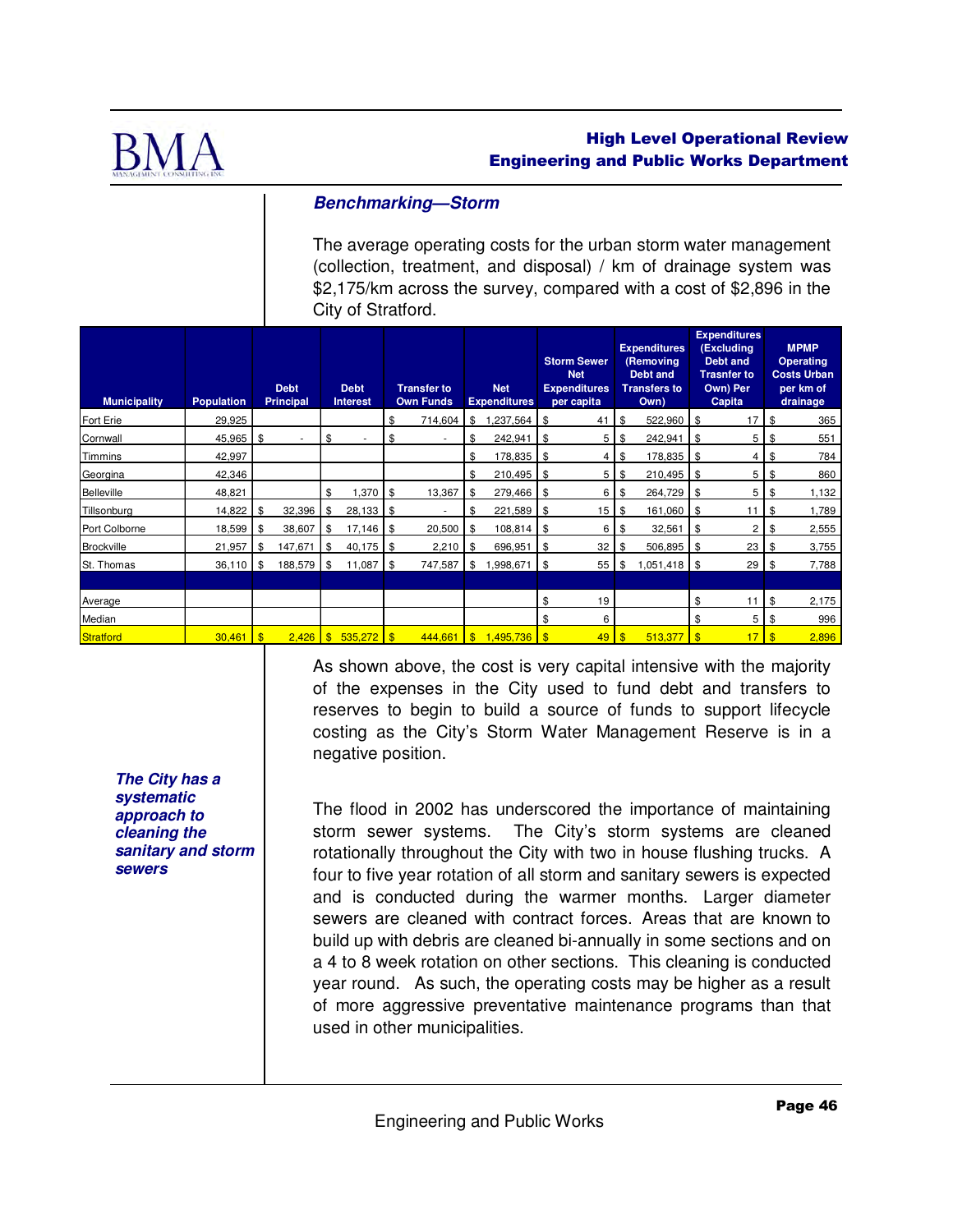

The City is facing some resource challenges in that the rotation of four to five years may not be met with present resources. Further, there is no proactive Closed Caption T.V. program that would aid in trouble shooting problems within the storm and sanitary system. However, if the jetting crews cannot get through a section of pipe or if they encounter very large amounts of debris the City will camera the section.

The City also cleans approximately half of the catch basins (2,000 to 2,500) each year on a rotating basis and is contracted out for the majority of the work.

## **Recommendation—Storm Water Management**

**That the City continue to explore establishing a storm water management utility in an effort to move toward a dedicated source of user fee funding and to improve the equity in recovering costs.**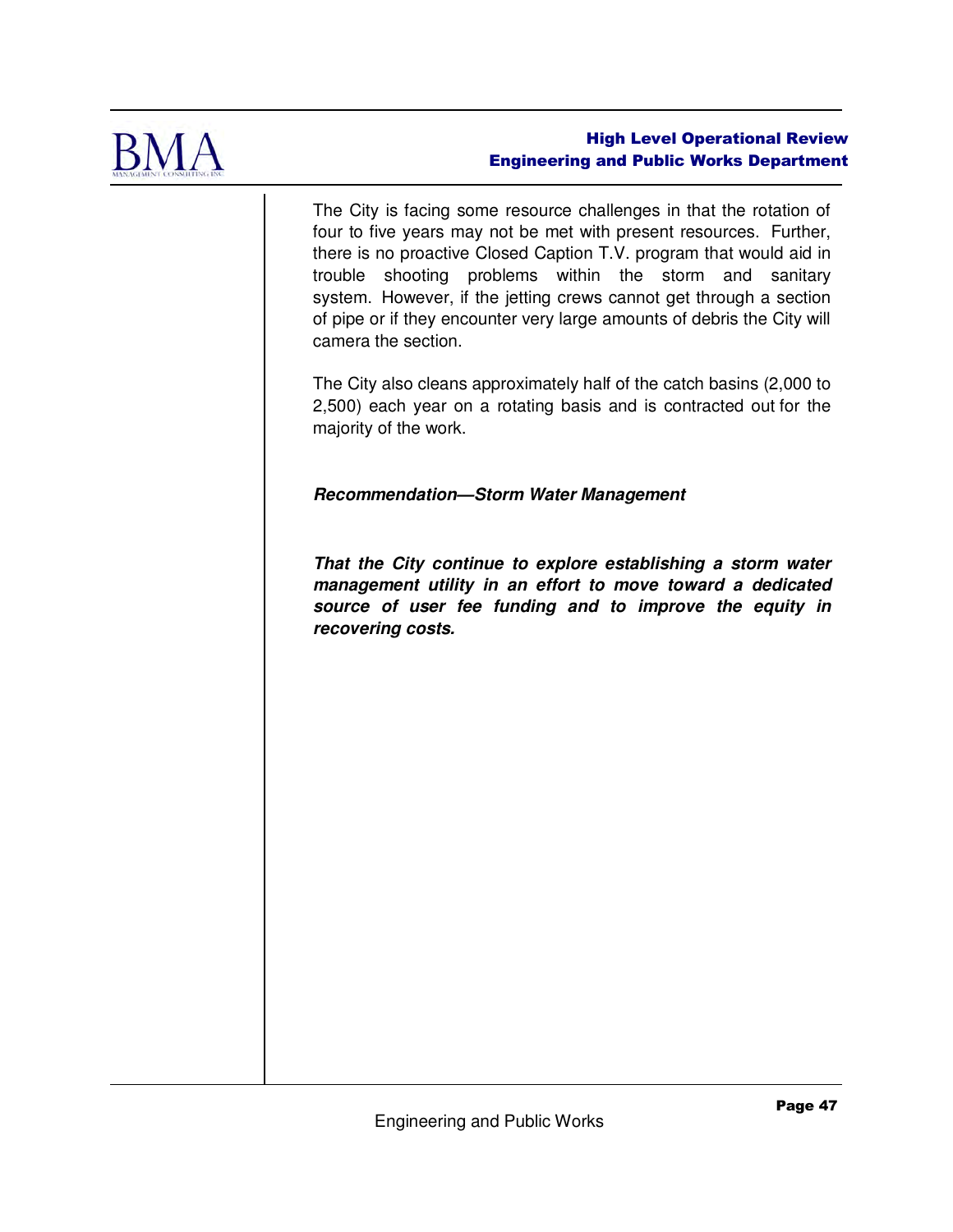

# **Fleet Management**

The City does not have a centralized fleet operation. Public Works has three mechanics that are responsible for the maintenance of the Department's vehicles. The Parks and Recreation vehicles are maintained by the Transit operations. The Police and Fire Departments maintain their own fleet of vehicles through outsourced services.

Work is undertaken by the three mechanics and some work is contracted out. The Department is undertaking preventative maintenance on a scheduled basis, however, due to budget constraints, the replacement of all vehicles based on lifecycle costing is not always possible.

While a centralized fleet operation may offer some efficiencies, with the existing facilities and different unions, this would pose some challenges. However, there are operational efficiencies that could be achieved and should be further investigated.

Fleet chargeback systems are an internal mechanism to accurately recognize the costs of operating, maintaining and replacing vehicles and equipment. A properly designed charge-back system will not only reflect the fleet management operations costs of services (e.g. parts, labour, fuel, asset replacement, and overhead), but will also present the owner with the comprehensive cost of ownership and ensure that funds are available for replacement on a timely basis.

Arguably, the principal reason that organizations use chargeback systems is to finance the costs of their fleet operation; that is, to motivate fleet managers to provide, and fleet users to utilize, vehicles, equipment, and related services efficiently and effectively. A properly designed chargeback system does this by making both fleet users and fleet management personnel aware of the costs of such resources. More precisely, a good chargeback system illustrates the linkage between an organization's behavior and its costs.

**The City is currently operating with a decentralized fleet**